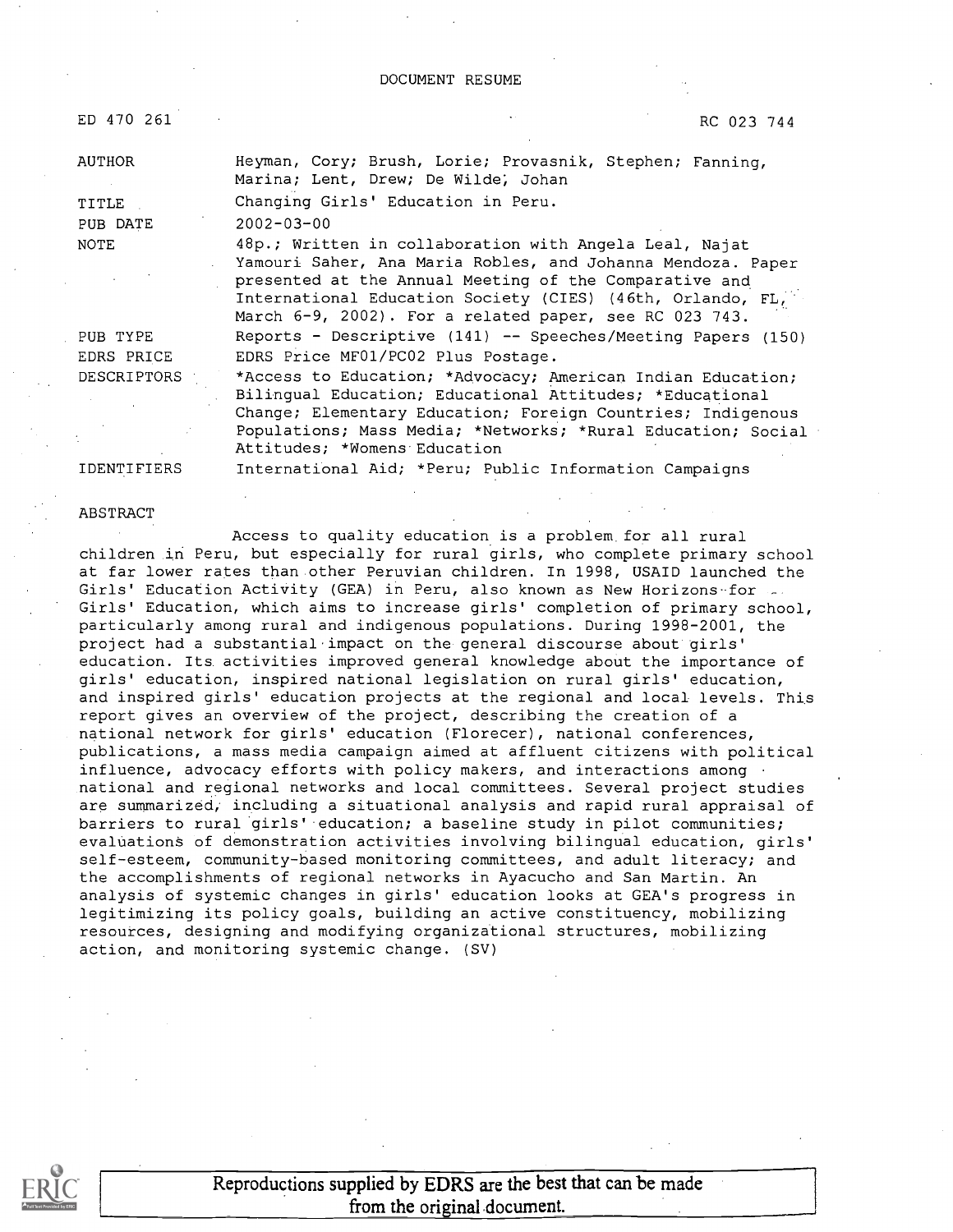originating it.

EDUCATIONAL RESOURCES INFORMATION CENTER (ERIC) This document has been reproduced as received from the person or organization

Points of view or opinions stated in this document do not necessarily represent official OERI position or policy.

1:1 Minor changes have been made to improve reproduction quality.

# CHANGING GIRLS' EDUCATION IN PERU

Cory Heyman, Lorie Brush, and Stephen Provasnik (American Institutes for Research) Marina Fanning and Drew Lent (MSI Incorporated) Johan De Wilde (CARE)

in collaboration with

U.S. DEPARTMENT OF EDUCATION Office of Educational Research and Improvement Angela Leal (Guatemala, World. Learning) Najat Yamouri Saher (Morocco, MSI) Ana Maria Robles and Johanna Mendoza (Peru, CARE)

> Presentation prepared for the 46<sup>th</sup> Annual meeting of the Comparative and International Education Society, Orlando, FL, 6-9 March 2002.

PERMISSION TO REPRODUCE AND DISSEMINATE THIS MATERIAL HAS BEEN GRANTED BY

Ωſ  $\dot{m}$ an

1 TO THE EDUCATIONAL RESOURCES INFORMATION CENTER (ERIC)

## The Peruvian Educational Environment Prior to GEA

Peru, the second largest country in South America, has become increasingly urbanized in the past decade. At present, more than eight million people inhabit the capital city of Lima alone-more than one-third of the entire population. Nevertheless, the rural population in Peru continues to outnumber the urban population, and in rural villages and towns, social services such as quality education still lag far behind urban centers. These communities have been especially hard hit economically after four years of recession and, a few years prior to that, a decade of vigilante violence. Access to quality education is a problem for all rural children in Peru but especially for rural girls, who complete primary school at far lower rates than all other children in the country.

Peru was the last of the three GEA countries to initiate a national project, but momentum for advocacy on behalf of girls' education had been growing for years. A national focus on girls' education in Peru began in the 1960s and 1970s and led to substantial increases in female school enrollments and completion rates in urban areas. Throughout the 1970s and 1980s, urban women entered the professional workforce in large numbers and became a more active political constituency. This activism culminated in the creation of multiple research- and action-based non-governmental organizations (NGOs) in the 1980s as well as a national network for the promotion of women in 1990. Further pressure from national groups and the international spotlight on women's issues in the

M 2



 $\mathbf{1}$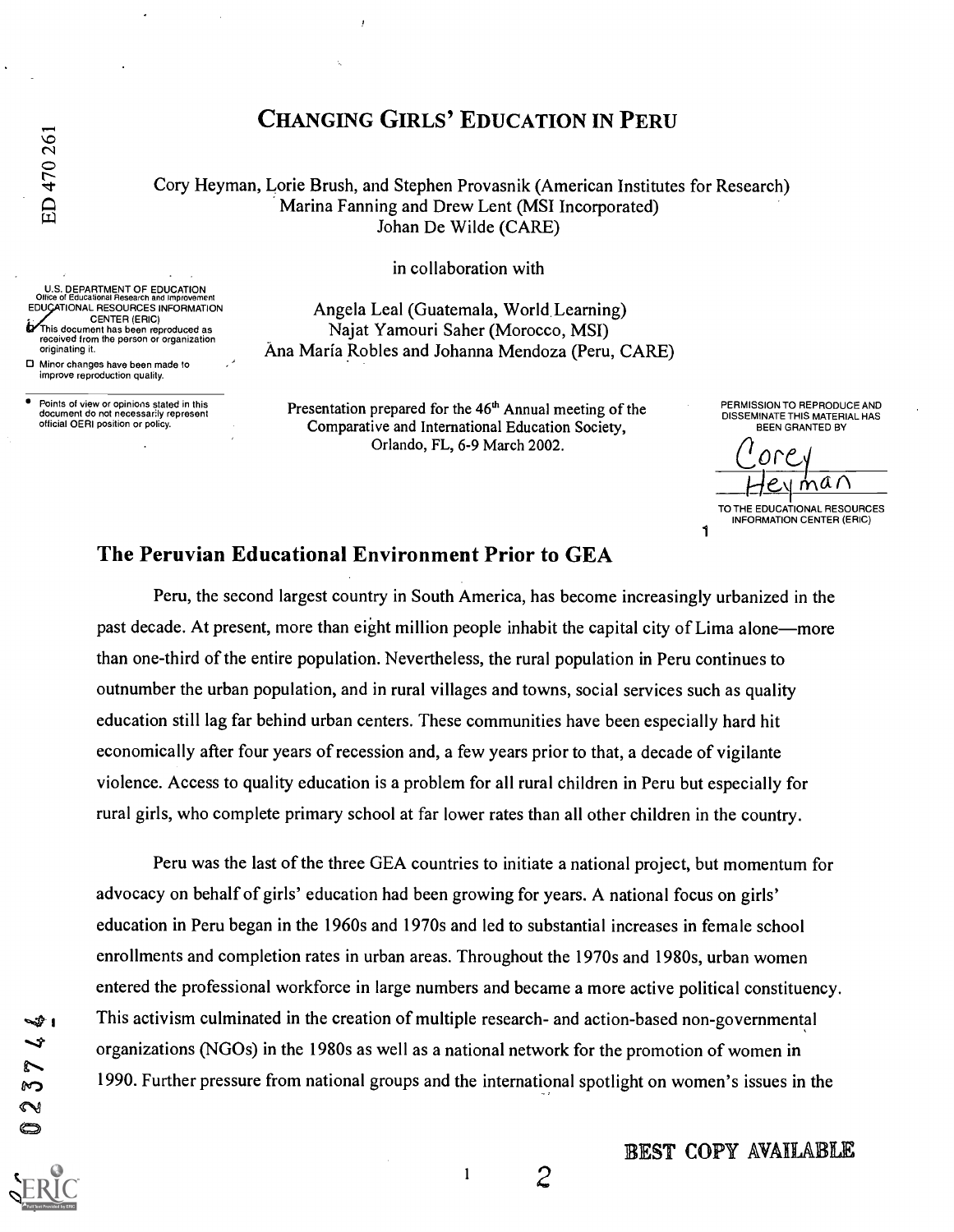Fourth World Conference on Women in Beijing in 1995 compelled then-President Fujimori to create a federal Ministry for the Promotion of Women and Human Development in 1996.

# Overview of the Peruvian Girls' Education Project

The USAID Office of Women in Development (G/WID) launched GEA in Peru in April 1998 when the CARE-Peru office in Lima created the New Horizons for Girls' Education project. The goal of the project is to increase girls' completion of primary school, particularly in rural areas and among indigenous populations. Between April 1998 and August 2001, the project had a substantial impact on the general discourse about girls' education. It enjoys the active support of the national government as well as international and domestic civil society organizations. Its activities have (a) improved the general knowledge about the importance of girls' education, (b) inspired national legislation on rural girls' education, and (c) inspired girls' education projects at the regional and local levels.

New Horizons is sponsored by G/WID, which is supported by DevTech Systems, and is part of the overall GEA, which is administered by the American Institutes for Research. CARE-USA is the contractor that serves as the liaison to the main New Horizons project office, which is housed in the Lima office of CARE-Peru. At the national level, New Horizons focuses on three activities: support for the national girls' education network, project activities in the Department of Ayacucho, and other regional girls' education networks around the country. The national girls' education network is involved in three main activities: investigation and communications, advocacy, and interaction with regional girls' education networks. At the regional level, New Horizons is also involved in a pilot project in small Ayacucho communities. The chronology of these activities is described in detail later in this section of the study.

Important issues such as civil rights, political rights, domestic violence, and public health dominated the agenda of the Peruvian women's movement through the early 1990s. Awareness about the problems associated with girls' education began to grow again after the USAID commissioned several education studies in Peru in 1995. In 1997, when girls' education became incorporated into the USAID strategic framework, a USAID team from Washington, D.C., traveled to Peru to investigate the possibility of including Peru in GEA. The team found that gender differences in rural educational enrollment and completion rates were more striking than they had previously imagined but that Peru had a supportive public sector and civil society infrastructure that was amenable to working on girls' education.



2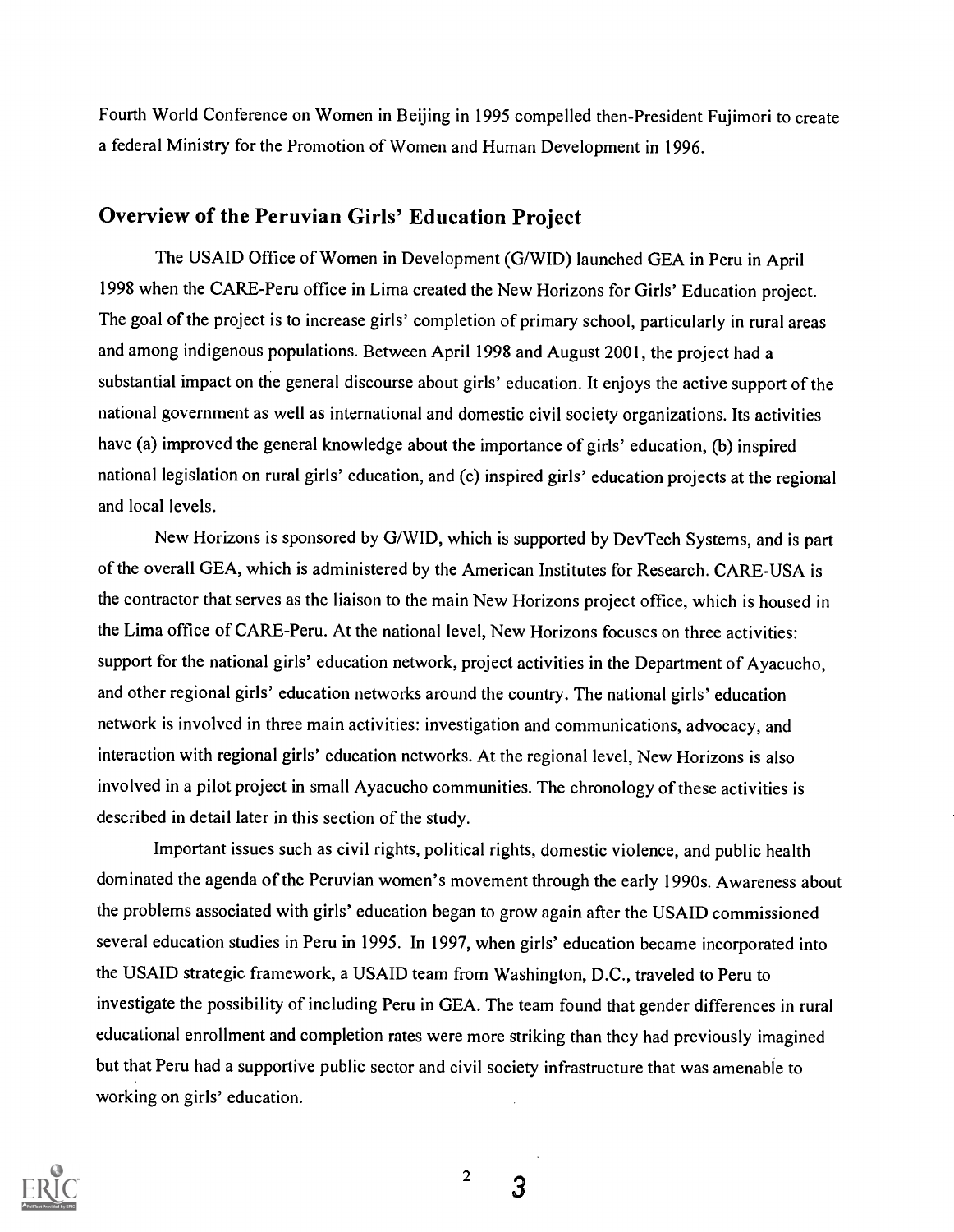Although Peru has attained a high level of primary school enrollment for all school-age children, 94 percent in 1997,<sup>1</sup> other statistics suggest that girls fare worse than boys in a number of ways.<sup>2</sup> In the overall population, a lower percentage of females attend school, complete school, and can read and write than males. Women also have relatively fewer years of schooling than men. Gender differences in school access continue to exist, particularly for girls in rural communities and indigenous girls in rural and urban communities. Even after girls begin to attend school, they face much stronger social and cultural obstacles than boys in completing their education. The statistical unit of the Ministry of Education disputes some of the interpretations of these educational statistics, but the belief about gender differences in school access, persistence, and experiences was a strong enough to convince USAID to include Peru in GEA with the overall support of the Ministry of Education.

# Creating a National Network for Girls' Education in Peru

One of the first tasks of the New Horizons project was to organize a delegation to attend an international USAID conference on girls' education in Washington, D.C., in May 1998—a month after the project began in Peru. Twenty-seven leaders from Peru participated in this event—the largest contingent from any country in the world. The delegation included the First Lady of Peru (ex-President Fujimori's daughter), members of Congress, ministry officials, the representative of UNICEF-Peru, and leaders of eminent women's organizations.

This event was instrumental in the future success of New Horizons for two reasons. First, it focused national leaders' attention on girls' education as a national and an international issue. Participants were already aware of different challenges that girls face in the classroom, but they were not aware of the specific problems of school access and persistence that plague indigenous girls throughout Peru as well as non-indigenous girls in rural communities. Second, the conference created an esprit among the participants, who agreed at least implicitly that the New Horizons project would be a legitimate mechanism for championing the issue of girls' access and persistence in primary education, a niche that was previously unfilled in the women's movement in Peru. The conference precipitated immediate personal and organizational commitments; it was there that the group decided to create a national network to work on behalf of girls' education.

The original network comprised 18 leaders and representatives of the public and private sectors, academic institutions, NGOs, and international cooperation agencies. The list included the Office of the First Lady, the Ministry of Education (three members), the Ministry for the Promotion of Women and Human Development, Congress (three members), Peru 2021, USAID/Peru, UNICEF-Peru, La Inmaculada College (secondary school for boys), the Catholic University Faculty of



<sup>&</sup>lt;sup>1</sup> World Bank (2000). "World Development Indicators 2000 on CD-ROM." Washington, DC: World Bank.<br><sup>2</sup> See Carmen Montero and Teresa Tovar (October, 1999). Agenda Abierta para la Educación de las Niñas Rurales. Lima, Peru: Red Nacional de Educación de la Niña.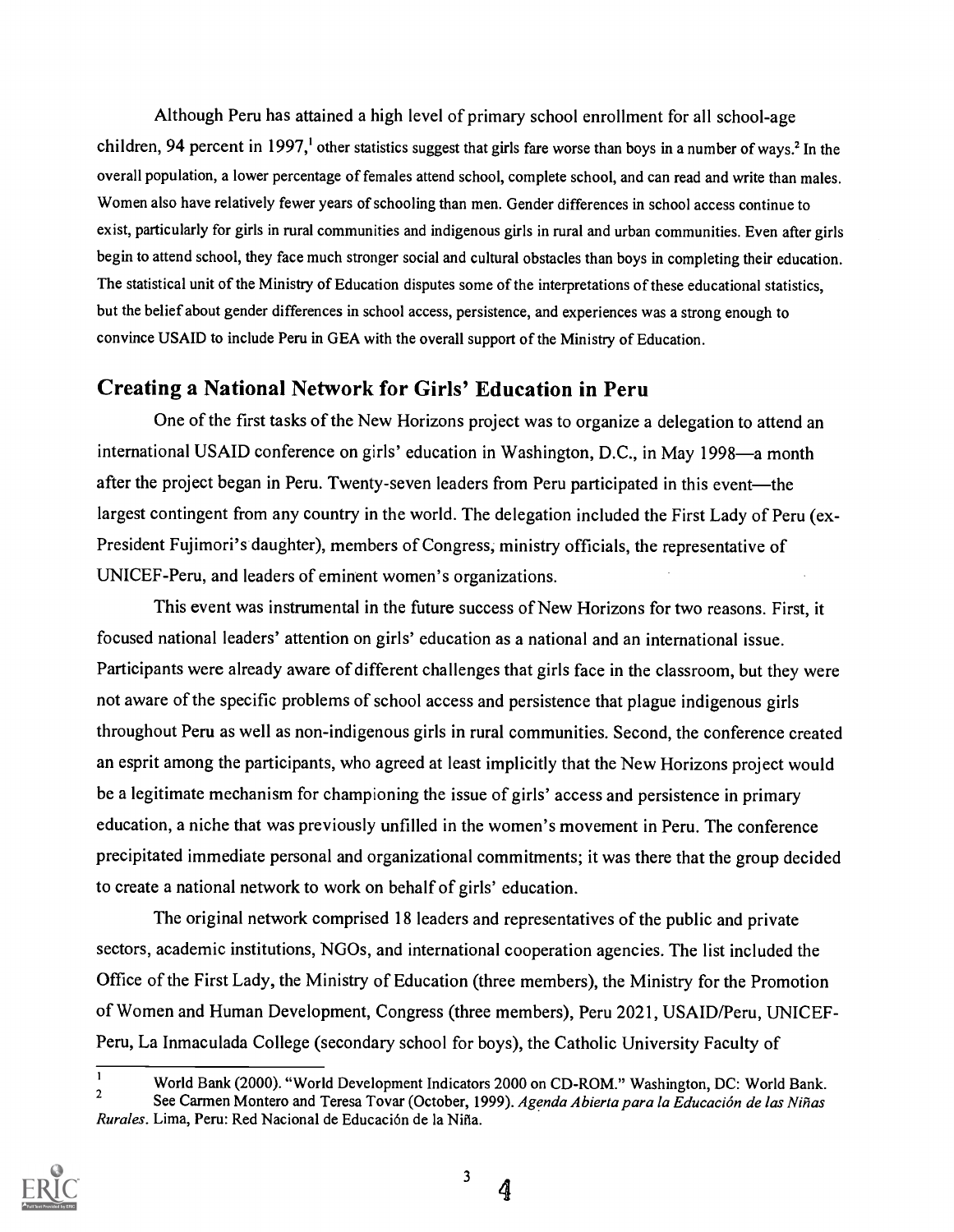Education, the National Network for the Promotion of Women, representatives of the press, the Education Forum, the Institute of Peruvian Studies, and CARE-Peru. Between October 1998 and September 1999, the network expanded to include other institutions, namely, the Ministry of Health, the National Confederation of Private Business Institutions (CONFIEP), Radio Programs of Peru, Save the Children (United Kingdom and Canada), and Action Aid/Spain.

Soon after the May conference, participants in the national network began to organize themselves and their activities. Group members decided that their primary mode of interaction would be monthly breakfast meetings, with a small technical committee organizing all the proposals from member organizations to create the monthly agenda. This committee includes CARE-Peru, the Ministry of Education, the Ministry for the Promotion of Women and Human Development, UNICEF-Peru, USAID/Peru, and the Institute for Peruvian Studies. During the breakfasts, the larger group discusses and debates the issues until it reaches general agreement on a position or plan of action. Ad hoc committees were also created when necessary to work on specific activities. The Country Coordinator of New Horizons, Ana Maria Robles, chairs the meetings. Although the project takes responsibility for the administrative tasks of the network, hosting responsibilities for monthly meetings rotate among network members.

Despite the good will and solidarity that conference participants brought back to Peru from the International Girls' Education Conference in Washington, it was not easy for people to become active advocates who were willing to invest personal and organizational resources to support the project. Initially, the network had to overcome some reluctance and mistrust. For example, it was difficult to acquire active support for a national collaboration that expected to bring together stakeholders with different backgrounds, perspectives, and interests who were not used to working with one another. Add some possible consternation about a project that was initiated in another country and dealt with a relatively new topic, but offered no additional money to support the partners in the network, and the ability of the network to develop a consensus agenda through breakfast meetings in less than one year is impressive!

According to Ana Maria Robles, the network was able to gain people's trust because it created its own identity separate from that of the project. All members were involved in the development of the network's strategic plan, from the initial visioning exercise to the final approval of the plan. Second, partners became heavily invested in the diagnosis of girls' education that was prepared for the First National Conference on Education for Rural Girls. Technical staff from member organizations participated in collecting data, writing, and reviewing the diagnostic report, Open Agenda for the Education of Rural Girls, and all partners shared leadership responsibilities and



4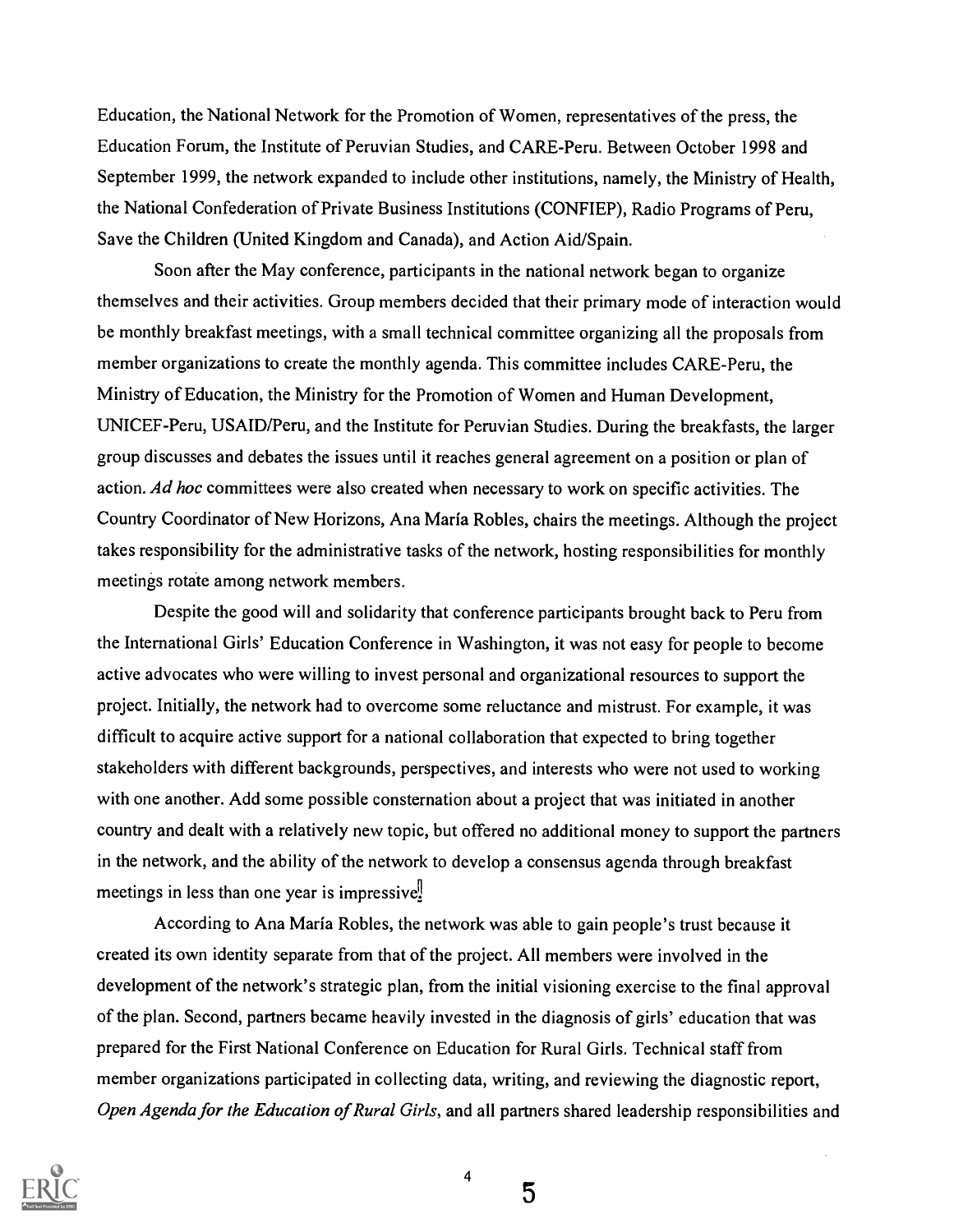credit for the document and the conference. Third, New Horizons staff have been careful to acknowledge and incorporate the organizational interests of network partners when developing network activities. This effort includes proposing activities in which partners have expressed interest, delegating responsibilities that match those interests, and giving credit for collaborative efforts.

Fourth, New Horizons staff members say that it was important for them to keep in mind the distinction between organizational and individual support for network activities. On the one hand, it is important to involve energized leaders and technical people in a network and to encourage such people to work on behalf of network goals. On the other hand, it is perhaps more important to develop strong relationships with institutions first. Institutional relationships, which transcend the personal involvement of individual representatives at any given time, are more stable in the long run than individual relationships because individuals tend to move into different job positions and become unavailable to continue their network participation. This is particularly true in countries that have frequent turnover of governmental officials. At the beginning of the New Horizons project, project staff made a concerted effort to encourage the highest-ranking government officials to become active participants in network activities. This strategy became difficult to sustain, however, given the speed with which people change government jobs in Peru. In some instances, people have continued their participation in the national network even after moving into another job, but these relationships are still more difficult to maintain.

Attendance at monthly network meetings has been exceptionally high over the past three years; one participant estimates that more than 90 percent of members are at every meeting. Two constituencies, however, have been difficult to persuade to attend these meetings: business and media representatives. These partners seem to have less flexible work schedules, less patience for ongoing deliberation about issues, more responsiveness to short discussions that require quick decisions and action, and less substantive knowledge about girls' education to contribute to the monthly dialogue. For most participants, education or gender issues are part of their core work activities. This is not the case for business and media partners, for whom these issues may be important but are mostly peripheral to their core work.

For these reasons, the network is thinking about redefining its membership criteria. To become a core member of the network, organizations would have to make certain commitments, such as a commitment to participate in monthly meetings. The goal would still be a multi-sector partnership with a balance among members who represent different perspectives. All others would become "friends" of the network, who would be apprised of network activities and invited to participate in activities on an *ad hoc* basis but who would not be expected to commit themselves to



5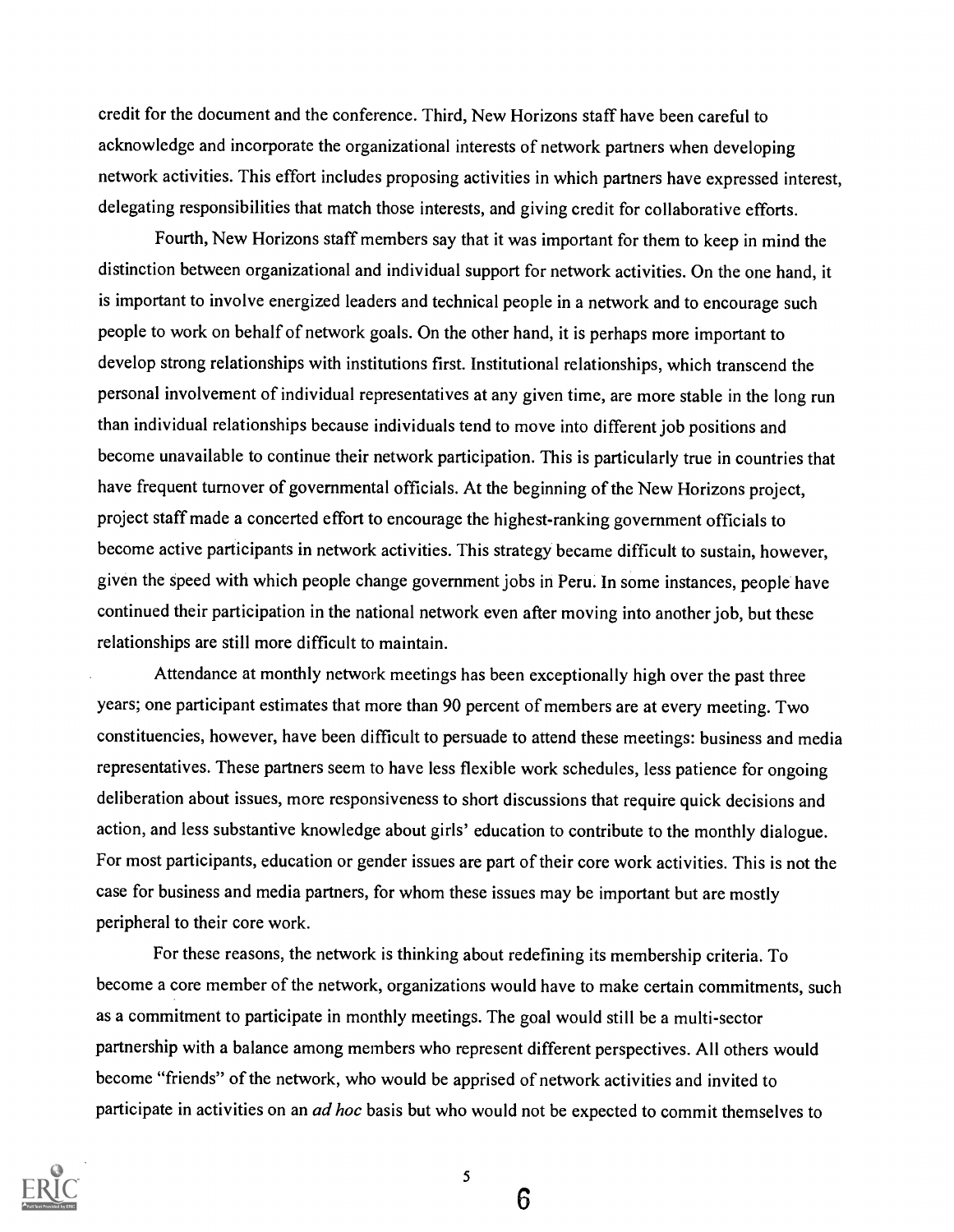regular meetings or committee work. Current network participants, including business and media representatives, would be able to choose their network status.

Despite the fact that the New Horizons project is scheduled to end in March 2002, the national network for girls' education has developed a comprehensive operating plan for 2001-2002 and an extensive action plan for 2001-2006. The network has identified three overall objectives for the next five years:

- 1. A law on educational equality for rural girls will be ratified by the national Congress.
- 2. Decision makers from the public sector, businesses, and civil society will be better informed about the education of rural girls.
- 3. Members in the national network will incorporate actions and strategies to improve girls' education in their own organizational structures.

Members of the network have also outlined 12 comprehensive activities that the network plans to take to achieve these results.

In February 2002, members decided that the National Network for the Promotion of Women would assume the technical coordination of Florecer for the next year. As a part of this transition, a new executive secretariat will be created to carry out the activities established by the technical committee. Realizing that the new secretariat will need resources to accomplish Florecer's goals, there has been an agreement among members to establish a minimum donation for future affiliation with the network, as well as an attempt to solicit additional funds from cooperating international agencies. Save the Children has offered to donate \$5,000 to fund the executive secretariat.

# Facilitating National Activities

The New Horizons project has identified three sets of activities to improve girls' education in Peru:

- 1. Identifying the problems associated with girls' education in Peru
- 2. Increasing awareness about those problems
- 3. Identifying and implementing appropriate solutions

The national network has been key in helping achieve each goal. This section discusses how the network has identified problems and increased awareness through studies, publications, conferences, and a media campaign; how it has identified and is seeking to implement appropriate solutions vis-àvis a law on rural girls' education; and how it is working with regional networks and local committees to implement activities to improve girls' access to and persistence in primary school.

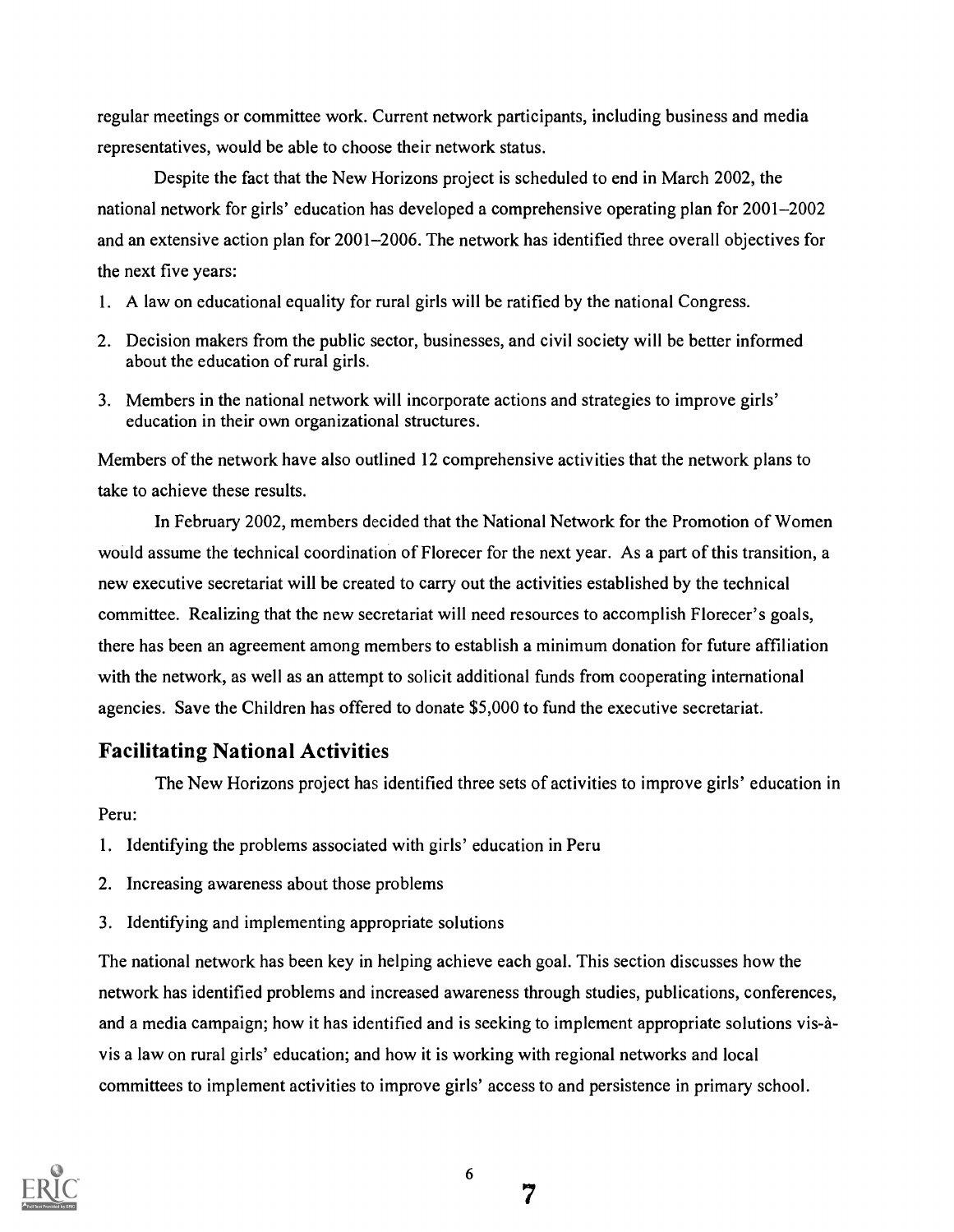## Investigation and Communication

Over the past three years, the national network has investigated and communicated the problems associated with girls' education in a variety of ways and to a variety of audiences. Members have drawn on national-level statistics as well as interviews and testimonials to understand the barriers associated with girls' education. Members then communicated that information through conferences, print materials, television, and radio.

## National Conferences

National-level conferences and meetings have been important events for gathering and disseminating information about the importance of girls' education and the barriers to access and persistence. The national network has sponsored three major national events over the past three years:

1. First National Conference on the Education of Rural Girls, June 22-23,1999

- 2. Second National Conference on the Education of Rural Girls, September 28-29,2000
- 3. National Meeting on the Education of Rural Girls, May 3-4,2001

Conferences and meetings are major undertakings. More than 350 people attended the first and second conferences, including the Minister of Education, the Minister of the Promotion of Women and Human Development, members of Congress, other national and local political leaders, business executives, journalists, civic leaders, university faculty, teachers, parents, and girls from 15 departments in Peru.

Attendees were sponsored in different ways. Those from Lima (more than 100 each year) attended at their own cost. Participants traveling from other parts of the country (approximately 230 each year) were sponsored by their own organizations (primarily NGOs, technical institutes, and universities), which paid for transportation and lodging. If a person's host organization had no budget for conference participation or travel, the participant received a stipend from the New Horizons project or from funds donated by Procter and Gamble, the Canadian Embassy, Save the Children—United Kingdom, the United Nations Children's Fund (UNICEF), Action Aid/Spain, the United Nations Population Funds (UNFPA), the German Cooperation (GTZ), and Intervida (a Spanish foundation).

The First and Second National Conferences provided opportunities for participants to hear from leaders, share their own views about problems and solutions, and develop community-level action plans in support of girls' education. Conferences were also opportunities to focus national



7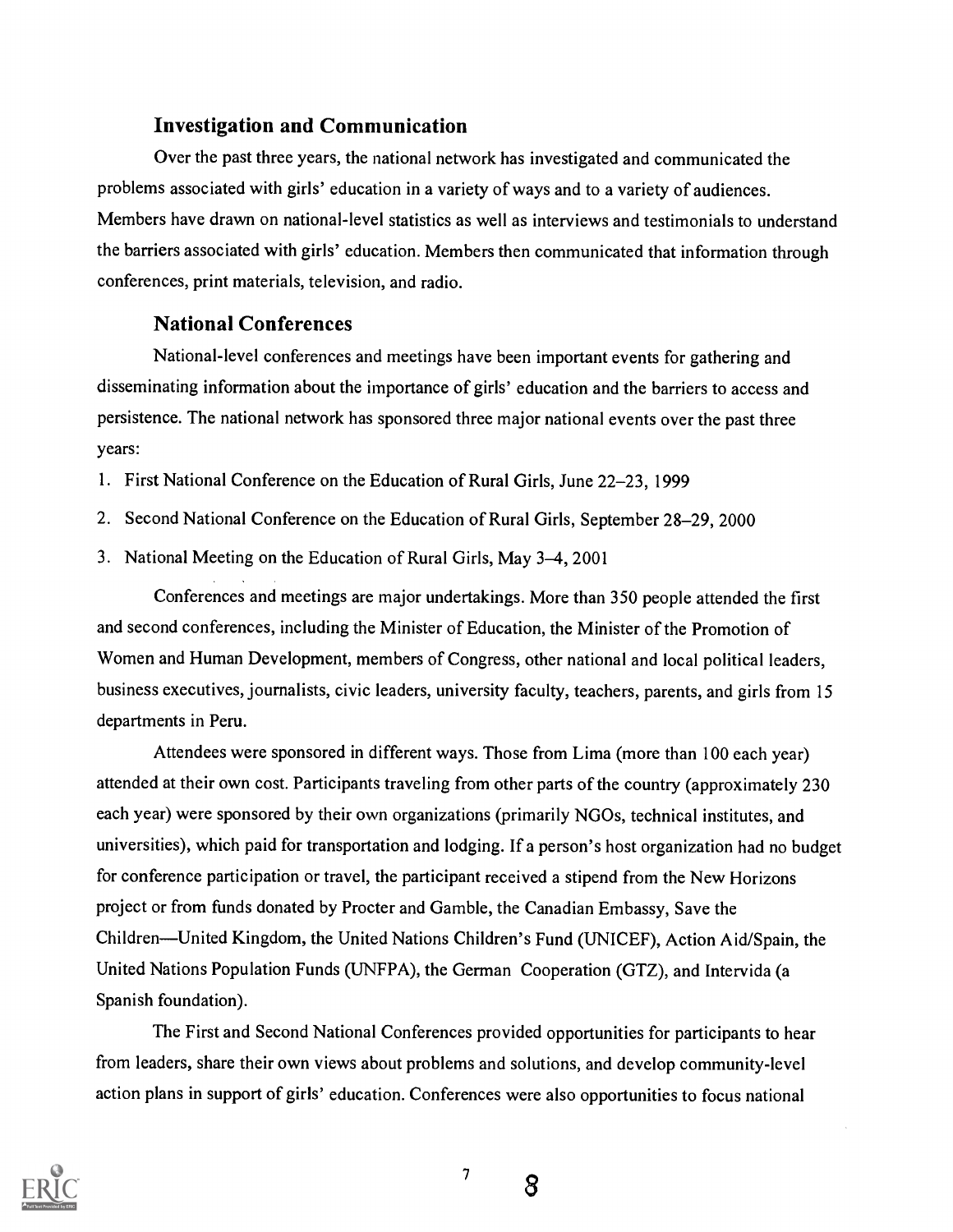attention on the issue of girls' education and to develop strategic alliances between the national network and local advocates. As a result of the First National Conference, for example, local NGOs and public sector entities decided to create regional girls' education networks in the departments of Amazonas, Junin and Huancavelica, and San Martin. At the Second National Conference, the participants proposed that the years 2000-2005 be designated the Quinquennium of Girls' Education in Rural Areas. This proposal reflected recommendations from the same conference and stimulated the national network to begin to pursue the enactment of a law on rural girls' education.

The third event, the National Meeting, was substantially different in form, content, and purpose from the First and Second National Conferences. It was precipitated by the work of a National Board of Educational Inquiry that investigated public opinions about the future of education in Peru. The goal of the Board was to collect information for six months and then draft a report that the National Commission on Education will use to develop a long-term educational plan for the country. The Commission created the Board to give citizens an opportunity to shape long-term national educational policy, an experimental process intended to increase the legitimacy of national policy and the national educational system. To support this effort, the national network collaborated with the Board and volunteered to host the National Meeting as an opportunity to add its voice and advocate on behalf of girls' education. The national network brought together 57 girls from 10 departments for the two-day event. The girls shared their thoughts with the Board about their vision for the future of education in Peru.

The Commission published summary results on September 22, 2001, and expects the comprehensive document to be available in December. Results indicate that a substantial number of people identified girls' education as a priority in four departments across the country: Ayacucho, Piura, Puno, and Iquitos. More Peruvians overall identified equalizing educational opportunities in rural areas as a broader issue of concern, since it is a priority of the new government. This result is fortuitous as well: If rural education becomes a focus of national educational policy, the impact on rural girls' schooling will likely be positive.

Recently, the girls had an opportunity to meet with Gloria Helfer and Paulina Arpasi, Congressional leaders who were just re-elected and are participating in the new government. Congresswoman Arpasi, a leader of the indigenous group Aymara, is recognized for her work with a confederation of rural women and mothers' clubs in the Department of Puno.

### Publications



8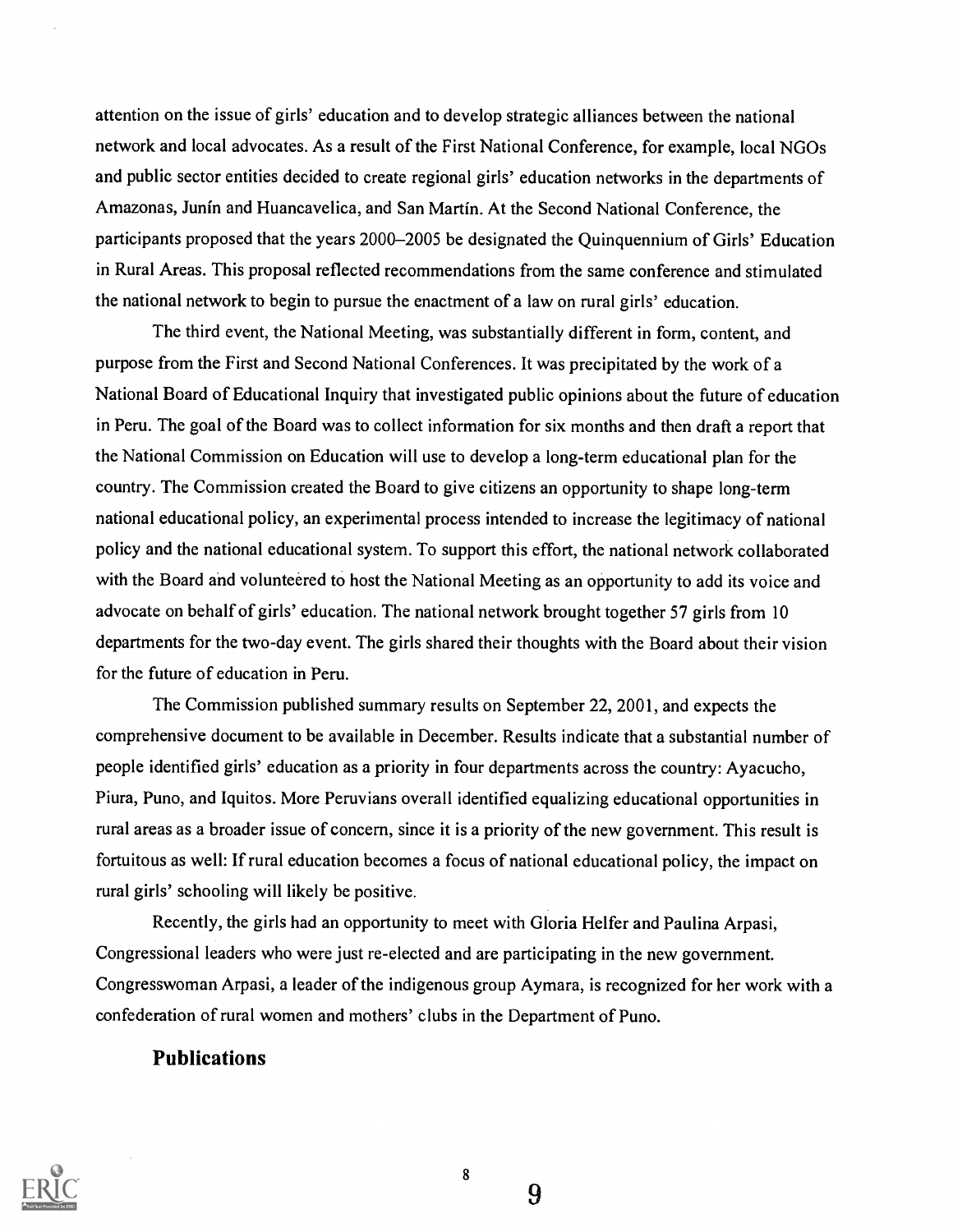One of the first products produced by the network was a study by two member organizations, the Institute for Peruvian Studies and the Educational Forum, which used national statistics to describe the national educational problems of rural girls and indigenous girls in urban areas. This information was presented to participants at the First National Conference, who then used the information to develop their own recommendations for improving rural girls' education in Peru. The analysis and recommendations were combined into an attractive, glossy, color publication, Open Agenda for the Education of Rural Girls, which the network published in October 1999. In August 2000, 2,000 copies of the Open Agenda were reprinted for wide distribution.

In September 1999, one network partner, the Educational Forum, organized a national Education for All workshop in which participants presented studies related to girls' education in Peru. At this event, the Titikaka Network from the Department of Puno presented a study titled "Girls in Rural Schools: Formally Educated, Questionably Learned." The authors collected testimonies that demonstrate the exclusion of girls from school. One such testimony came from 12-year-old Juana, who lives in Zona Quechua:

My two brothers are studying in Puno, one in secondary and the other in a technical institute. Even after my parents sold many of their belongings, there was not enough money for my sister to study. They said that it is dangerous for girls and that she (my sister) must get married and have someone to take care of her. Why is it that men have more time for everything? They can study more, but we, the girls, cannot. Boys learn faster, but girls have better grades.

At the same event, the Lupuna Association of Iquitos presented a study titled "Education of the Rural, Indigenous Girl in the Amazon Region." This study highlights the fact that the Amazon region has the highest level of exclusion of girls from school. In 1993, national statistics showed that 25 percent of the 6- to 11-year-old population from indigenous communities did not attend school. However, teachers in this area report that on average, half of the girls do not attend school.

The national network produced two other documents, first in draft in preparation for and later based on the subsequent national conferences. The first, I Want to Take the Floor: Communication and Integration of Girls in the Family, School, and Community (June 2001), was based on the proceedings of the Second National Conference and was sponsored by CARE-Peru, the Ministry of Education, and Technical Cooperation from the Federal Republic of Germany. It describes problems that rural girls face in communicating with their families, schools, and communities. It then recommends ways to improve communication and ensure a voice for rural girls in national development.

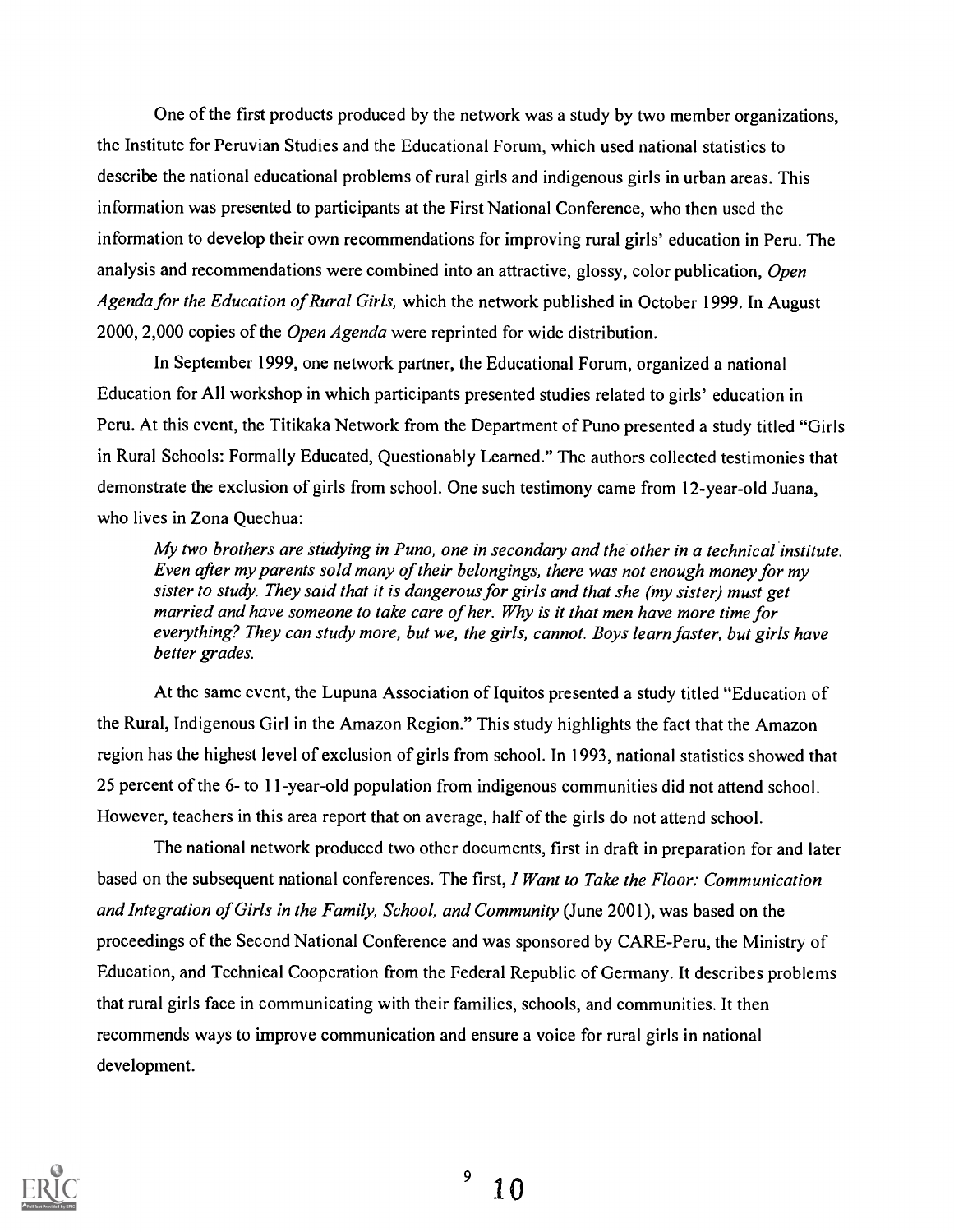The second document, Contributions of Florecer—the National Network for Girls' Education—to the National Board of Educational Inquiry, is based on the third national conference, the National Meeting on the Education of Rural Girls, with the National Board of Educational Inquiry. The document describes the meeting as well as the thoughts of network members and rural girls from around the country about six long-term educational issues in Peru. Two thousand copies of both of these documents were produced in a glossy, color format for wide distribution. The latter document was sponsored by the New Horizons project and the Office of the First Lady.

The national network has used other kinds of publications as well to share information about girls' education in Peru. For instance, Save the Children/United Kingdom and Action Aid/Spain financed a short video, Justina, about the lives of rural girls in Peru. Copies were sent to the project's girls' education liaisons in every department in the country. By the end of September 2001, the network published five color bulletins on girls' education in a series titled "Girls' Voices." These four-page bulletins provide updates about the activities of the national network, regional networks, and local committees as well as the latest developments in advocacy for girls' education in Peru (1,000 copies per issue). The network has also published a color notice on card stock (front and back) about the draft law on the education of rural girls; color posters of the logo from the Second National Conference (1,120 copies); and various color brochures about the project and the purpose of the national network.

### Media Campaign

Although conference planning can be a considerable logistical challenge, it is much easier to communicate about the importance of girls' education to a group of 300 conference participants than it is to share the same information with a national populace. Nevertheless, the national network undertook that mass communications challenge with the assistance of an international mediaconsulting firm, McCann Erickson, which subsequently became a partner in the national network. The initial contact between the New Horizons project and McCann Erickson took place because the international chairman of McCann Erickson is a member of CARE-USA's board of directors. McCann Erickson's intensive involvement in the network's media campaign, however, is also due to the personal interest that McCann Erickson's creative director took in the project, both as a citizen and the father of two girls.

McCann Erickson's contribution to the media campaign was substantial. In total, six staff members worked on the project: the creative director, two graphics specialists, two production staff, and one account services person. They worked closely with a small sub-group from the national

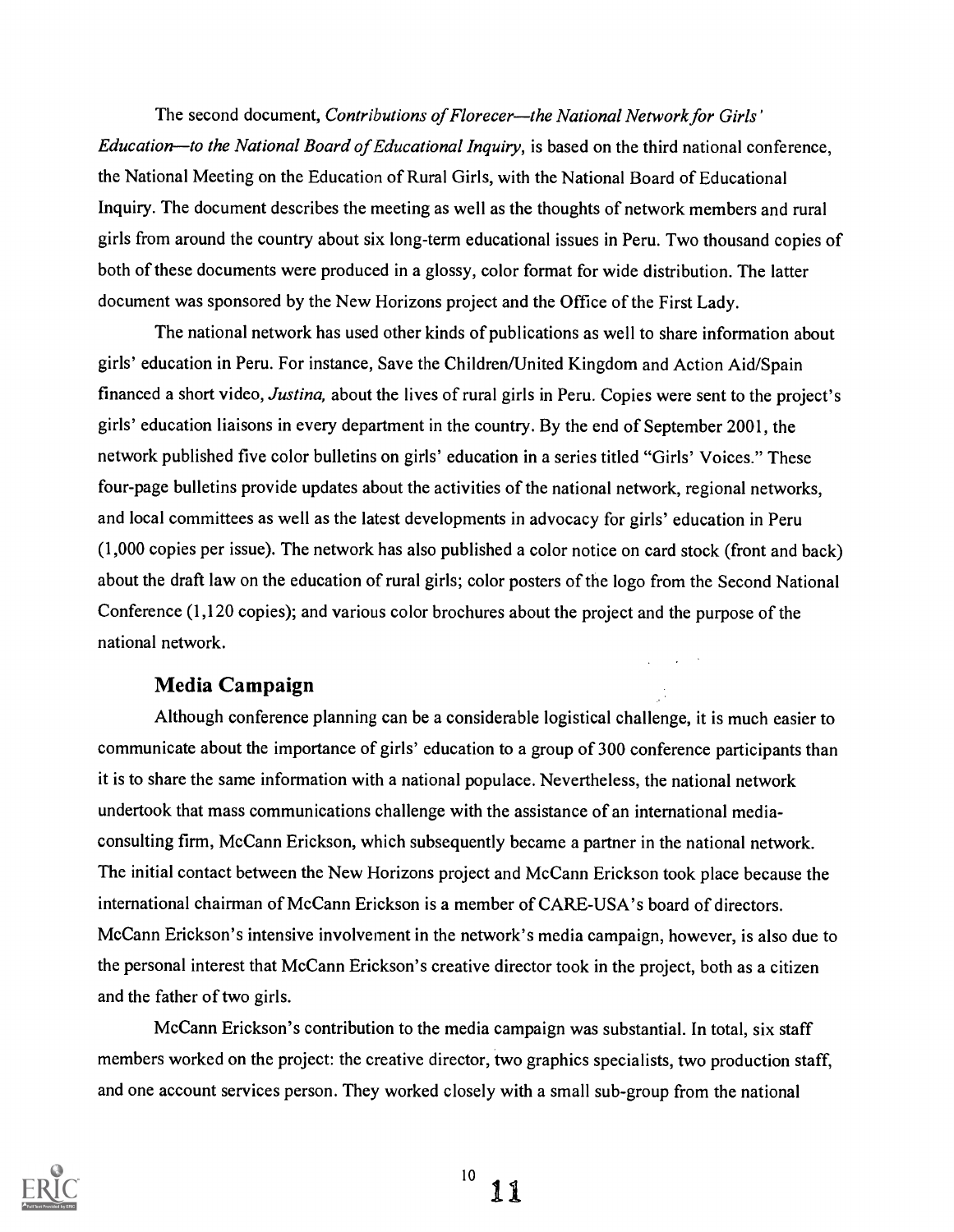network to develop and implement the network's media approach. The first question was how to make people aware of the national network and its work in support of girls' education. The challenge was that girls' education is one of many important social issues affecting Peru at present. It is difficult for people to focus on individual problems when they are concerned about their own wellbeing. In addition, the creation of the national network had received some media attention initially, but most newspaper articles were relegated to the social pages rather than the front page. In advertising-speak, the network lacked "brand" recognition. Its name, National Network for Girls' Education, was too long for people to remember, and the word "national" implied that the organization had a direct government affiliation.

In brainstorming sessions, the working group first came up with the name Renacer, meaning "rebirth." This was a play on the Spanish words for "national network" (REd NACional). Unfortunately, another group was already using the name. McCann Erickson conducted focus groups to test people's reaction to various names and logos. The final resolution was to name the network Florecer, meaning "to bloom," and to use as its logo a drawing of a girl reading.

Even with the new name and logo, a risk of limited project visibility and a fear that awareness of the initiative would be limited to intellectuals remained. The network would have to develop a strategy to send a targeted message about girls' education to various audiences over and over again. The advice was to not dilute the message with multiple images. Thus, in March 2000, the national network and McCann Erickson decided to develop radio and television publicity spots.

The media working group again convened to make strategic decisions about audience and message for the television advertising campaign. Participants decided that the message (a) should be about responsibility and the importance of the entire country's taking responsibility for girls' education and (b) should not compare boys with girls. The goal of New Horizons and Florecer was to improve girls' education but not diminish boys' education in the name of equality. The media message would compare girls' education with the education of Peruvians overall to avoid unnecessary backlash. In terms of audience, the working group made a conscientious decision to target more affluent, literate television viewers instead of a more general television audience. The television spots would not be targeted to parents who were dilatory in sending their daughters to school.

These decisions illustrate an important dichotomy in people's interpretation of the problems associated with girls' education in Peru. One perspective is that gender inequities in school enrollments are related to parents' lack of understanding about the benefits of schooling for girls. The solution is therefore to educate parents and communities about the importance of girls' education.

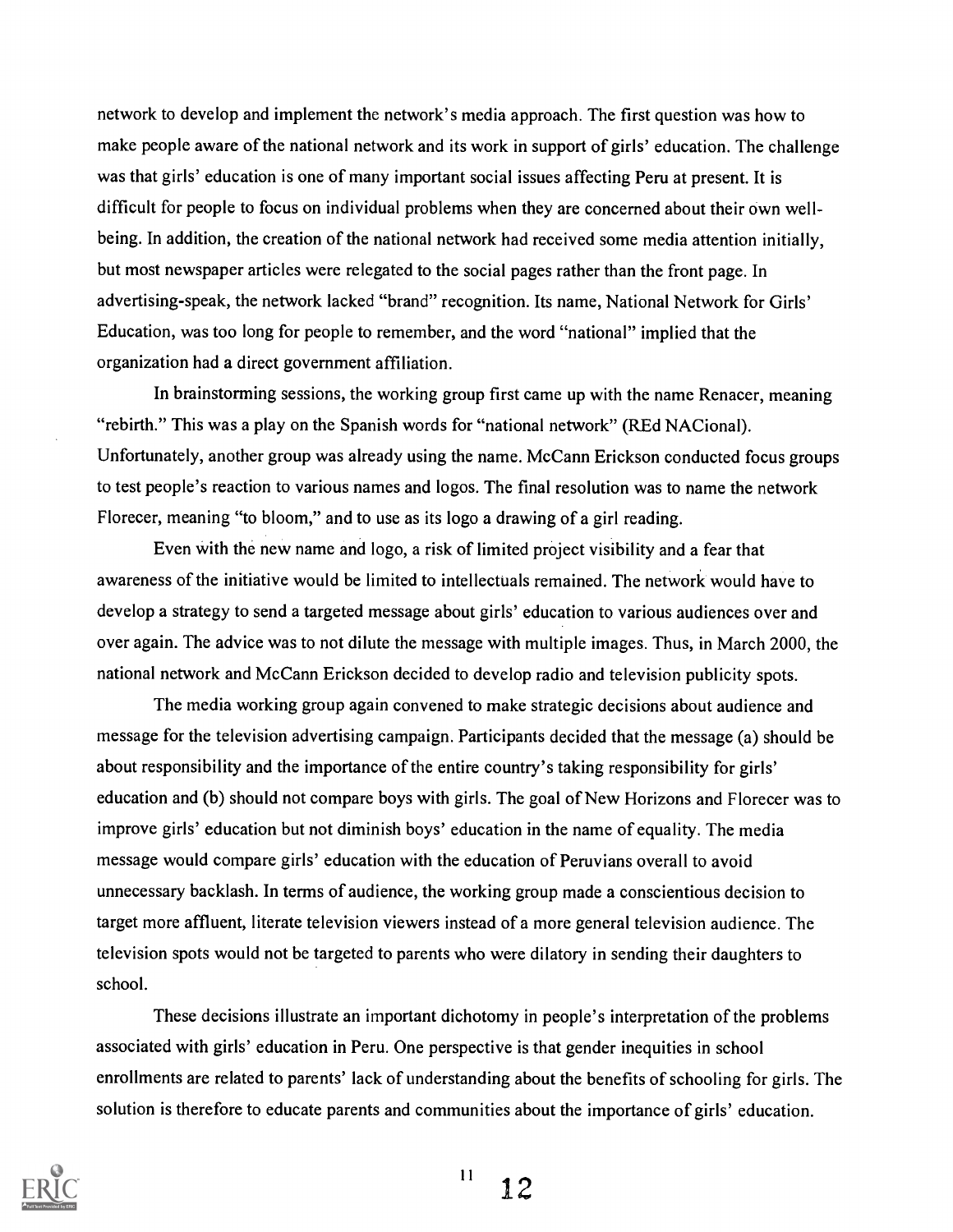This view underlies many of the activities undertaken by New Horizons and Florecer, including the radio media campaign and some local initiatives in the Ayacucho pilot project.

The television advertising campaign, however, is based on a different set of beliefs. It assumes that the problem of rural girls' under-representation in schools lies not with parents but more broadly with the physical school infrastructure and climate. It assumes that rural parents understand the importance of education for girls, but some choose not to send their daughters to school because problems related to quality and safety outweigh the educational benefits. From this perspective, the goal of a girls' education campaign should be to convince politicians to invest more money in education. When schools improve—by adding separate bathrooms for boys and girls, for example—and when better strategies are in place for ensuring that teachers will not molest girls, rural parents will begin to send their daughters in larger numbers.

The goal of the television campaign was therefore to create a broader, more informed constituency of affluent citizens who would increase the pressure on politicians to invest in girls' schooling. The working group envisioned that the campaign would have different kinds of consequences: the appearance of change in support of girls' education followed by actual change. First, a television campaign would create the impression of a groundswell of national interest in girls' education. After seeing the spots, Ministry officials and members of Congress would have the impression that the issue of girls' education was becoming an important national priority. Second, the campaign would truly make girls' education a priority. People would begin to discuss the issue in homes and public places and demand that the government take action on behalf of rural girls.

McCann Erickson created and financed the production of five television spots. To determine the usefulness of the public service announcements, the national network pretested the spots, using focus groups and a survey. The pretest concluded that three of the five spots would work well, one should be rejected outright, and one might need to be rejected because it was deemed politically controversial. In the end, the network used only the first three spots.

McCann Erickson then used its professional contacts to encourage television stations to air the spots for free or at discounted rates. The company also helped convert the television spots into radio spots, a project that was sponsored by a businesswoman in the radio industry who was a member of Florecer. The first of the three spots—"Do you know how to read?"—was distributed to radio stations in Lima and in the interior of Peru. Major radio stations broadcast it four to six times daily for three weeks. The second and third television spots were also converted to a radio format, distributed to 40 stations, and aired by 11 of them.

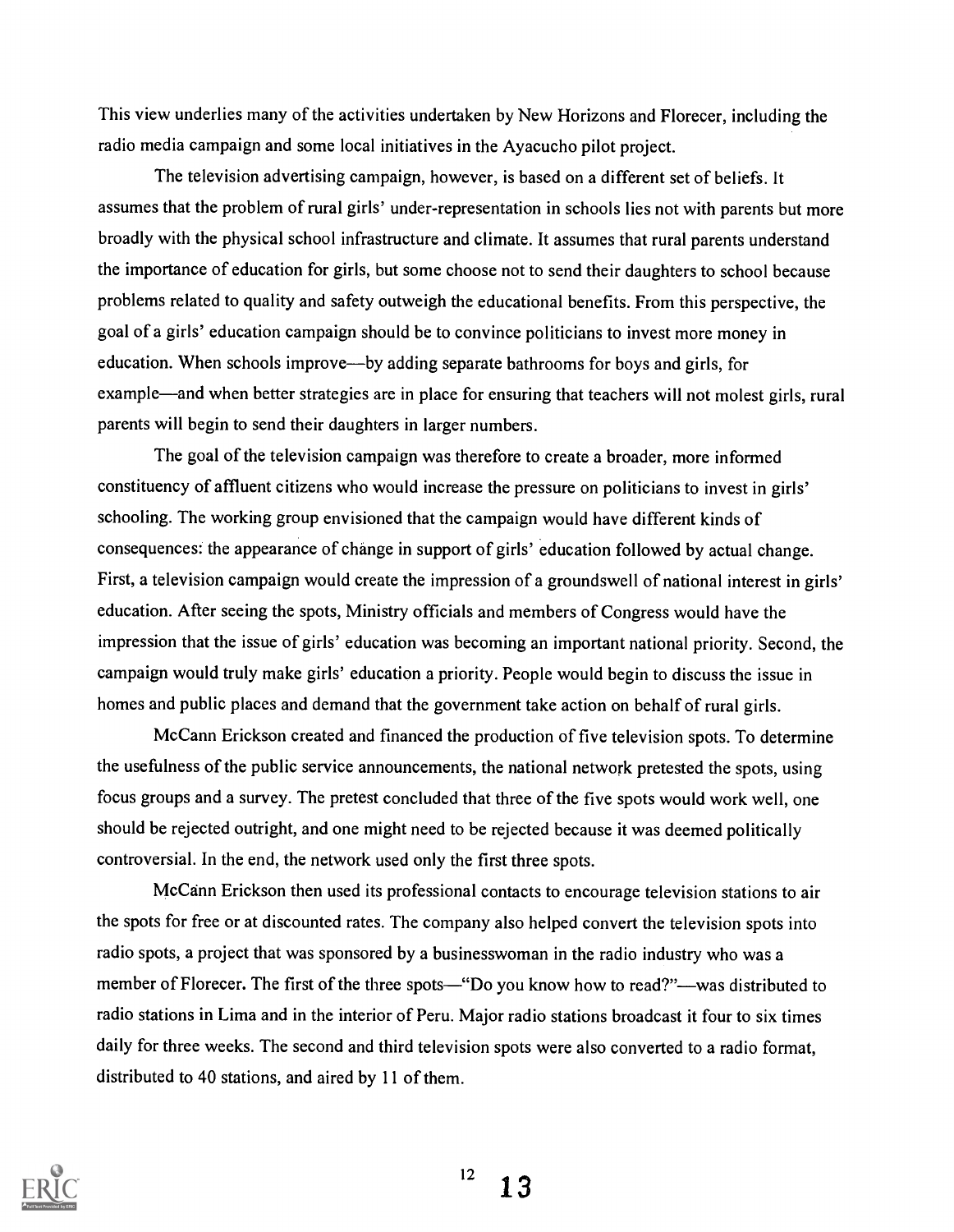Radio Programs of Peru and other local broadcasting stations in the rural areas also provided free air time to run these radio and television spots. The first spot was broadcast 69 times in March 2000 under the National Network's new "brand" name, Florecer. With the support of the manager of Radio Programs of Peru in particular, one spot was sent to 11 radio stations. An Ayacucho-based NGO and member of the national network, the Center for Agricultural Development, translated the radio spot into Quechua, the most widely spoken indigenous language in Peru, and an agreement was signed to disseminate announcements in that language. Ultimately, the announcements were broadcast daily at 6:00 A.M. in rural communities—a time of day when community members often meet to discuss community affairs. As part of the campaign, network participants were interviewed for radio programs and newspaper articles.

In April 2000, the second television spot was recorded, and the national network made an agreement with two channels to broadcast it for free. In May, Austral Television and Andina de Radiofusión broadcast the spot. The first channel rebroadcast it 168 times in May, and the other ran the first and second spots 44 times. As of May 19, Cable Channel N also began broadcasting the spots six times a day. In June, Austral Television broadcast the third spot five times daily.

Between July and September 2000, the spots gained even more visibility:

- Austral Television aired the third television spot five times daily.
- The three spots were aired at the Film Festival for Children and Youth in Lima during the week  $\bullet$ of July 22-30.
- Radio Stereo Villa broadcast 560 spots from June 27 to July 30, and Radio Mararion in Jaen  $\bullet$ broadcast  $145$  from July 3 to July  $31$ —both free of charge.
- Other radio stations that broadcast free spots were Radio Juliaca in Puno, Radio Oriente in Iquitos, Radio Madre de Dios, Radio Sicuani in Cusco, and Radio La Voz de la Selva.
- Major radio stations across the country also discounted the radio spots during the week of  $\bullet$ Teachers' Day, July 5-7.

One public television station made an hour-long program about girls' education in May 2001. It based the program on the participation of rural girls in the First National Meeting on Girls' Education. The initial airing of the program was such a success that the station broadcast it a second time.

Meanwhile, radio spots were produced in coordination with the National Radio Coordinator (CNR), a Catholic NGO that supports educational programming for rural radio stations. New Horizons paid for the production of the spots, and CNR distributed and aired the spots wherever

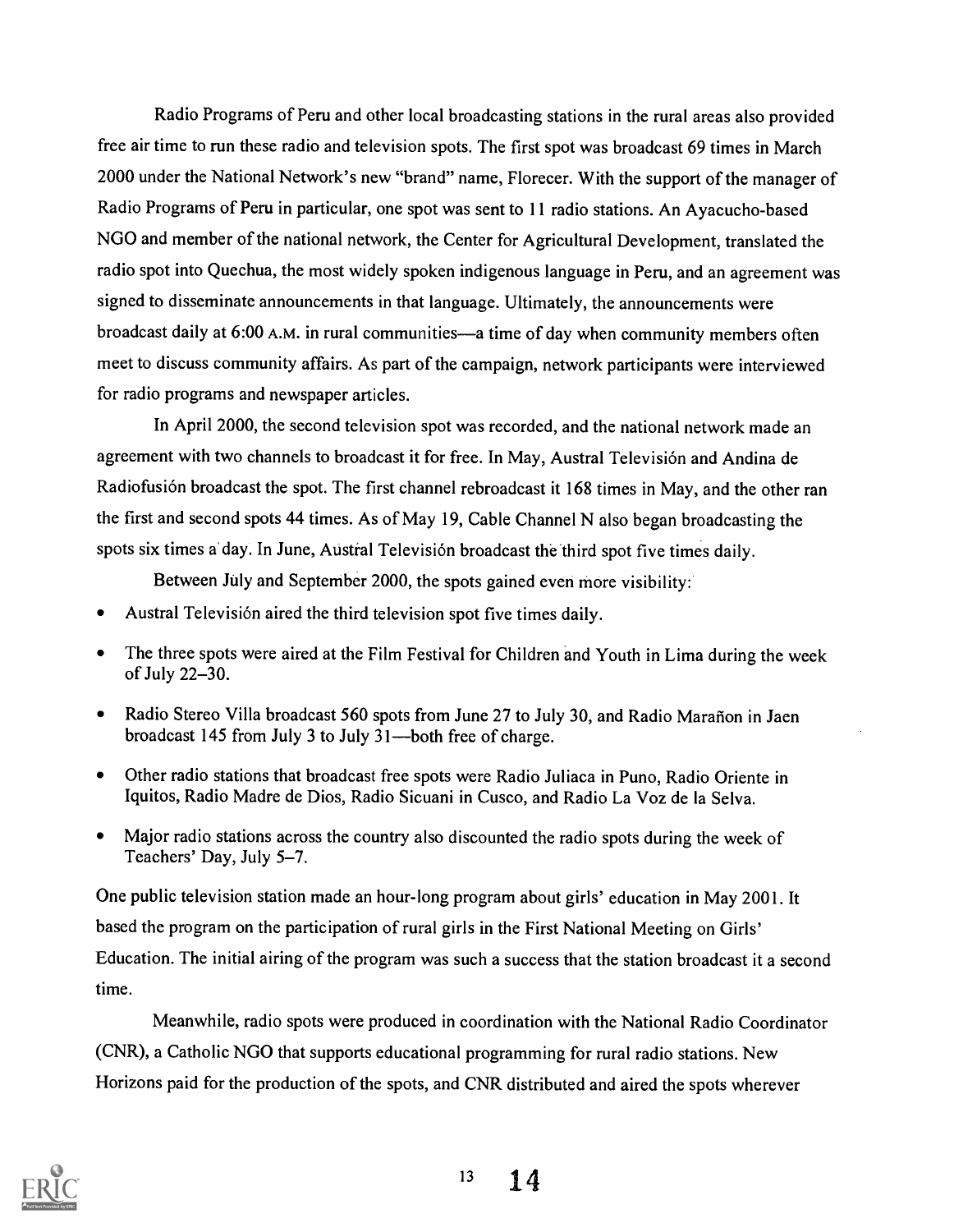possible in Quechua and Spanish. New Horizons sent the spots to radio stations in Ayacucho as well, but the spots were not aired as often as the project had hoped.

Interviews conducted with public and private sector leaders and project participants at the local and national levels indicate that the television and radio campaigns have had mixed success. On the one hand, interviews suggest that some people know about the campaign and think that the media spots are well produced. For example, informal conversations with Lima cab drivers showed that some were familiar with Florecer because they had seen the television spots. According to Congresswoman Gloria Helfer, the spots have also helped her secure support from her colleagues when she introduced the draft Law on Education for Rural Girls in Congress.

However, project staff and the producers of the television spots say that the limited airing of the television and radio spots has made it difficult to create a lasting effect. According to the New Horizons coordinator, Ana Maria Robles, herself a mass communications specialist, people need to hear the same message at least eight or nine times for it to make a lasting impression. Anecdotal evidence about the radio campaign suggests that it primarily reached informed urban residents and not many other listeners. The limited exposure of the television and radio spots, combined with the political problems in Peru that dominated the news at the time that the spots aired, diminished the likelihood that people would remember the important issue of girls' education or change their behavior to improve educational access, persistence, and quality for rural girls. To be successful, she believes, a mass media campaign requires a more substantial investment than was possible for this project.

### Advocacy

Identifying problems associated with girls' education and communicating information about those problems to key constituencies are the first two goals of the New Horizons project. Descriptions of the publications, conferences, and media campaign indicate how important Florecer has been as an organizing and implementing structure to help the project achieve these goals. This national network has been equally important in taking lessons learned as well as the growing support for girls' education throughout Peru and moving the campaign to the next stage: advocating on behalf of national-level solutions.

One recommendation that emerged from the Second National Conference (September 2000) was that Florecer draft a law to support girls' education in rural areas. Florecer conducted a consultation in October to draft the legislation, lobby members of Congress, and disseminate information about the proposed legislation to the media. Florecer's Technical Committee presented a



14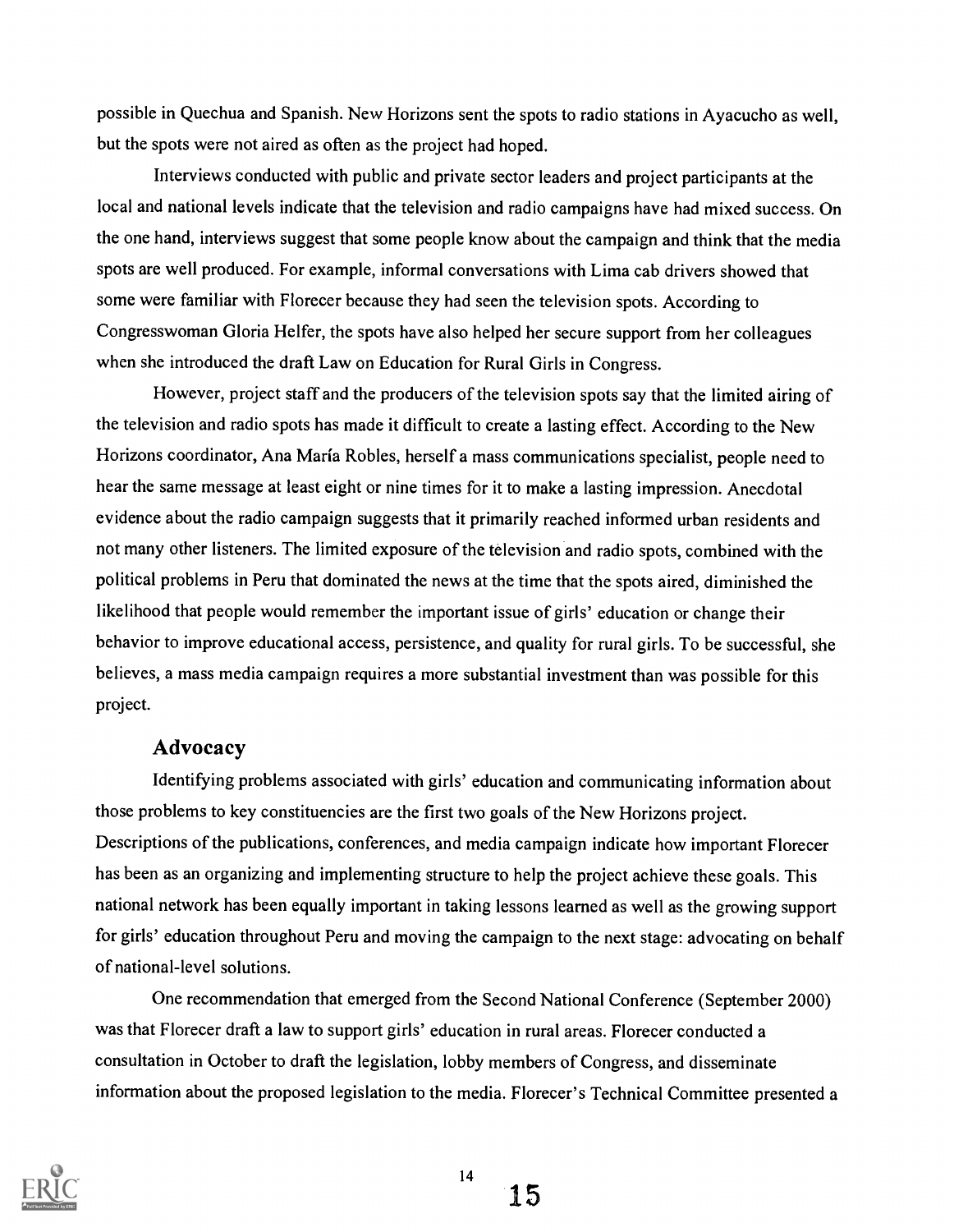preliminary version of the proposal to the coordinators of the Second Conference and to the departmental delegations that participated in the event.

The proposed legislation sought to promote and implement educational policies designed to ensure universal enrollment for girls under the age of 18 in quality basic education in conditions of equity within five years. It also resolved to declare 2000-2005 the Quinquennium of Girls' Education in Rural Areas and to prioritize resources to support associated initiatives. It proposed to implement the following measures:

- Develop a program of stimuli and incentives for school teachers in rural areas to encourage them to promote universal enrollment and access for girls to quality education
- Establish school and municipal monitoring committees to guard against sexual harassment and  $\bullet$ abuse against girls
- Prioritize education spending on rural schools and to increase current expenditures to raise the standard of education in those schools
- Establish a publishing fund for girls in rural areas, with a view to producing specialized literature  $\bullet$ on such issues as family, sexuality, and gender equity

The proposed legislation intended to achieve these goals through three managerial strategies:

- 1. By creating a National Council of Girls' Education in Rural Areas composed of senior officials and representatives of the State and civil society, which will promote the adoption of agreements and of medium and long-term policies, as well as quality assessment criteria to evaluate girls' education in rural areas
- 2. By ensuring the availability of state, private, and international cooperation resources for girls' education in rural areas
- 3. By organizing, producing, and disseminating information in a timely, systematic, and public manner on enrollment, attendance, continuation, and learning achievements among girls in rural areas

In early December 2000, New Horizons and Florecer held a press conference on the proposed Law for the Promotion of Girls' Education in Rural Areas. Forty-five leading political figures attended the event, as well as parliamentary advisers, experts on the subject, journalists, and representatives of Florecer. Also in attendance were Congresswoman Gloria Helfer; Graciela Fernandez Baca, the adviser and representative of Dr. Javier Perez de Cuellar, the President of the Ministerial Cabinet; Idel Vexler, the Vice Minister for Education Management of the Ministry of Education; and Doris Portocarrero, Head of the Department for the Advancement of Children and Adolescents of the Ministry for the Promotion of Women and Human Development. Project staff produced 500 copies of a letter-sized color page summarizing the proposed Law on the Promotion of

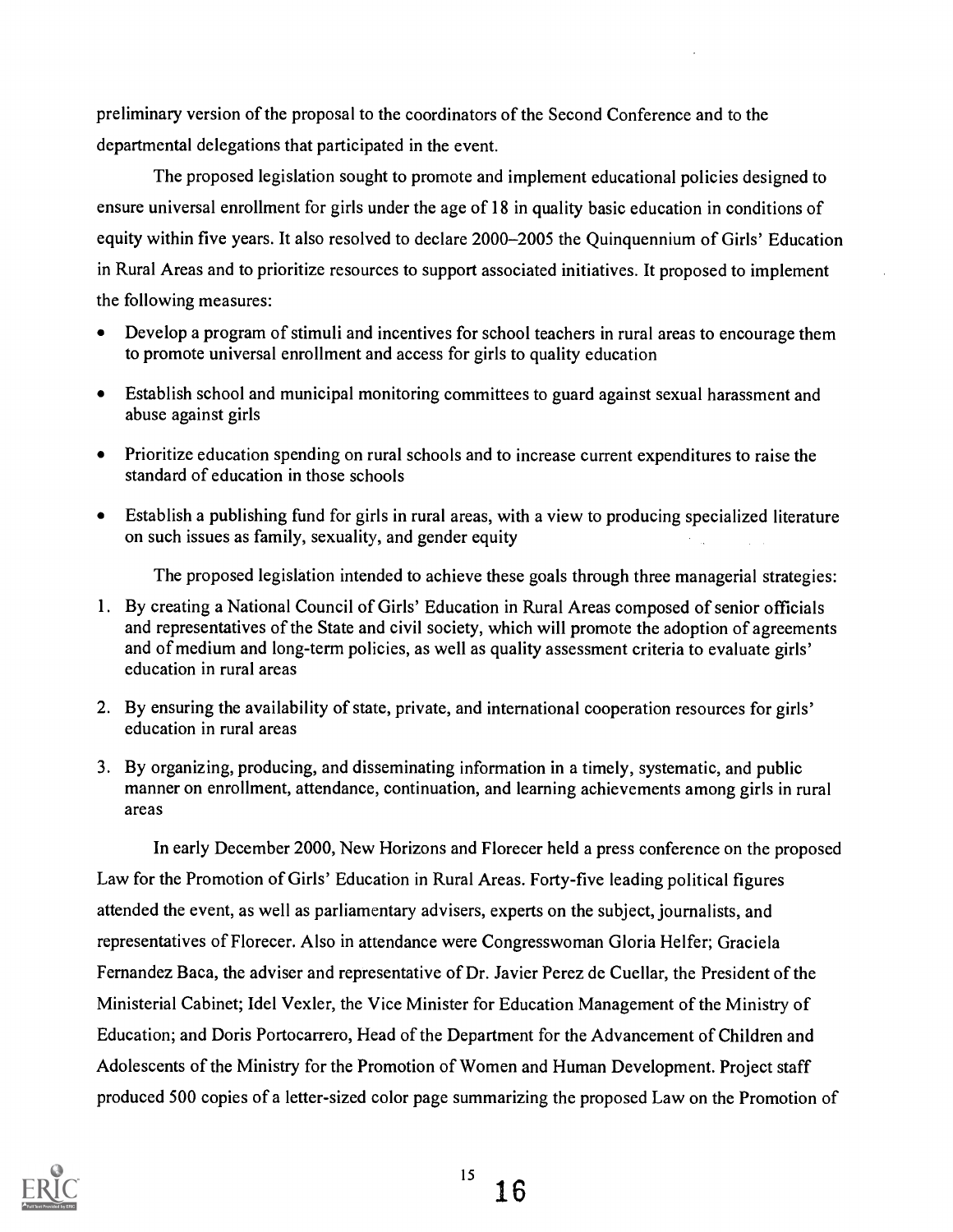Girls' Education in Rural Areas and distributed the copies during the public presentation to members of Congress and the media.

The event received extensive coverage by the local media—the press, radio, public television networks, and cable channels. The official gazette, *El Peruano*, published a special two-page report on the day of the public announcement of the draft legislation. Journalists from six major radio stations reported live from the Hotel Alcalá; three of them interviewed Congresswoman Gloria Helfer, the prime sponsor of the legislation. Journalists from Channels 5 and 9, national television networks, also reported on the proposed law. The cable network, Channel N, mentioned the draft law in news bulletins on December 15 and 16, and cable channel CCN interviewed Teresa Tovar, coauthor of the Open Agenda, on December 18. The dailies Expreso and El Comercio published articles on Saturday, December 16. Further, El Comercio 's Sunday supplement, El Dominical, contained a lead article about the draft law on December 24.

On December 21, with the ratifying signatures of 13 members of Congress, representing all main political parties, the proposed law on the Promotion of Girls' Education in Rural Areas was introduced in Congress for debate as Bill 1124 under the coordination of Congresswoman Gloria Helfer. Unfortunately, the normal deliberation process and political changes in Peru—the flight of ex-President Fujimori to Japan and the installation of a transition government—made setting a vote on the law impossible before Congress adjourned in June 2001. It was also difficult to achieve the necessary review by the Congressional committees that deal with education and women's issues before Congress completed its business.

It was therefore important to educate new members of Congress about the importance of the legislation when the body reconvened in fall 2001. Congresswoman Helfer expected the process of ratifying the law would take six months after the new Congress convened. It would have to be reintroduced and passed in committee before the bill could be presented for a vote before the entire Congress.

To the surprise and delight of everyone involved in New Horizons and Florecer, however, the bill was passed unanimously by the full body of the Peruvian Congress on October 31, 2001, months earlier than expected. The bill was re-introduced on August 23 under the sponsorship of 37 Members of Congress from multiple parties. It was referred to the Congressional Committee on Education, Science and Technology, which had heard testimony from members of Florecer and viewed videos from rural girls who described the importance of girls' education on October 2. The Committee then debated the merit of proposals that espoused "positive discrimination." Over the next three weeks, New Horizons staff and members of Florecer engaged in an extensive media and educational



16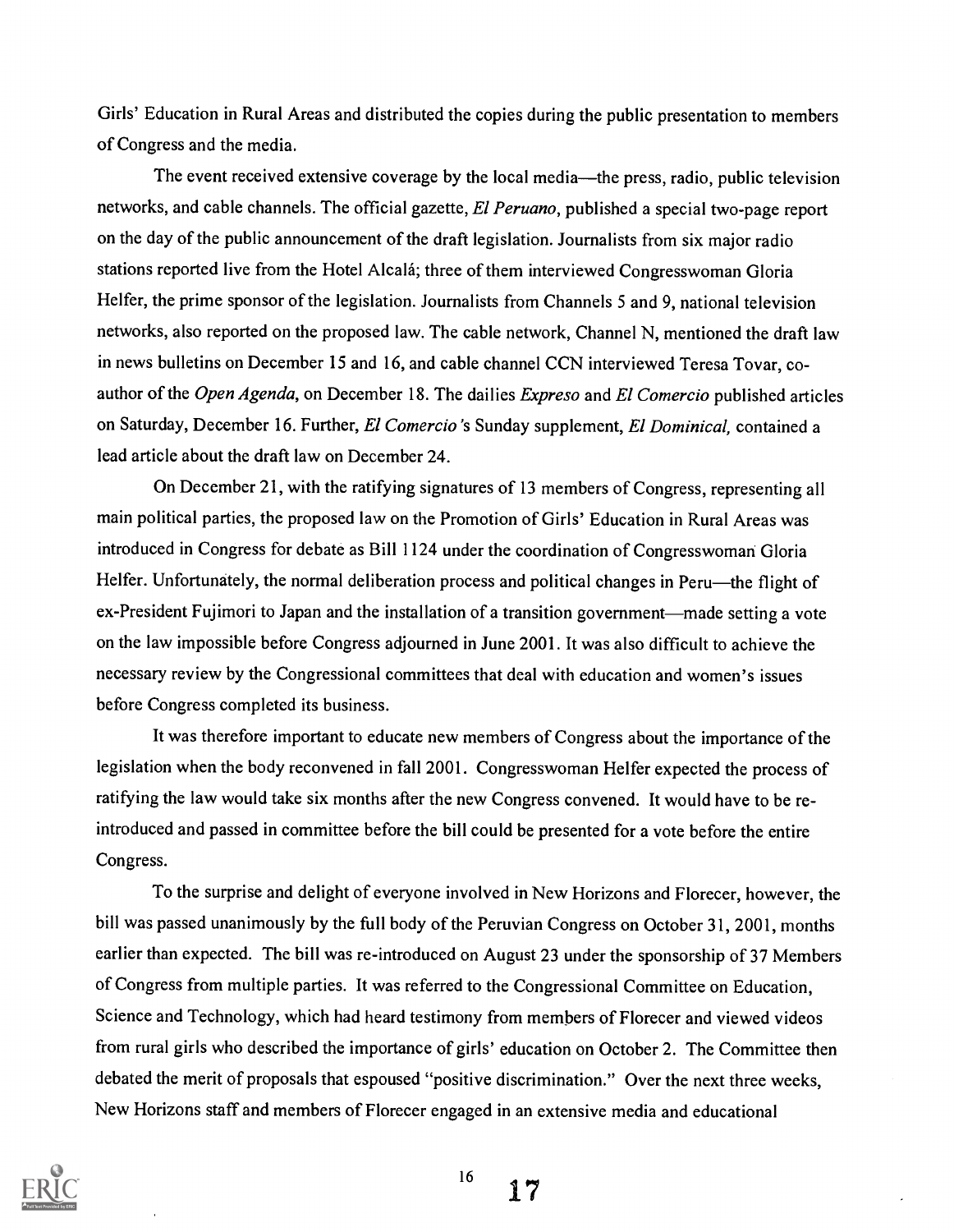campaign to convince the committee members of the importance of the bill, efforts that paid off when the Education Committee approved the bill unanimously on October 23. More lobbying and media focus then ensued before the bill was ratified by the full body one week later. Girls' education advocates were ecstatic about the national support for the legislation, but cautioned that passing the law was just the first step in achieving equity in education for rural girls. Organizations such as New Horizons and networks such as Florecer must also establish rigorous monitoring processes to ensure that the new law is implemented fully.

# Interaction with Local Networks

The last area of work for the national network is coordinating with regional networks for girls' education, all of which were created after the First National Conference. Some public and private sector leaders who participated in the event were so stimulated by the discussion about rural girls' education and so inspired by the model of the national network that they decided to create their own regional affiliates. These include networks in the departments of Amazonas, Junin and Huancavelica, and San Martin. Some of the departmental networks include local affiliates of their own, groups of leaders, practitioners, and families that have created networks at the provincial and district levels.<sup>3</sup> Departments that did not decide to create networks still have informal girls' education coordinators who serve as liaisons to New Horizons and Florecer.

New Horizons and Florecer never planned to create local girls' education networks and therefore had not developed a model for interaction among networks. Given limited resources, it was not possible to develop a hierarchical structure in which regional networks could rely on Florecer for guidance and resources. Instead, Florecer decided to link networks through bulletins titled "Girls' Voices," which enabled people to share information about ideas and activities in support of girls' education. The national network has also created its own working group to think more strategically about ways to work better with regional networks and local committees. Finally, the network provides support for members of regional networks to participate in national conferences, as it does for participants from other departments, and has recently hired consultants to help networks design systems to monitor assistance to and quality of girls' education.

Relations among the national network, regional networks, and local committees are fluid. The most intensive interactions take place at national conferences. Local network partners interviewed for this study all appreciated the opportunity to participate in these events, as did rural girls. It is clear that national conferences motivated and inspired people to return and continue to work on behalf of

<sup>&</sup>lt;sup>3</sup> Communities constitute the smallest political unit in Peru. Groups of communities form districts, groups of districts form provinces, and groups of provinces form departments.

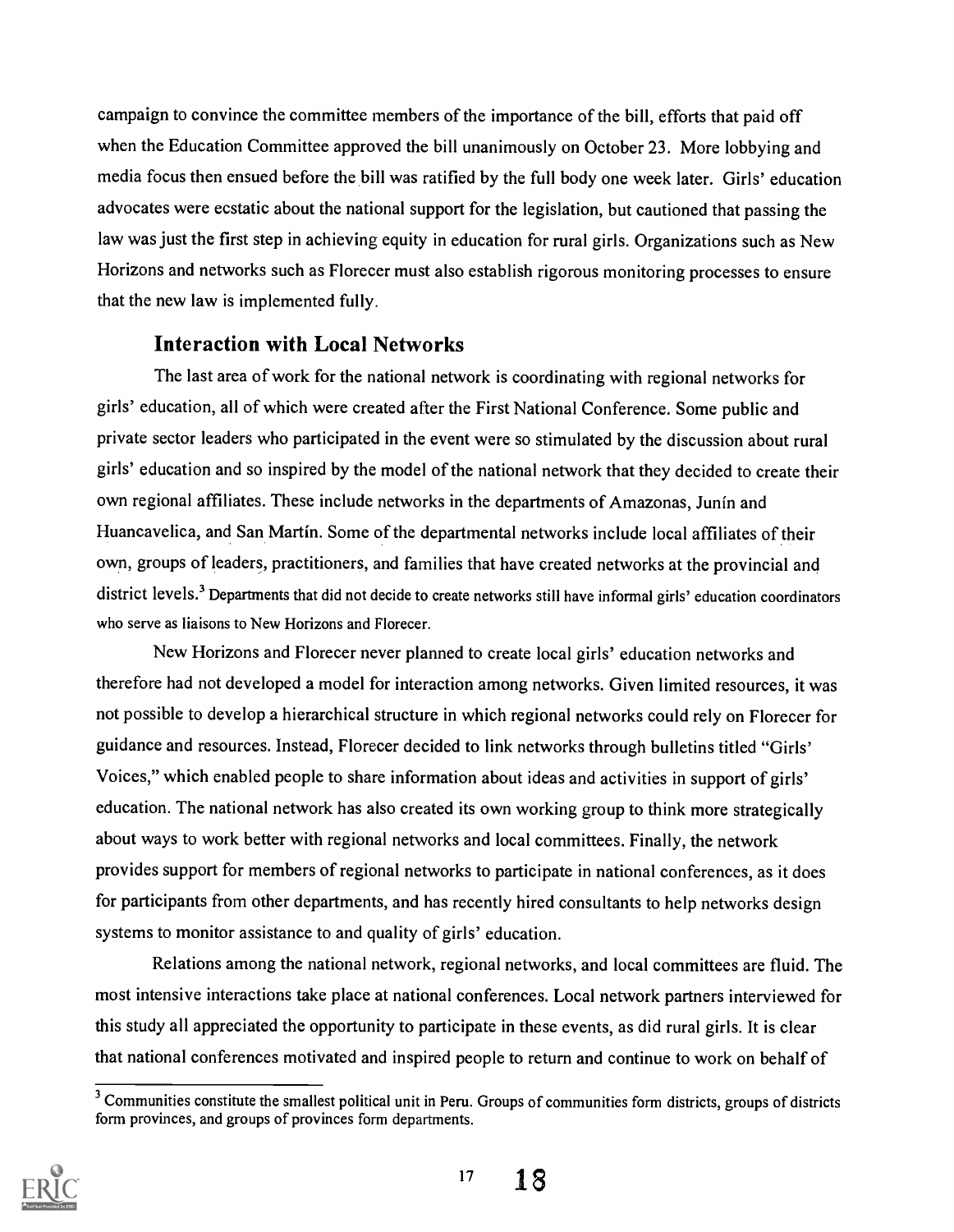girls' education. These groups also make an extensive effort to share publications and other kinds of information so that the national network is aware of regional and local activities and insights, and vice versa. An example is the series of provincial meetings that the Ayacucho network held to solicit community recommendations about girls' education for the Second National Conference.

At least one regional network, in the Department of San Martin, has some concern about interaction between the national and regional networks. Despite the fact that the regional network appreciates the national-level support to attend meetings as well as the positive information about network activities in San Martin that the national network includes in its bulletins. Members are somewhat apprehensive about instances in which the national network has tried to set priorities for regional and local activities without much input from the regional networks themselves. The result is that well-intentioned activities are not always consonant with local realities. According to members of the San Martin network, it is difficult for a national body in Lima to monitor girls' education activities around the country.

The San Martin network has worked with its members and local affiliates to design concrete action plans to support girls' education. Members are still very excited about the work and the opportunities to improve girls' education and are working directly with communities through their jobs and personal time. However, a sense of frustration is growing that many of the activities listed in action plans require at least a modicum of resources that are currently out of reach. Participants are somewhat puzzled why New Horizons and Florecer would take a special interest and make a special investment in Andean girls through the Ayacucho network and pilot project and not make a similar commitment to rural girls living in jungle communities.

## Working at the Regional and Local Levels

Although New Horizons and Florecer have undertaken an ambitious set of initiatives at the national level in Peru, the project's success will ultimately be measured by the project's ability to improve girls' access and persistence in school at the local level. Data on enrollment and completion rates, are needed to make these kinds of judgments, will be available in Part I of the GEA final report, which is being produced by Juarez and Associates. Instead, this study describes activities that are taking place at the regional and local levels to raise awareness about and ameliorate the structural barriers to girls' education—activities that are as impressive as those taking place at the national level in helping achieve overall project goals. This section describes the activities of the New Horizons pilot project in Ayacucho as well as the regional girls' education networks in the Departments of Ayacucho and San Martin. Descriptions are based on interviews conducted in June and July 2001.

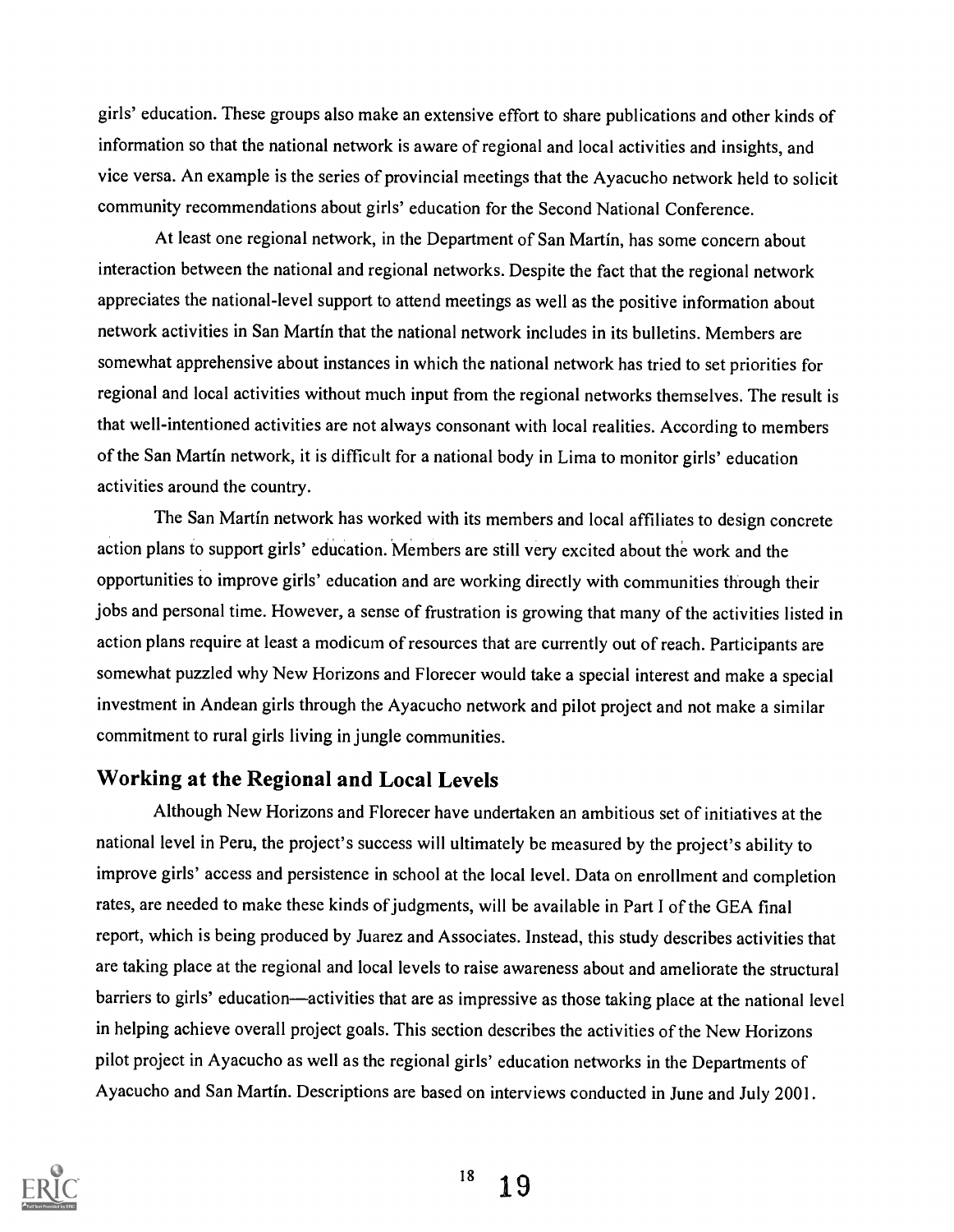Descriptions of the other three regional networks are absent not because of any deficiency in activities but because of limitations in data collection.

# Ayacucho Pilot Project: "Warmi Warmakunapa Yachaynin"(The Knowledge of Girls)

From the very beginning of the New Horizons project, staff realized that to succeed in improving girls' schooling, the project would have to develop a multilevel strategy. This approach was consistent with the GEA framework, which required countries to strengthen organizations (G/WID IR 2.1), mobilize leaders (G/WID IR 2.3), and broaden community participation (G/WID IR 2.4) in support of girls' education. The Department of Ayacucho was chosen almost immediately as the project's regional area of emphasis for a few reasons. First, Ayacucho has a large indigenous population of non-Spanish speakers, a relatively high level of poverty, and substantial disparities between the educational attainment of men and women. According to one recent report:

Fifty percent of women between 15 and 50 are illiterate (compared to 18 percent nationally). In Huanta, the district in which 11 of the project's pilot schools are located, 86 percent of the population of 63,547 lives in extreme poverty. Chronic malnutrition is a serious problem with children under five at more than double the national average of 13 percent. For more than ten years, the Shining Path was systematically destroying the lives and homes of people. While the environment has been relatively stable for the past eight years, the indigenous population has been left with emotional and physical scars.<sup>4</sup>

The other important factor in deciding to focus on Ayacucho was that CARE-Peru already had a network of offices and project staff throughout the department that could support project activities. New Horizons therefore established a field project office and housed it within the Ayacucho office of CARE-Peru.



Donahue, Meghan (July 2001). "Trip Report to Peru." Washington, DC: DevTech.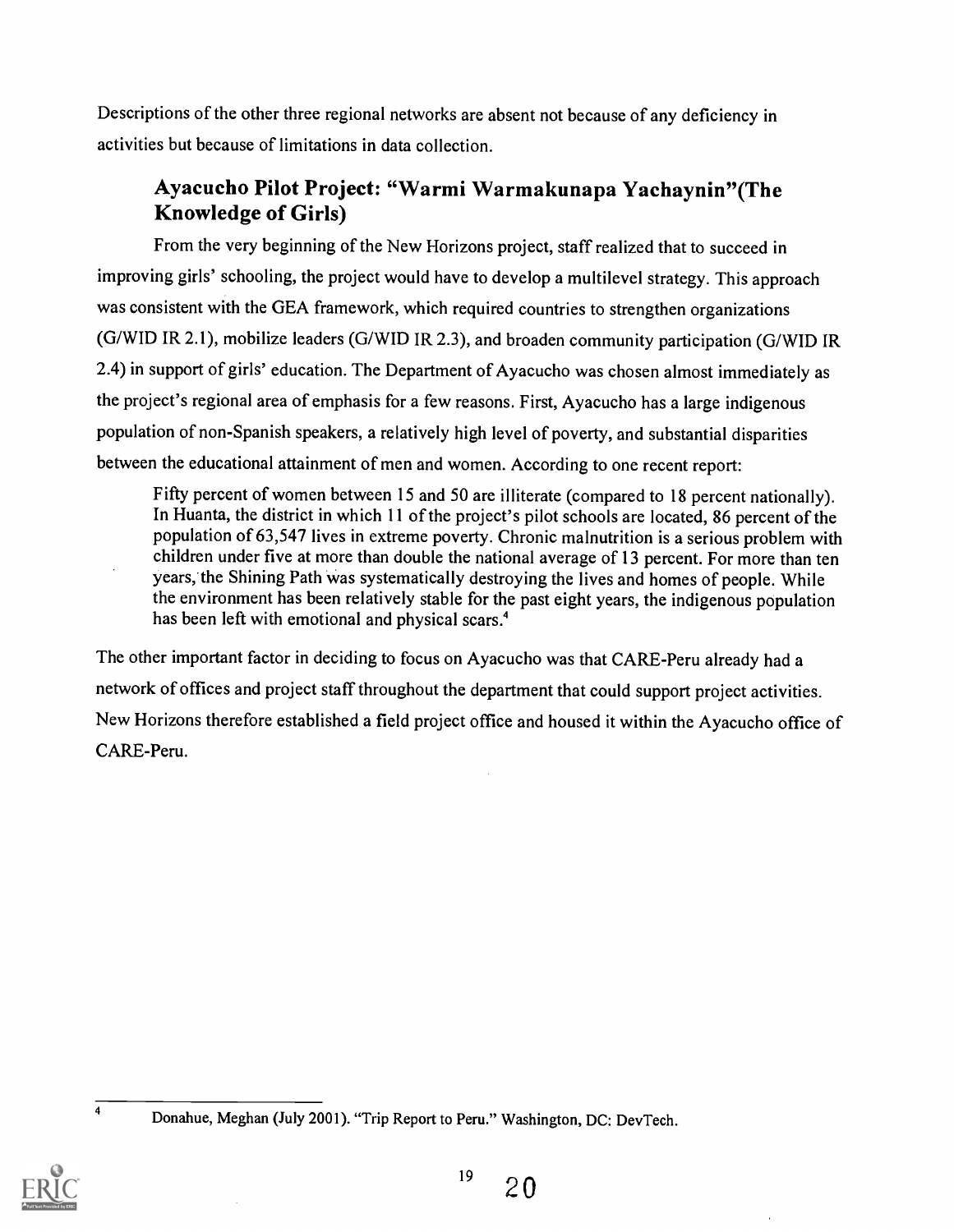#### Studies

Following is a summary of studies conducted under the auspices of Florecer and the New Horizons Project.

#### Situational Analysis

New Horizons immediately planned for a situational analysis of girls' education in Ayacucho in May 1998, a month after the project began in Lima. The study itself was conducted between October 1998 and January 1999. The results would be used as the basis for a pilot project to improve girls' schooling. The analysis team was led by an anthropologist from the United States and included a regional Ministry of Education official as well as graduate students in anthropology and social work.<sup>5</sup> The group examined the barriers that limit the schooling of girls in rural areas, identified the underlying causes of these barriers, and suggested possible interventions to address these causes.

The study concluded that the problem of girls' education in Ayacucho is related more to retention than to enrollment. Girls enter school later than their male counterparts, and because their responsibilities at home increase with age, fulfilling these responsibilities is at odds with completing primary school. Girls face a particular problem when they start menstruating. They often do not understand their bodies, come to school unprepared, and are teased to the point that they become uncomfortable, thereby increasing the likelihood of dropping out of school. In addition, people believe that it costs more to educate girls than boys: Girls are unable to complete their domestic duties because of their school schedules, and, according to parents, expenses incurred in educating a girl cannot be recuperated. That investment does not produce the same rate of return as does an investment in a boy's education.

Problems in school and the poor quality of education in Ayacucho further temper parents' interest in their daughters' education. Problems include

- $\bullet$ institutionalized sexism that distorts teacher-student and student-student relationships;
- the use of corporal punishment that contributes to an "education of silence" among girls; and  $\bullet$
- teachers who are not trained in either bilingual and intercultural education or gender issues.

The situational analysis also explored available resources that could be tapped to improve girls' education, including the following:

 $\bullet$ Teachers, who are interested in receiving professional development

<sup>5</sup> Theidon, Kimberly et al. (March 1999). "Situational Analysis of Girls' Education in Ayacucho." Lima, Peru: CARE-Peru.

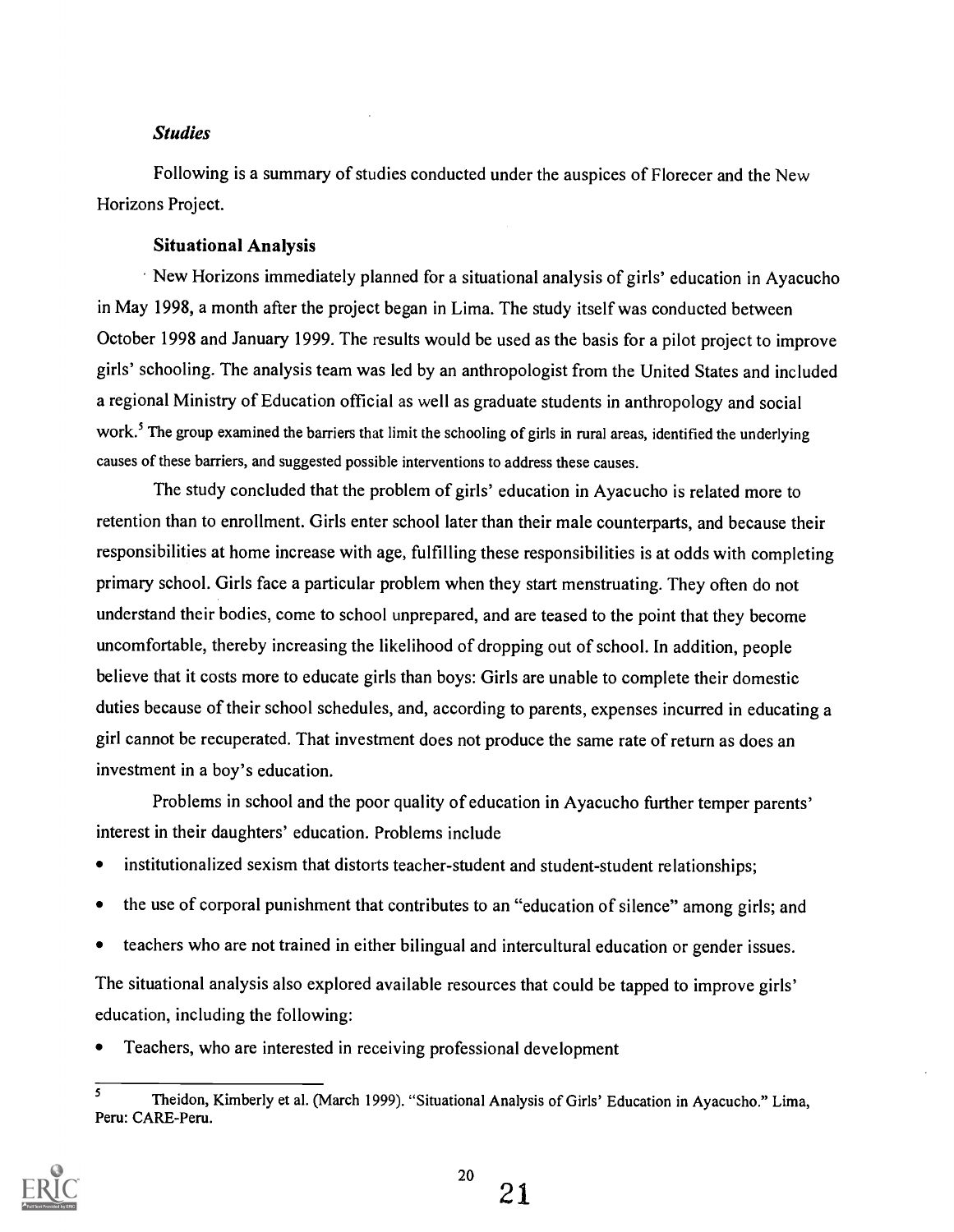- Parents, who are willing to donate their time for school projects and to attend meetings
- Other potential change agents (e.g., religious leaders, NGOs and state entities, representatives of mass communication, personnel in health posts, and small merchants), who have expressed a willingness to help improve girls' education
- Girls and young women who have continued their education and are willing to work with  $\bullet$ younger girls

Approximately 200 people attended the public presentation of findings from the situational analysis on March 3, 1999, including teachers from rural schools, faculty from universities and the pedagogical institute, professionals from NGOs, and members of village mothers' clubs.

# Rapid Rural Appraisal

In addition to the situational analysis, the project sponsored a rapid rural appraisal (RRA) to involve communities in an analysis of barriers to girls' education, solutions to barriers, and community roles in planning and implementing actions.<sup>6</sup> The RRA team visited two communities for three days each. Their findings were largely consistent with those in the situational analysis:

- Third-grade girls whose first language was Quechua had difficulty learning in Spanish
- Grade repetition rates among girls were high
- Girls' numeracy skills were somewhat better than their literacy skills  $\bullet$
- Excessive teasing and harassment by boys were among the girls' primary concerns
- Classroom instruction was rote and tended to favor boys

# Baseline Study of Girls' Education in Pilot Communities

During the spring and summer of 1999, project staff used the results of these studies and worked with a small number of rural communities to begin designing the Ayacucho pilot project, which they named Warmi Warmakunapa Yachaynin (the Knowledge of the Girls). Staff and community members began working on activities such as diversifying the school curriculum.

The project then sponsored a baseline study of girls' education in pilot communities, which was conducted in fall 1999.<sup>7</sup> The results of the study would be used to plan long-term interventions for communities in the districts of Huanta and Tambo. The study included 267 girls who were attending school, 37 girls who were not attending school, 16 teachers, and 280 parents to learn about such issues as school infrastructure,

Ramos, Ruben, and Cabrera, Zaila. (January 2000). "Baseline Study of the New Horizons Project for Girls' Education." Lima: CARE-Peru.



22

<sup>6</sup> Miske, Shirley J. (November 1998). "Rapid Rural Appraisal in Peru's GWE Situational Analysis." Arlington, VA: Institute for International Research.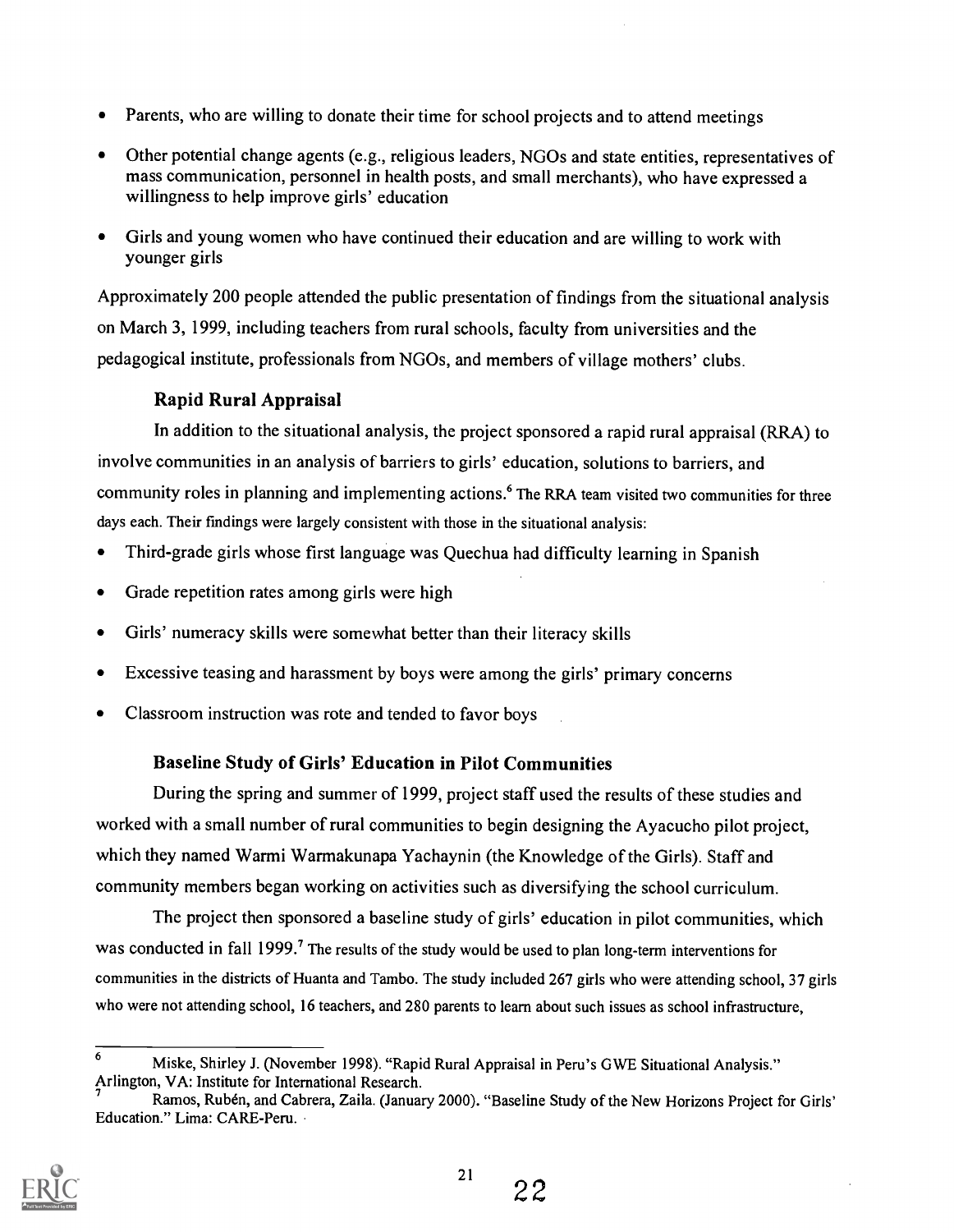school calendars, teaching and learning, discipline, grade repetition, performance, attrition, absence, enrollments, and skills. According to the analysis, the greatest barriers to girls' education include the high incidence of grade repetition, low self-esteem, and discrimination and poor treatment in the classroom.

#### Pilot Project

Project staff decided that the demonstration activities in Huanta would emphasize the development of oral and written communication skills in Quechua, the students' mother tongue, as well as in Spanish. In Tambo, the aim would be to help girls improve their self-esteem. On the basis of recommendations from a formative, internal evaluation of the pilot project, conducted in December 2000, the bilingual and intercultural activity (EBI) and the self-esteem activity have now been introduced in all pilot communities. These communities have also developed other educational initiatives: adult literacy programs; parent schools, to teach parents about the importance of girls' education and what they can do at home to improve their girls' education; community education promoters; and girls' education committees, to monitor student and teacher attendance.

#### Bilingual and Intercultural Education (EBI) Demonstration Activity

In the spring of 2000, a bilingual education expert worked with 11 pilot communities in Huanta to identify the Spanish and Quechua language skills of boys and girls in school. The core activities are professional development workshops for teachers and ongoing technical assistance from project staff. In April, the project sponsored a six-day training course for 15 first- and second-grade teachers from Huanta on the bilingual and intercultural activity (EBI) with a gender focus. All but three teachers could speak Quechua relatively well, but all had difficulties writing in Quechua. In the course, teachers learned how to teach using Quechua as a first language and how to slowly introduce Spanish into the curriculum. In kindergarten, children would receive three hours of instruction in Quechua and one in Spanish. In first and second grades, children would receive three hours in Quechua and two in Spanish.

Teachers also learned that EBI is not meant as a strategy for replacing Spanish words with Quechua words. It is important to teach students to value indigenous culture as well as other cultures. Intercultural competence can best be achieved by helping children evoke their own knowledge when solving new problems and by involving the community as an educational resource (e.g., asking parents to tell legends in class). Activities include working with children to write interactive texts using stories about the communities themselves, as well as teaching about traditional music, dress, and festivals.

The December 2000 evaluation of the EBI activity demonstrated that parents and students have a strong interest in bilingual and intercultural learning. Children are improving their



23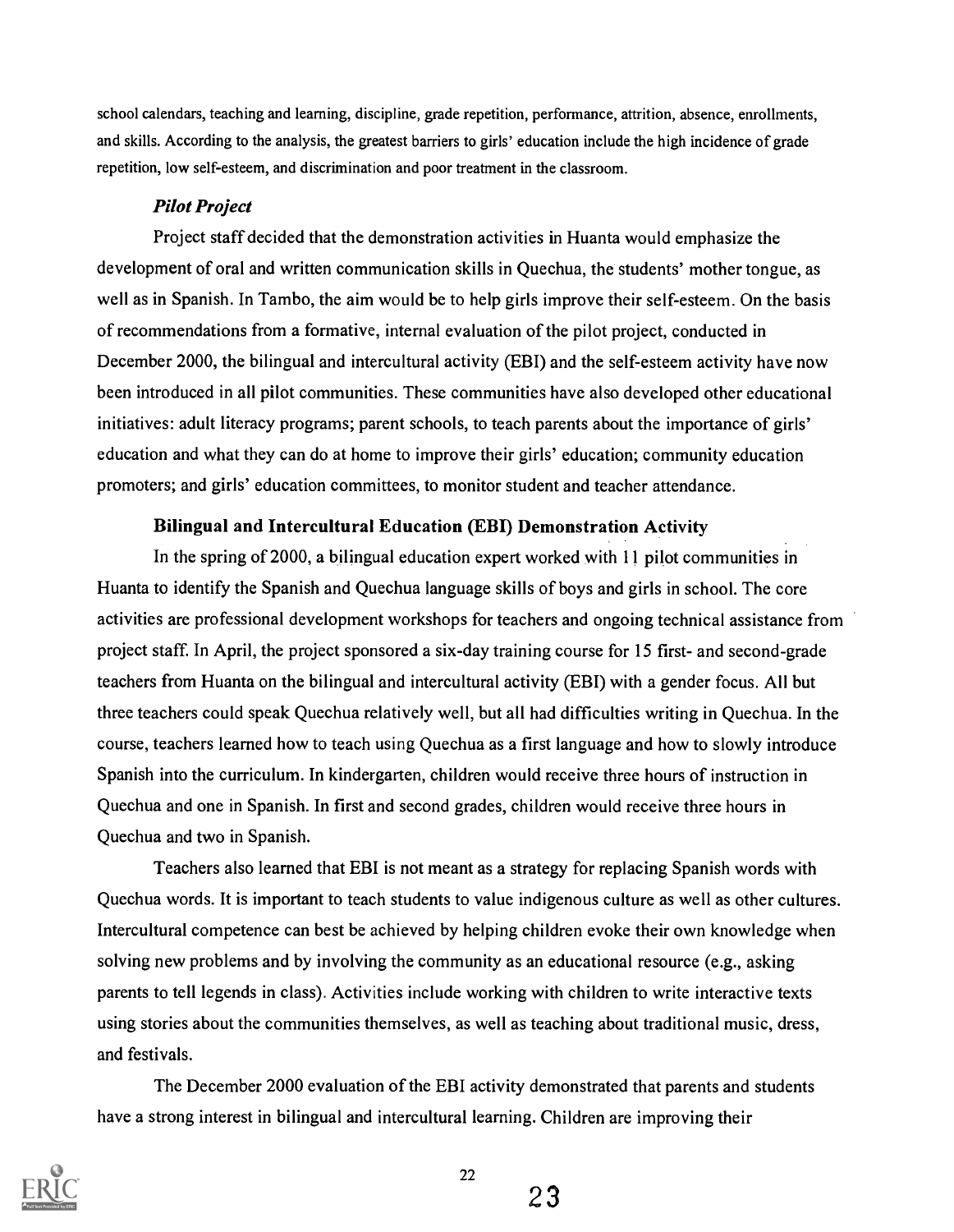communication skills in their mother tongue and, to a more gradual extent, in Spanish. Teachers have also improved both their oral and written communication skills in Quechua. Although girls are not the only beneficiaries of the EBI activity, preliminary evaluation results and interviews with parents and community leaders indicate that EBI is having an impact on girls' education: a 10 percent increase in girls' attendance in school. Although progress is being made, teachers know that they have a lot more to learn to ensure the level of quality bilingual and intercultural education that the project is seeking.

There are at least two explanations for the increase in girls' enrollments. First, improving EBI has a profound effect on how parents view the relevance of school for girls. Parents are proud of the fact that their children are becoming literate in Quechua and Spanish and are convinced that their young children are developing better communication skills than would have otherwise been possible.

Second, improving EBI has had an effect on how girls perceive their own education. Given the division of labor in rural communities, boys tend to have more exposure to Spanish than girls do. Boys tend to travel to towns with their fathers to sell their produce, which requires a knowledge of Spanish, whereas girls stay at home and communicate with their mothers, friends, and siblings in their native languages. When classes are taught only in Spanish or the quality of the bilingual curriculum is poor, girls tend to feel more insecure and bored than boys. A high-quality bilingual and intercultural approach to early primary education, therefore, changes this dynamic and motivates girls to continue their schooling.

In terms of next steps, the evaluation concluded that teachers would need more training to develop methods and systematize their efforts to include in their curriculum texts that are designed by pupils and parents. On the basis of these recommendations, the pilot project hired an EBI specialist to begin working more closely with pilot communities. Unfortunately, this technical assistance was not sufficient to assist teachers with more fundamental issues, such as increasing basic competencies and planning better lessons. Project staff therefore decided to make the technical assistance process more efficient. They designated 1 of the 11 schools as a "model" school, 5 as "priority" schools, and 5 as regular schools.

The EBI specialist is now based at the model school. She lives in the community, works with the regular teachers in the school, and provides Quechua courses to teachers. She is also responsible for developing a model of EBI education instruction and for sharing this model with two other project staff members who accompany her to the other schools. These staff members share the lessons learned in the model school with other teachers in the priority and regular schools through four-hour "learning exchange" meetings that take place once a month in each of three school



24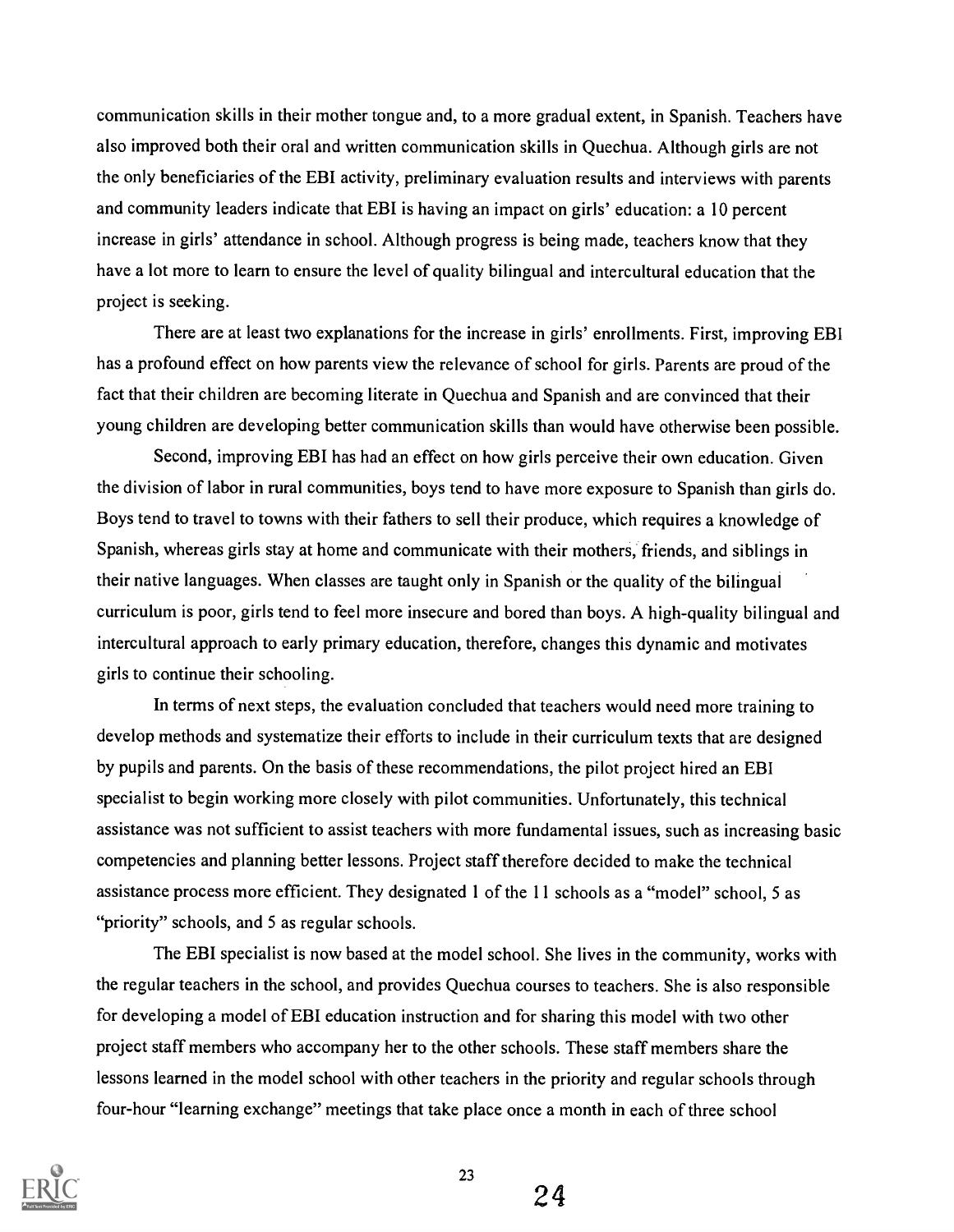networks, one in Huanta and two in Tambo. The agendas for these meetings are established by participants and often include demonstrations. Project staff then provide feedback from the learning exchanges to the EBI specialist at the model school. These two staff members also visit priority schools weekly and regular schools monthly.

According to staff, the EBI demonstration activity is different from the Ministry of Education's general approach to bilingual education in a variety of ways. It includes more extensive professional development and classroom follow-up; it includes more participation by community leaders; the method focuses on reading prose from the very beginning instead of starting with syllables and words; and the transition from Quechua to Spanish is more gradual. In the general bilingual curriculum, students first learn subject content in Quechua, and then they learn the same material again, but in Spanish. In the demonstration activity, no such "translation" takes place. Different themes are addressed in the different languages according to student and community needs. The goal is to make the curriculum more relevant and language more fluid.

#### Self-Esteem Demonstration Activity

The many Ayacucho analyses consistently identified low self-esteem as an important factor leading to high dropout and low retention rates among rural girls. Girls feel timid, insecure, and less important than boys. This trend has several explanations.

A first factor is the violence and fear that the terrorist group, the Shining Path, wrought on communities during the 1980s and early 1990s. These experiences had a tremendous impact on community life. It made people fear the unknown and mistrust others. It also stifled people's desire to express themselves in public forums. Parents have passed these values to their children, a trend that some people believe has affected girls more adversely than boys.

In addition, gender discrimination has an adverse impact on girls' self-esteem. Rural girls often enter school at an older age and are often teased by the younger boys in their class. That insecurity can increase if girls are more limited than boys in their bilingual abilities and the class is being conducted in Spanish. This discrimination is rooted in a more general "machismo" that often belittles the importance of girls and women in homes, schools, and communities. In many schools, girls are used to hearing from teachers that they cannot learn as easily as boys can—as if learning were inherently a gender-biased activity.

These are some of the reasons that the regional girls' education project office launched the self-esteem activity in Tambo, a district where girls' self-esteem was particularly low. In step with the timing of the EBI activity, a psychologist with experience in gender issues worked with nine pilot

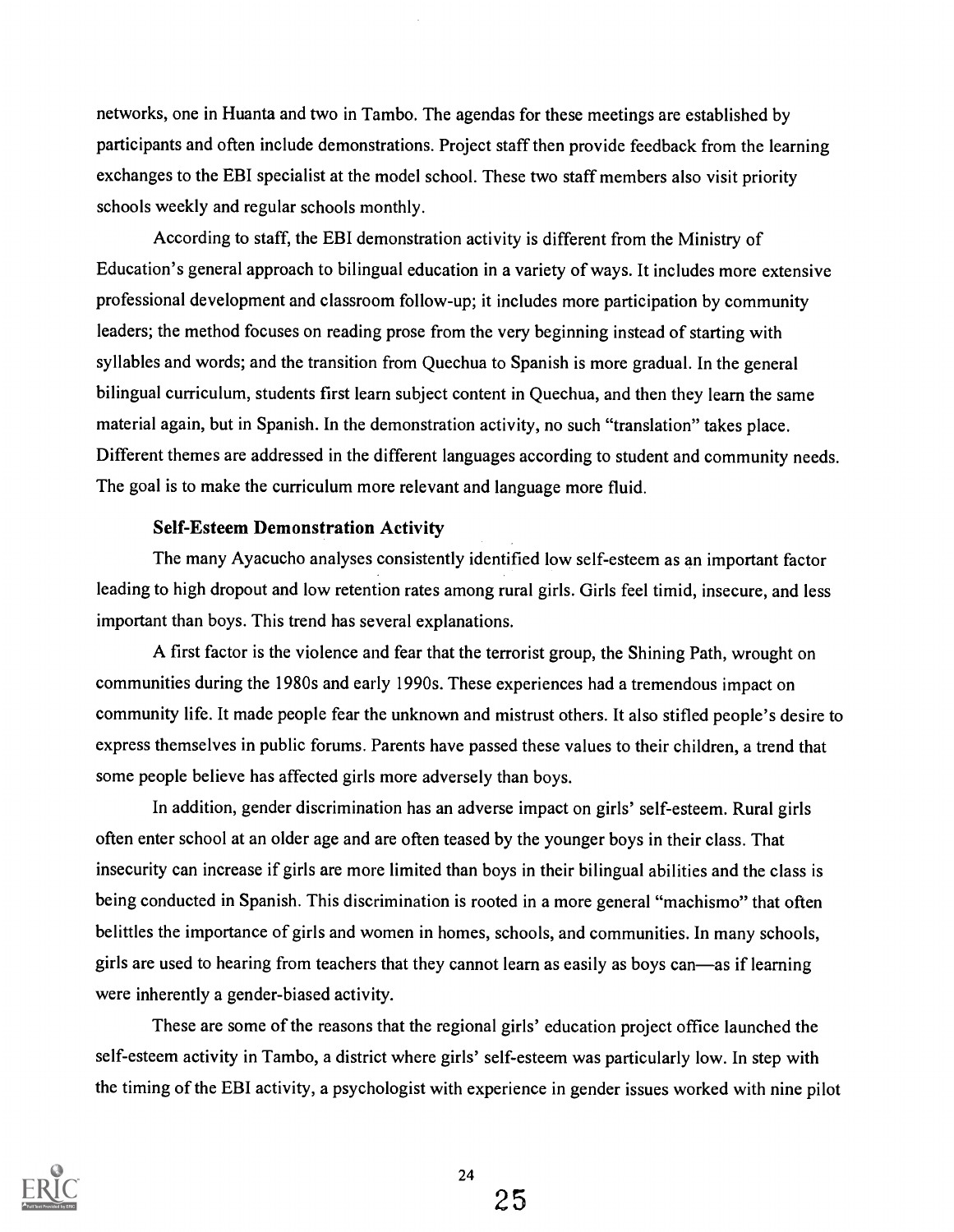communities in spring 2000 to plan specific interventions. Like EBI, the self-esteem activity has professional development workshops for teachers and ongoing technical assistance from project staff as its core activities. Between April and November 2000, 34 primary school teachers participated in three 3-day workshops and received on-site technical assistance about building self-esteem. The workshops were based on a manual that included various self-esteem modules for children of different ages: 5-8, 9-11, and 12 years and older. Follow-up included weekly visits to pilot communities by project staff, as well as regular interaction with regional New Horizons staff in the regional Ayacucho project office.

After returning to their communities, teachers volunteered to teach the self-esteem modules to boys and girls after school. Workshops were divided by age and not by grade because girls tend to start school later and may be older than the boys in their class. Boys were encouraged to participate in the workshops as well, because they play an important role in helping improve girls' self-esteem. Teachers led a workshop each week for children in one age group so that everyone could participate once a month.

Results from the December 2000 evaluation indicate that the self-esteem activity has also demonstrated progress. Early accomplishments include changes in boys' and girls' attitudes about themselves from timid and submissive to expressive and dynamic. Workshops have also increased the community's awareness about equal gender rights as well as teachers' awareness about the importance of girls' education and their ability to deal with gender diversity.

Teachers contend that participation in the self-esteem activity has also helped them change their instructional practices as well as relations within their own families. The process has been slow, however, because it has been difficult to change such habits as corporal punishment. Teachers also say that the self-esteem workshops have made it easier for girls to express themselves in class and to communicate directly with the teacher. This increased level of communication has in turn motivated teachers to pay more attention to girls in class and to work with girls on personal and social issues, such as the human body, about which they were previously uncomfortable. Teachers, however, were wary of the additional time commitment to the self-esteem activity. They are not compensated for participating in professional development workshops or after-school instruction.

Another issue is the way the two-hour monthly workshops interfere with the household chores that children normally carry out after school. Convincing parents about the value of the selfesteem workshops has been difficult because the concepts are so foreign to them. Parents like the fact that children now quarrel less and play better together and that they enjoy better relationships with their children, but project staff must work hard to continue the momentum of activities. In recent



26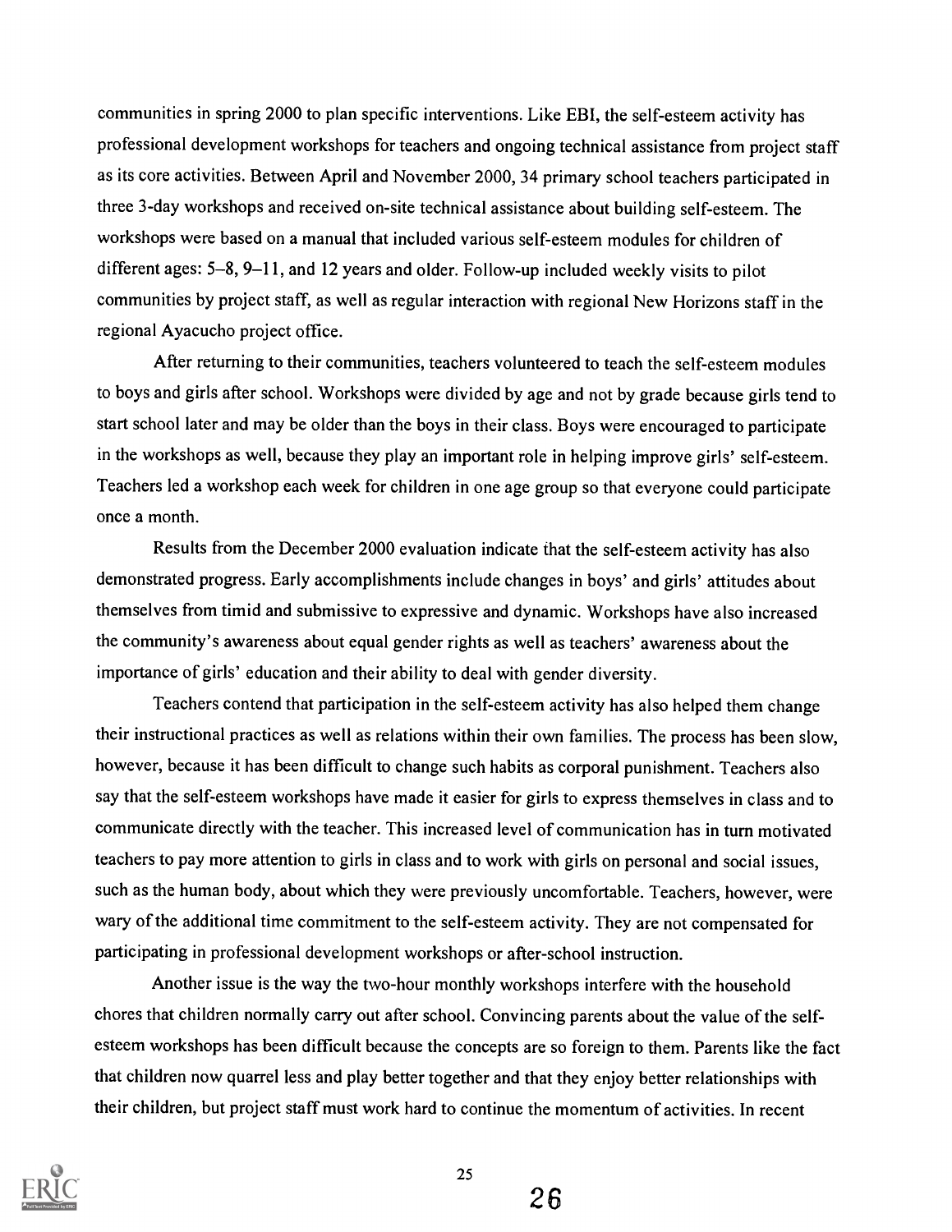interviews, parents and community leaders still think of self-esteem as being related to "nonviolence" and "respect for others." There appears to be no clear Quechua translation of self-worth or the value of the individual, though value to the family and community is a clear concept. Nevertheless, the evidence discussed above indicates that community awareness about equal gender rights has increased.

#### Other Community Efforts to Support Girls' Education

The intensive work between pilot communities and project staff has led to additional collaborative efforts that directly or indirectly support girls' education: local girls' education committees (CALENs), adult literacy workshops, community education promoters, and parent schools. Although CALENs were created early in the history of the pilot project, in October 1999, the other three activities were started more recently—January 2001 for the adult literacy workshops, June 2001 for the promoters, and August 2001 for the parent schools.

### Girls' Education Committees (CALENs)

Early in the development of the pilot project, the New Horizons project and the girls' education network, of Ayacucho conceived the idea of forming girls' education committees as a community-based mechanism for monitoring girls' school attendance, monitoring teacher attendance, and educating parents and communities about the importance of girls' education. These committees are elected by their communities and are responsibile for going to the community's primary school each day to record student and teacher attendance.

The girls' education project has provided technical assistance workshops to train committees in their responsibilities. If a student is absent for more than a few days, the committee members visit the family to ask why. If the reason for a student's absence is the parents' reluctance to send the child to school, the committee members try to convince the parents about the value of schooling.

The committee plays a similar role in monitoring teacher absences. If members notice a pattern of teacher absences, they are obliged to inform provincial officials, who then are responsible for taking punitive action. In some communities, committees also report on school attendance at regular community meetings, many of which take place daily before people venture out to the fields. Community leaders contend that this system of public reporting and accountability has had a substantial effect on girls' enrollment rates. Some communities even say that all their school-age children now attend primary school.

This accountability system has also had a remarkable effect on community-level empowerment. Previously, teachers were held in the highest esteem. As people with relatively high



27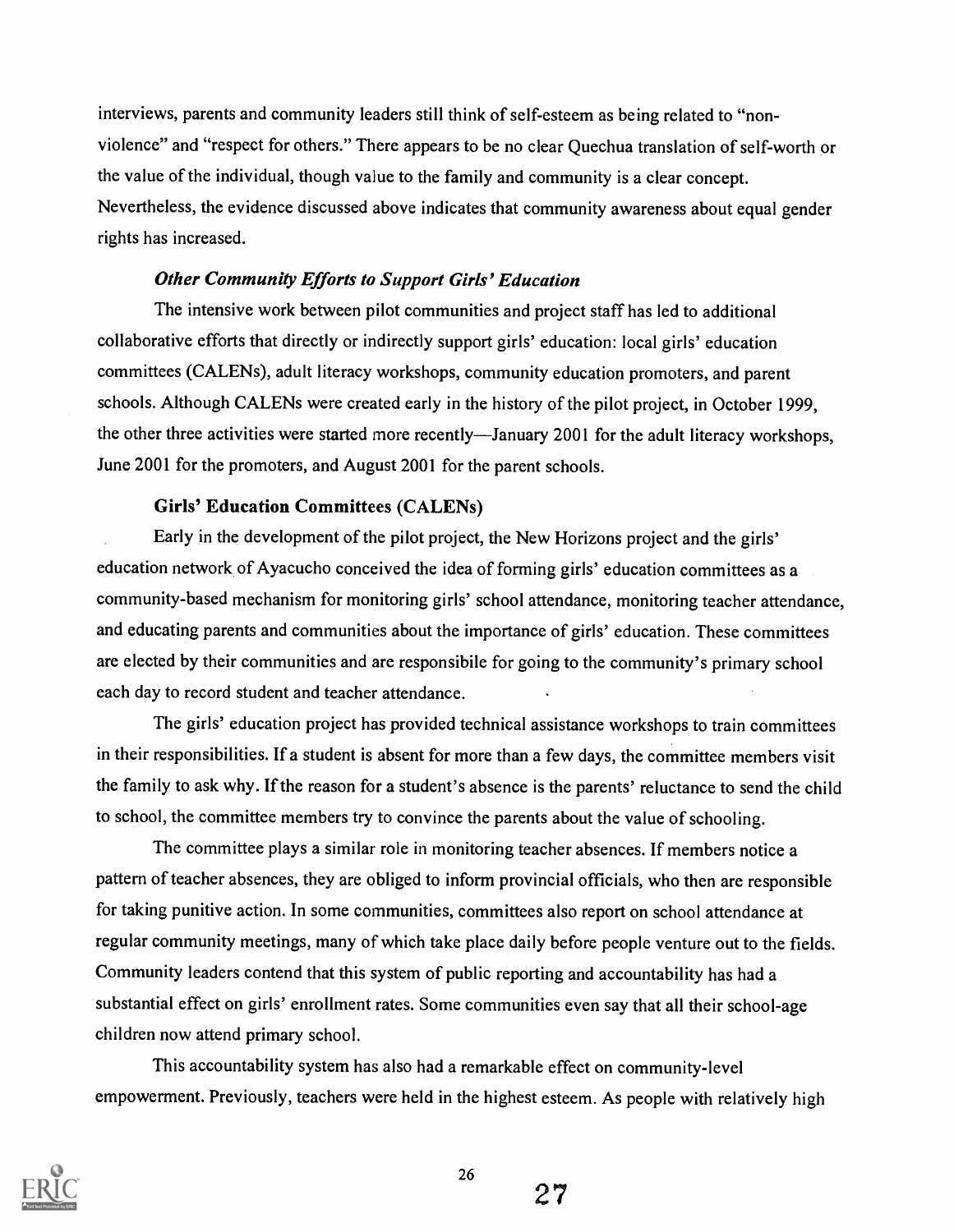education from the larger towns, they are often considered mothers or fathers of the community. Communities would never think to question a teacher's decisions or expert opinions. The CALEN system, however, gives communities an easy oversight mechanism to ensure that teachers are arriving for work. Last year, provincial officials in Huanta removed from a pilot community school one teacher who did not attend regularly.

There is one caution, however, about the need to keep a balance in such a monitoring system. Anecdotally, one story is told about a community that had perhaps gone too far in its oversight responsibilities by intimidating the community's teacher if he gave students bad grades. This is obviously not the intent of the CALEN activity.

#### Adult Literacy

One finding from the December 2000 evaluation was that communities were eager to begin the adult literacy workshops that were discussed in the initial community conversations about the pilot project. From the perspective of parents and community members, literacy workshops were a way to learn how to read, write, and perform mathematics calculations. They perceived these skills as being very important to their abilities to vote in elections, which now requires a signature; defend themselves or others in court; sign contracts; and read signs when they travel.

From the perspective of the girls' education project staff, these workshops are an important strategy for sensitizing parents about the importance of girls' education. First, workshops may counteract the negative sentiments of parents who have spent their entire lives working in the fields and who sometimes do not understand why it is important for children, particularly girls, to attend school. As the parents themselves attend school, they begin to understand why sending children to school is such an important investment.

Second, exposure to school reduces parents' fears and discomfort about education. Interviews indicate that parents who did not attend school themselves often feel uncomfortable when their children begin to learn more than the parents know; parents also feel frustrated and insecure when they are not able to help their children with homework assignments. The opportunity to attend school can ameliorate some of those concerns and make education a shared experience—which can even lead to improving parents' own self-esteem.

Third, evidence suggests that women tend to enroll in adult literacy courses more often than men. Interviews with a small number of community leaders indicate that this is also the pattern in the Ayacucho adult literacy activity. In one community, 17 of the 25 students were women; in another, 28 of the 35 students were women. Thus, adult literacy courses have the added benefit of increasing

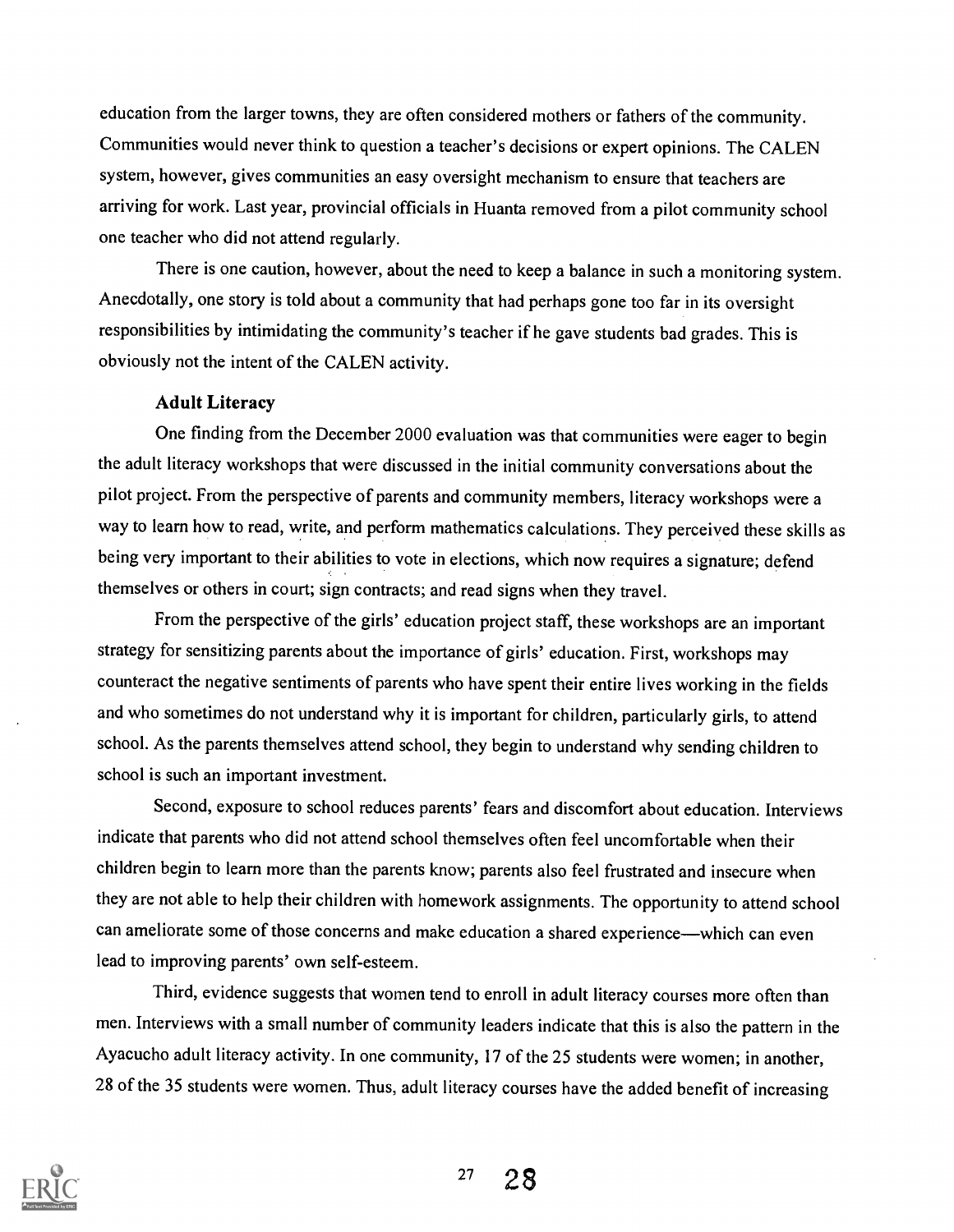overall female literacy in communities—another counterargument to the earlier described belief that women are not capable of studying.

The adult literacy model used in pilot communities is based on a successful model used in Honduras. Project staff train instructors in the curriculum and supply basic materials, such as chalkboards, and the instructors meet with groups of adult students one or two times a week. Although it is too early to quantify the results of this activity, communities seem to be very pleased to have the opportunity to hold literacy workshops.

The last two community demonstration activities are even more difficult to evaluate because they are so new. The first is the creation of "community education promoters," an activity that began in June 2001. The idea was inspired by the system of community health promoters in rural communities, which has existed for some time. Education promoters, who are elected by their communities, are responsible for advising people about local educational issues. They also serve as ombudspeople to mediate if a problem arises between families and schools or between schools and provincial education officials. Although community education promoters have no formal jurisdiction over girls' education, they can serve as advisors to CALENs or to adult literacy instructors. In reality, community education promoters are often the same people who run the CALENs in a community.

The last piece of the pilot-project puzzle is the "parent school," a forum for parents to learn strategies for improving educational opportunities for their children. Save the Children/Canada, an active organizational member of the Ayacucho Girls' Education Network, is facilitating the activity, which began in August 2001. Parent schools have existed in urban areas for years, but Save the Children and the Ayacucho Girls' Education Network are working hard to modify the model to ensure that it is culturally relevant for parents in Andean communities.

### Network for the Education of Rural Girls in Ayacucho

The Network for the Education of Rural Girls in Ayacucho (hereafter referred to as the Ayacucho network) began in September 1999, at about the same time as the other regional girls' education networks in Peru. The goal of the network is similar to that of its counterparts: to mobilize communities to improve girls' access to and persistence in primary school. This network is different, however, in that its administration is financed by the New Horizons project. And similar to the national network, the Ayacucho network had the advantage of access to the offices, resources, and technical expertise of CARE-Peru to facilitate its work.

The original Ayacucho network comprised 25 NGOs and public sector organizations: Puericultorio Andrés Vivanco Amorin; Manuela Ramos Movement; Federation of Mothers' Clubs of



 $^{28}$  29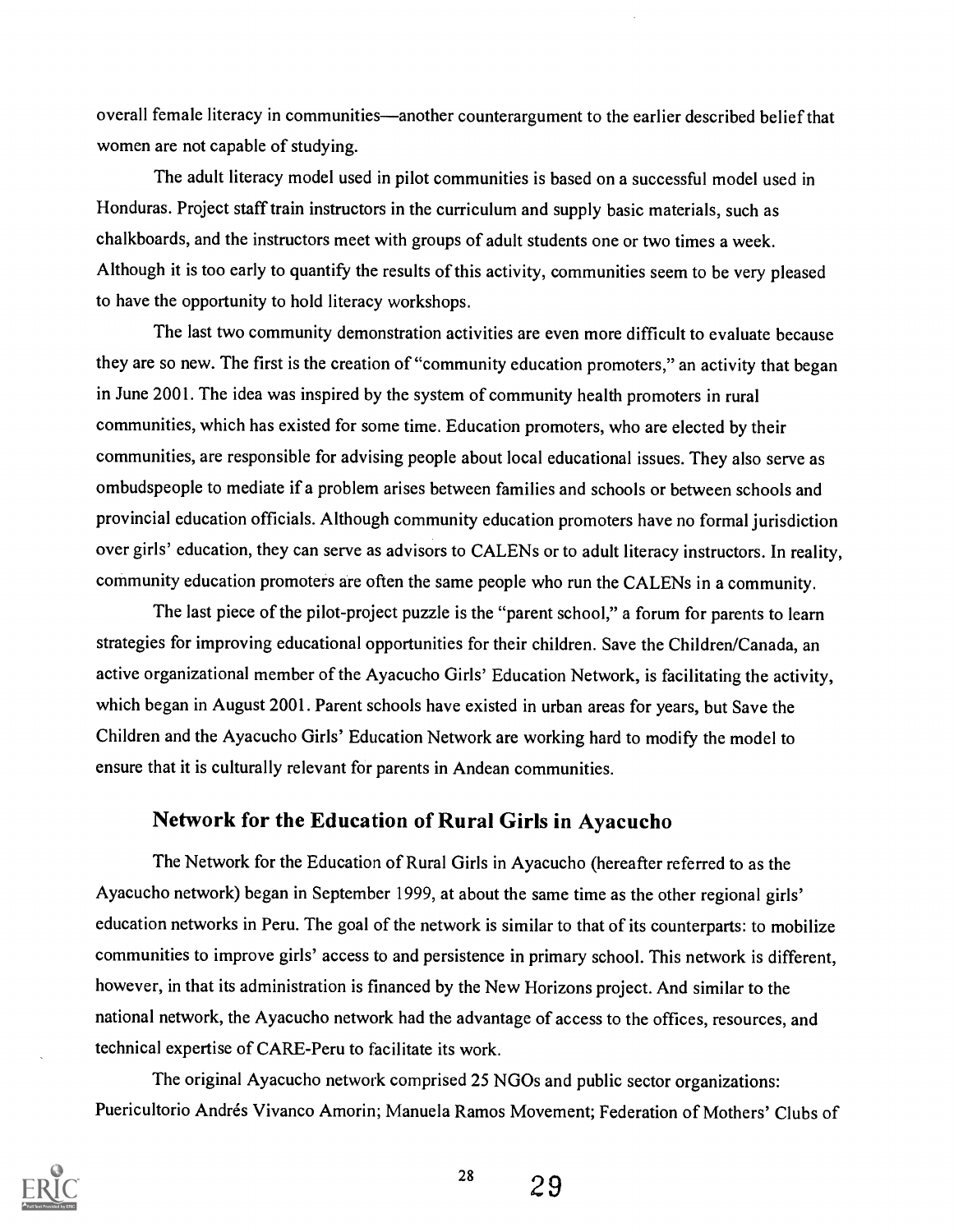the Department of Ayacucho; School for the Professional Development of Social Services of the UNSCH; Civic Associations of WAWACUNAMANTAQ, CEPRODEP, CHIRAPAQ, TAREA, and IPAZ; Institute for the Study of Andean Development; Group of Work PASMI; Save the Children/Canada; UNICEF; Regional Board of Work for Displaced People in Ayacucho; Teaching Institute of Our Lady of Lourdes; Regional Office of Health in Ayacucho; People's Defense, Ayacucho; Provincial Government of Huamanga; Association of Peruvian Reconciliation; National Institute of Statistics and Information, Ayacucho; Radio Huanta 2000; Transitional Committee of Regional Administration of Ayacucho; Ministry for the Promotion of Women and Development, Ayacucho; Coordinator of Work for the Women of Ayacucho; CARE-Peru; and the Regional Office of Education of Ayacucho.

Over time, the network has grown to be 35 organizations strong. Newer members are the Center for Agricultural Development; Regional Academy of the Quechua Language; Planning Committee for Action for Infants and Adolescents; CEP Maria Auxiliadora; Committee for Development and Communities; Network of Adolescent Leaders; Coordinator of Work for the Rights of Children in Ayacucho; Dominican Mother Missionaries of Rosario; TADEPA; and ODEC. Some of these organizations mirror counterparts that participate in Florecer, the national network, but most  $\phi$  not.

Many of these organizations began working together prior to the creation of the Ayacucho network. Beginning in the mid 1990s, various NGOs in Ayacucho had organized a consortium to develop a strategic plan for children and adolescents in the Department, but no action was taken on the group's recommendations. In 1999, CARE-Peru introduced NGOs and public sector organizations to the New Horizons project. At subsequent meetings, discussions became more concrete, and the members of the former children and adolescent consortium agreed to join with CARE to focus their group's agenda on rural girls' education.

In September 1999, the Network for the Education of Rural Girls in Ayacucho formed with the support of New Horizons. The group began to meet monthly and, with the assistance of a chairperson (represented by Save the Children/Canada) and a steering committee, developed an annual operating plan. The steering committee also cataloged all the work that individual members were contributing to rural girls' education in the department to find opportunities for collaboration and mutual support. Similar to Florecer, the Ayacucho network has maintained a strong, active group of participants who are committed to girls' education and the process of inter-organizational collaboration. Approximately 18 to 20 organizations regularly attend monthly network meetings.

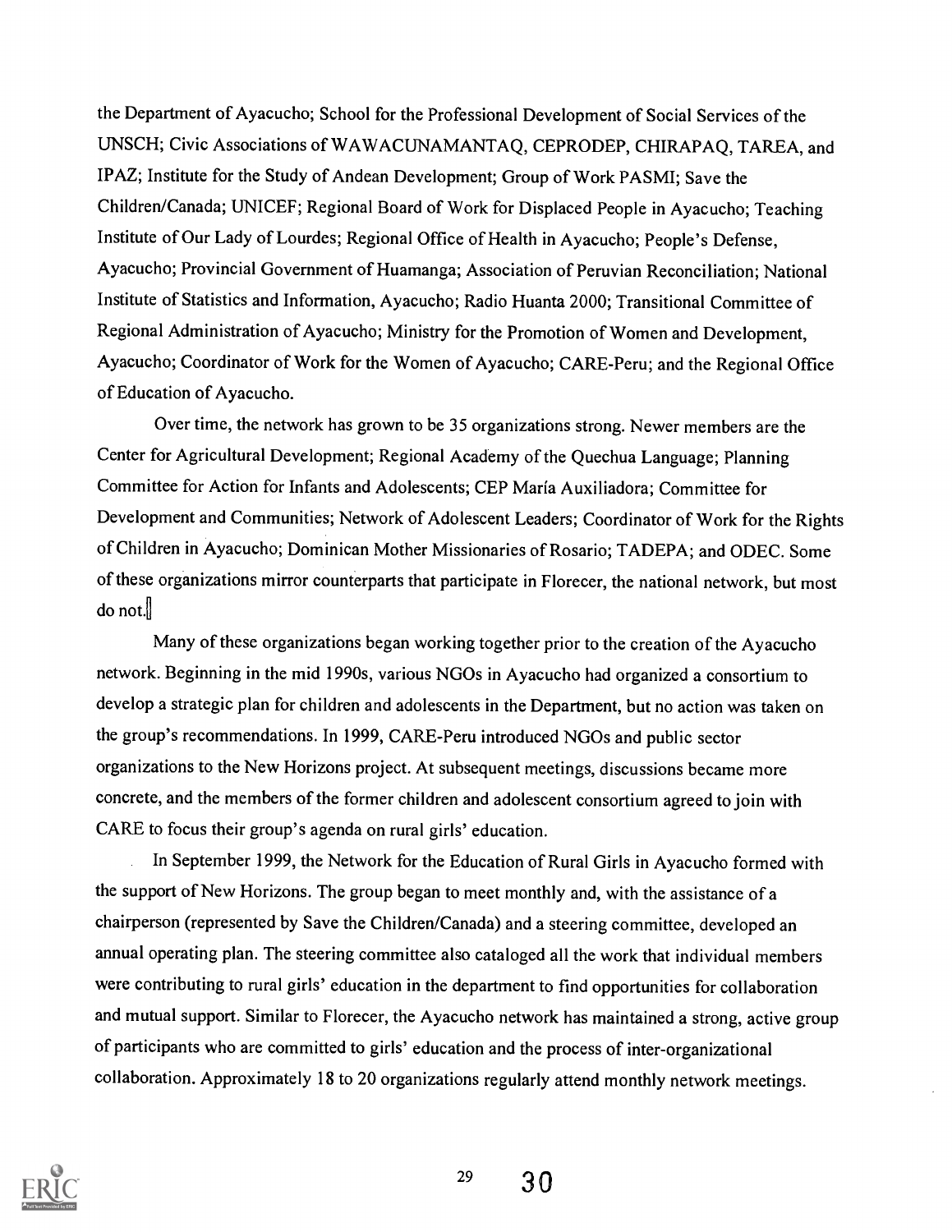Selected interviews with network participants provided some clues to the network's success. First, organizations are motivated by the theme of girls' education. No one disputes the widespread problems in the department that are associated with girls' access to quality education, and organizations have made commitments to improve the situation. Second, the network has been run efficiently. Monthly meetings are short and to the point, and members can see the consequences of their work in concrete actions taken on behalf of girls' education. Third, CARE-Peru brings substantial organizational credibility to the initiative. It has been working in Peru and Ayacucho for many years and has a solid reputation for good work and long-term commitments.

To date, the network has coordinated a variety of department-level activities. Examples include the following:

- Undertaking a publicity campaign to inform rural parents about the importance of timely enrollment as well as a general sensitizing campaign about the importance of rural girls' education
- Developing a comprehensive model for improving rural girls' education that includes working  $\bullet$ with parents, teachers, and bilingual and intercultural educators
- Encouraging the activities of community-level networks for girls' education  $\bullet$
- Organizing provincial meetings to learn about the problems associated with rural girls' education—information that was used to inform the discussion at the Second National Conference and the subsequent draft Law for the Promotion of Rural Girls' Education
- Developing a five-year strategic plan for girls' education in the department in collaboration with  $\bullet$ regional Ministry of Education officials

One of the most complex network activities was orchestrating provincial and departmental dialogues on rural girls' education. In spring 2000, the network convened five provincial meetings to discuss problems associated with girls' education and recommend solutions to ameliorate the greatest barriers. The dialogues were organized around the five national objectives for girls' education that were outlined in the Open Agenda for the Education of Rural Girls:

- Ensuring that boys and girls have access to school  $\bullet$
- Ensuring that girls have the time and proper conditions to study  $\bullet$
- Focusing attention on the problems associated with puberty and girls' education  $\bullet$
- Creating effective learning opportunities  $\bullet$
- Making schools more friendly for girls

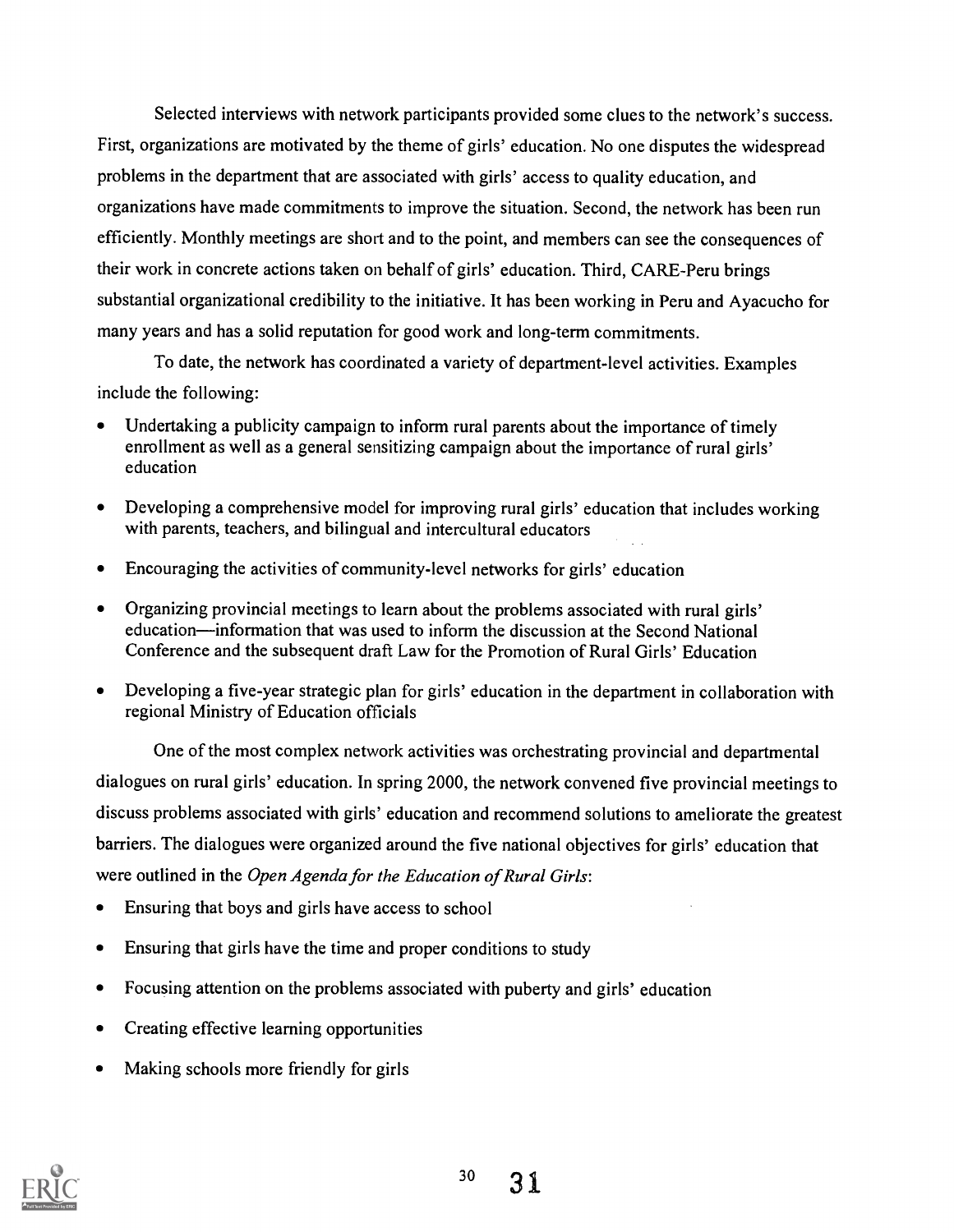The network mobilized more than 500 leaders from parents' associations and mothers' clubs, public sector officials, NGO professionals, school teachers, and boys and girls from rural communities to share their ideas about ways to improve girls' education. The activity culminated in a large departmental meeting, the First Dialogue on Rural Girls' Education in Ayacucho, which was held on July 12 and 13, 2000.

In August and September 2000, project staff and network participants summarized the ideas and recommendations that emerged from the provincial and departmental meetings in a document titled First Discussion and Exchange of Experiences on Girls' Education in Rural Areas of Ayacucho. They distributed the information to the overall network as well as to teachers, girls and boys, and parents in rural communities that host girls' education pilot projects. In September, the network also sent the document with delegates to the Second National Conference on Girls' Education, where it was distributed and used in discussions about national proposals for rural girls' education. Many of the recommendations were then incorporated into the draft Law for the Promotion of Rural Girls' Education.

Another substantial network undertaking was its work with regional Ministry of Education officials to develop a five-year strategic plan for girls' education in Ayacucho. In collaboration with New Horizons staff, the network convened a series of planning meetings in the winter of 2000-2001 (summer in Peru). Seventeen partners attended the first meeting in November, at which the network discussed the action steps which had developed two months earlier at the Second National Conference on Girls' Education in Rural Areas. Each participant was given specific responsibilities for developing individual parts of the plan. Later, the group invited three new organizations to join the committee that was supervising the design of the strategic plan and to raise funds for financing this activity. The group also proposed that strategic workshops for designing the plan continue during the last week in January and the first week in February 2001. The final plan includes the implementation of the Equity in the Classroom (EIC) project and a pilot project on Education and Work, Girls' Education, Democracy, and Citizenship and Competitiveness in 10 peri-urban primary and secondary schools as well as in 10 rural schools in the provinces of Huanta and Huamanga.

Finally, it is important to describe the role that the Ayacucho network has played in supporting community-level networks to improve girls' education. Many of the organizations that participate in the Ayacucho network have developed relationships with local communities that are based on their own work that is not affiliated with network efforts. These independent relationships continue and in many cases are strengthened by the coordinated services and activities provided

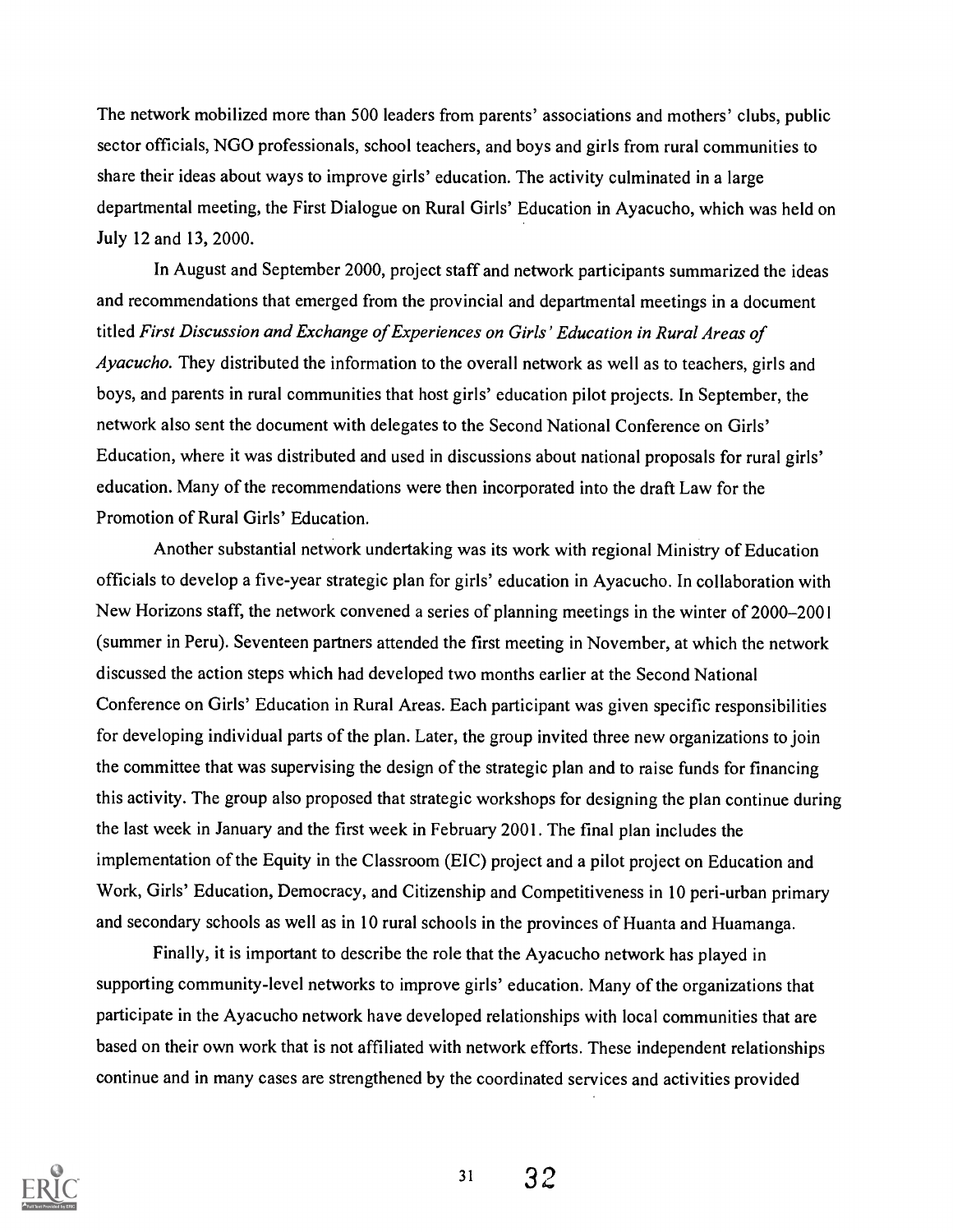through the network. The network has also served as a liaison as its members seek to develop new relationships with local communities and vice versa.

The following are some of the ways that community-level networks have supported girls' education:

- The support committee for girls' education in the community of Qarhuapampa promoted a registration campaign that encouraged dropouts to return to school. Registration at the multicommunity educational center rose from 309 to 350 students in 2000.
- Educational networks in the communities of Carhuahurán and Cercán built schools to improve educational access for both girls and boys.
- Girls' education support committees throughout the district of Tambo coordinated an advertising  $\bullet$ campaign for the self-esteem workshops.

# San Martin Network

The Network for the Education of Rural Girls of San Martin (hereafter referred to as the San Martin network) is one of the three regional girls' education networks in Peru that were created after the First National Conference in June 1999. It is self-initiated and, except for some funding provided by New Horizons to send network participants to national conferences, self-funded. Like its counterparts in the Departments of Amazonas, Ayacucho, Junin, and Huancavelica, the San Martin network envisions itself as a regional body to coordinate activities and support local communities in their efforts to improve girls' education.

The San Martin network consists of representatives from the public health and education sectors, municipal governments, NGOs, community women's clubs, and teachers. The network is administered by the Association of Municipal Governments of the Department of San Martin (AMRESAM) and is chaired by AMRESAM's executive secretary. Much of the work of the network is undertaken by a steering committee. The network meets monthly in AMRESAM's office, bringing together representatives from villages as far as two hours away by car. CARE-Peru has paid for the costs to send local delegates to national conferences, but AMRESAM pays for the local transport to monthly network meetings.

Among the network's initial activities was performing an analysis of the education situation of rural girls in selected communities with the support of local governments and municipal personnel. It conducted a study similar to the baseline analysis of girls' education in Ayacucho, surveying parents, teachers, and girls to determine the educational condition of girls in the communities of La Union and Bello Horizonte in the district of Banda de Shilcayo. Fifteen municipal civil servants



32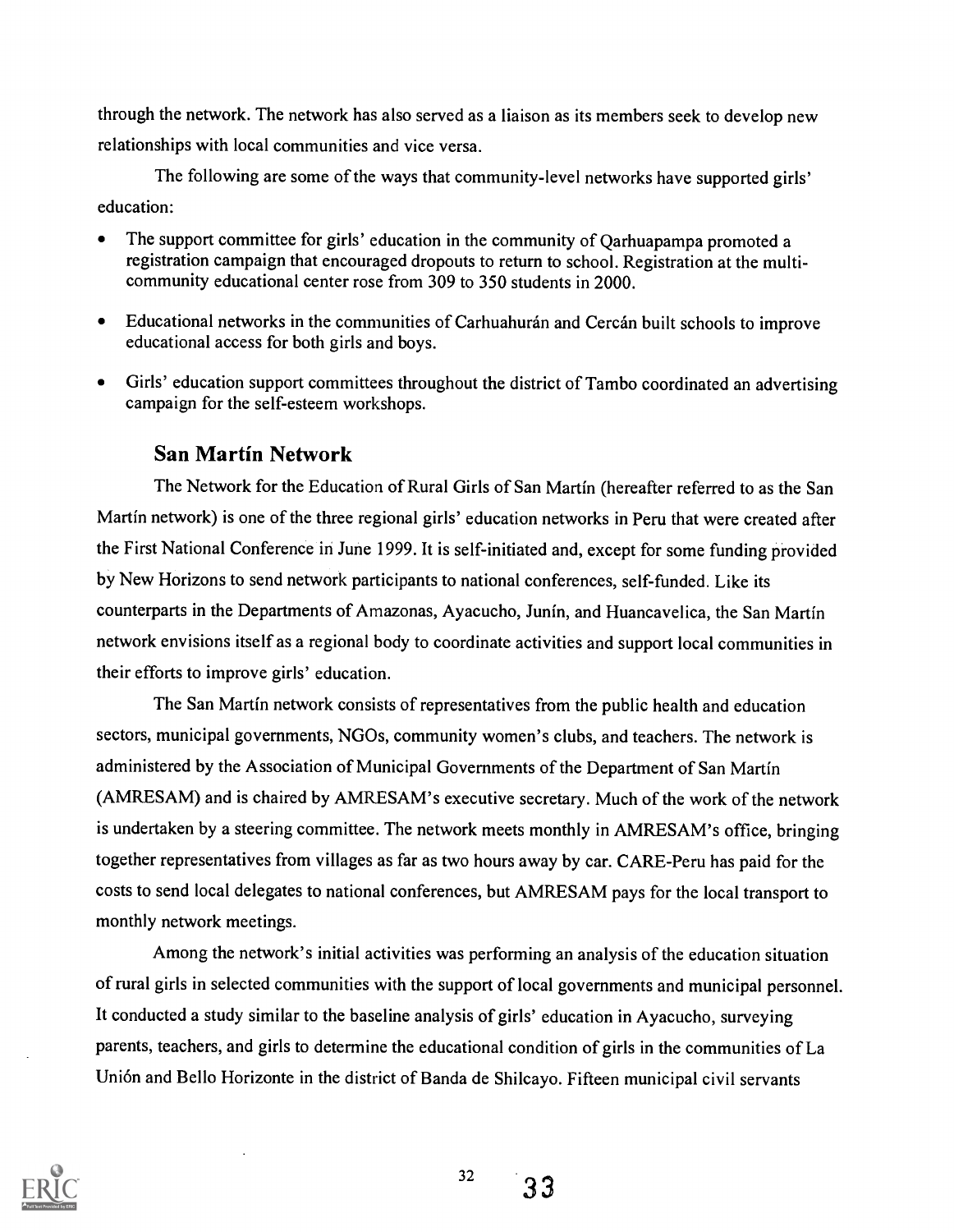received special training to administer the survey; their primary finding was that girls were often absent from school because they were taking care of their younger siblings.

The San Martin network also undertook a project to ensure that new or remodeled schools included separate and well-maintained bathrooms for boys and girls. In addition, the network has sponsored sensitizing campaigns to educate communities about the importance of girls' education. Dissemination of information has been relatively easy and effective given AMRESAM's strong relationships with municipal governments throughout the department; many communities have agreed to include rural girls' education as priorities in their annual plans. In June 2001, the network also worked with the New Horizons project to organize a workshop on how to monitor girls' school attendance.

The San Martin network has worked closely with province-, district-, and community-level networks to develop local action plans to support girls' education. Local networks have been established in the province of Picota, the district of La Banda de Shilcayo (province of San Martin), the community of Buenos Aires (province of Picota), the community of San Antonio (province of San Martin), and the communities of Bello Horizonte and La Union (district of La Banda de Shilcayo, province of San Martin). Each local committee has a teacher coordinator who works with parents to design local action plans. The local action plans together then form the departmental plan.

The network is also planning a series of events over the next few months in support of girls' education and education generally. Examples include the following:

- Workshops to help teachers use class time more effectively
- Community-level "Cultural Saturdays," in which children will have opportunities to learn about  $\bullet$ and celebrate rural culture
- Technical assistance to help girls become more active and expressive in the classroom  $\bullet$

Network participants are very proud of their accomplishments over the past two years. Everyone interviewed was clearly interested in improving girls' education as well as educational opportunities for all rural children. As in the Ayacucho network, the great strengths of the San Martin network are its participants and the organizations they represent. Together, people from the public sector and NGO communities have been able to pool and focus their collective resources on troubling educational inequities. Representatives, however, are quick to note how much more they could accomplish if additional resources were made available to support their local and departmental action plans.



 $33 \quad 34$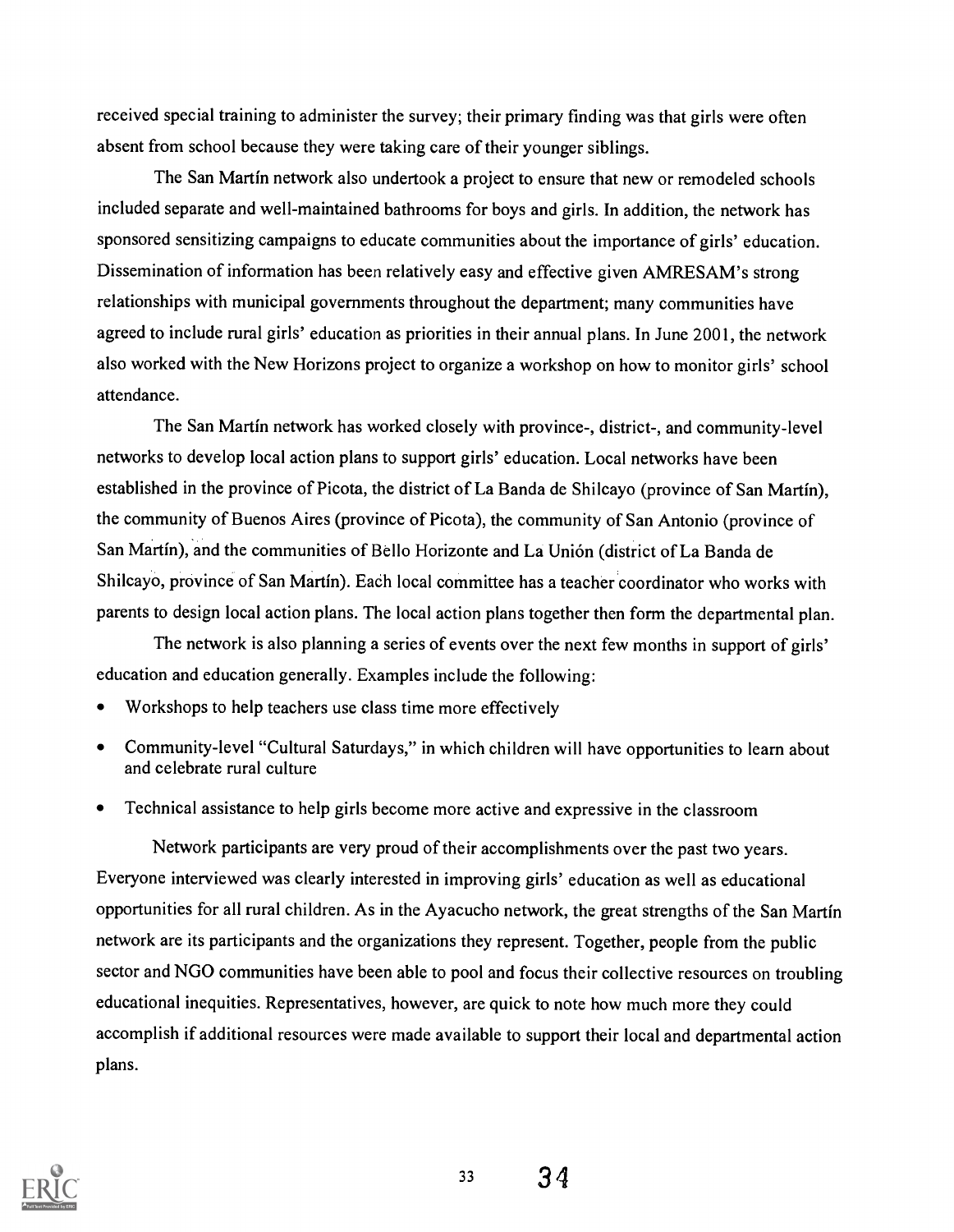# Analysis of Systemic Changes in Girls' Education in Peru

The purpose of the Girls and Women's Education Activity is to support countries in their efforts to improve educational opportunities for girls at the primary school level. This often requires changes in policies at the national, regional, and local levels as well as in the infrastructure to implement those policies and change practices. In the case of the New Horizons project, the specific goals of the policy change process are to improve girls' access to and completion of primary school as well as the school environment for girls, particularly for indigenous girls and girls in rural areas. This section of the study uses MSI's CFAC to analyze GEA's accomplishments in stimulating organizational and socio-political change in Peru. These have been organized according to the six tasks in CFAC.

# The Legitimization of Policies and Practices in Support of Girls' Education (Task 1)

The first task in the CFAC, legitimization, is the process by which people and organizations that are in positions to commit economic and political capital in support of a policy idea declare publicly that the policy objective is important to pursue. It is the first step in the systemic change process and an absolute prerequisite for building larger constituencies and accumulating resources in support of change. There are two criteria for measuring legitimization. The first is the mobilization of key stakeholders who are willing to champion the project and grant the policy idea a basic level of credibility in the political arena. The second is the absence, or at least the near absence, of key stakeholders who actively oppose the policy idea.

In the case of New Horizons, two objectives needed to be legitimized for the project to be successful. First, the project needed to legitimize the overall policy change goals. Second, New Horizons needed to legitimize itself as a facilitator in the policy change process. This is not to suggest that New Horizons sought to be the central agent of change for girls' education in Peru. The basic assumption of the GEA project is that country offices play more of a catalyzing than controlling role in the change process.

To succeed in improving girls' education in Peru, New Horizons needed to legitimize its two objectives to educational stakeholders at the national, regional, and local levels. It would not be enough to change national-level policies if there was no interest in improving girls' education at the departmental or community level. According to recent interviews, it is much easier to pass a new law than to implement an existing law in Peru. Given the limitations of the national government to fund

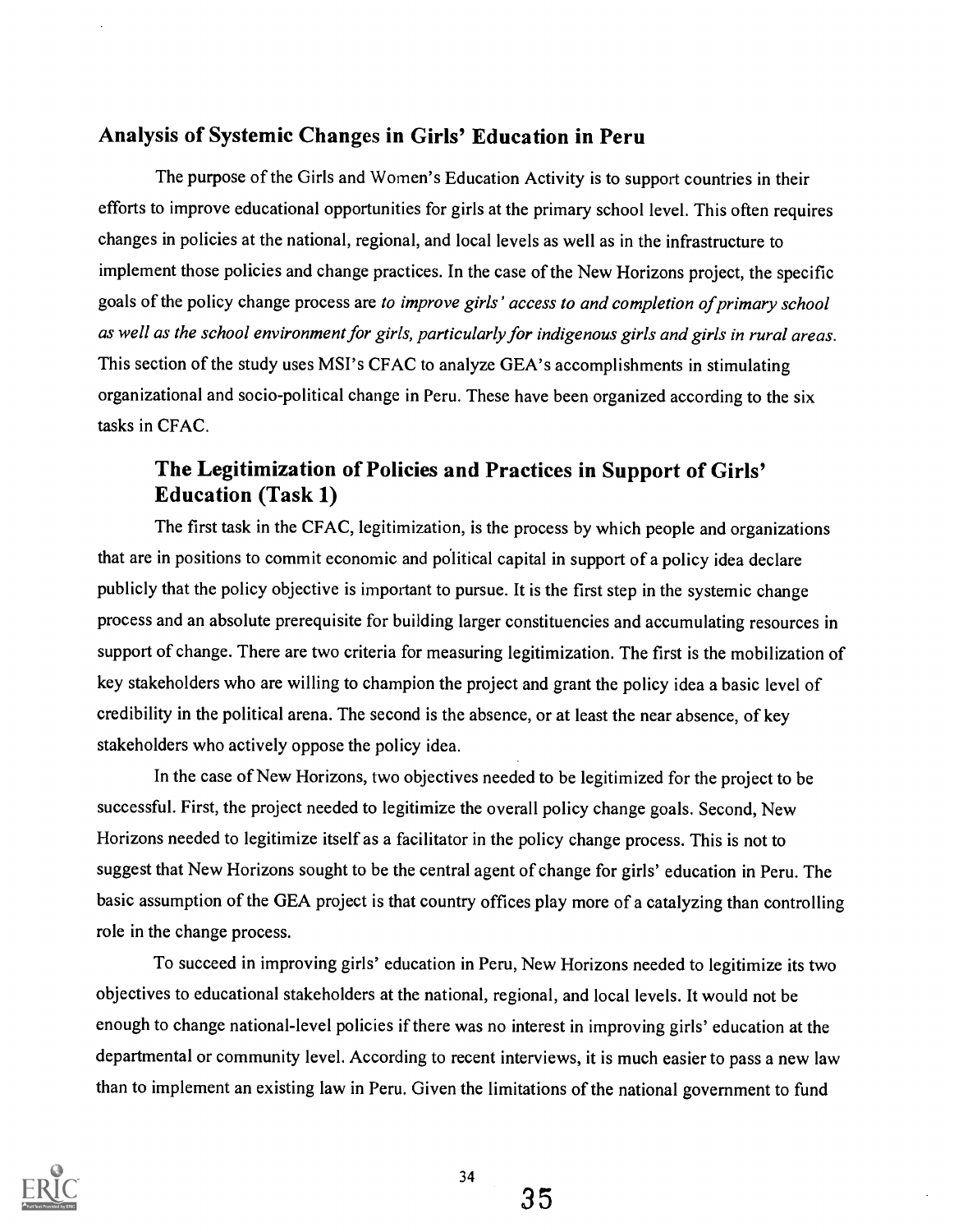and monitor social programs, the successful *implementation* of national policies is based on the interest of regional officials and local communities.

The reverse is also true. New Horizons would not be successful in improving girls' education in Peru if it had focused its activities on local communities to the exclusion of national constituencies. Peru has thousands of small towns and villages. Working with a small number of communities might improve educational opportunities for a few hundred girls, but improvements could not be sustainable or replicable without the active support of regional- or national-level stakeholders.

The key stakeholders on the issue of girls' education vary at different levels in Peru:

 $\sim$   $\sim$ 

- National level
- National government
	- Ministry of Education
	- Ministry for the Promotion of Women and Development
	- ◆ Members of Congress
- $\overline{\phantom{a}}$  Bilateral and multilateral agencies
	- $\rightarrow$  USAID  $\rightarrow$  2014
		- UNICEF
- Educational advocates and women's advocates in the NGO community
- Regional level

 $\mathcal{L}$ 

- Departmental and provincial governments
	- Ministry of Education
	- Ministry for the Promotion of Women and Development
	- Political leaders (e.g., mayors)
- Educational advocates and women's advocates in the NGO community
- Local level: Community government representatives

Without at least tacit acceptance of the girls' education policy objectives and the emergence of at least some policy champions from these groups, mounting a successful girls' education campaign in Peru would have been difficult.

Recent interviews suggest that New Horizons has been successful in legitimizing its policy objectives among these educational stakeholders in Peru. From almost the beginning of the project, staff were able to acquire the support of national-level stakeholders. The endorsement of regional and local leaders followed as the project began to work directly in the Department of Ayacucho and indirectly with regional networks and girls' education coordinators across the country. Representatives from all of these organizations not only have given their implicit approval in support

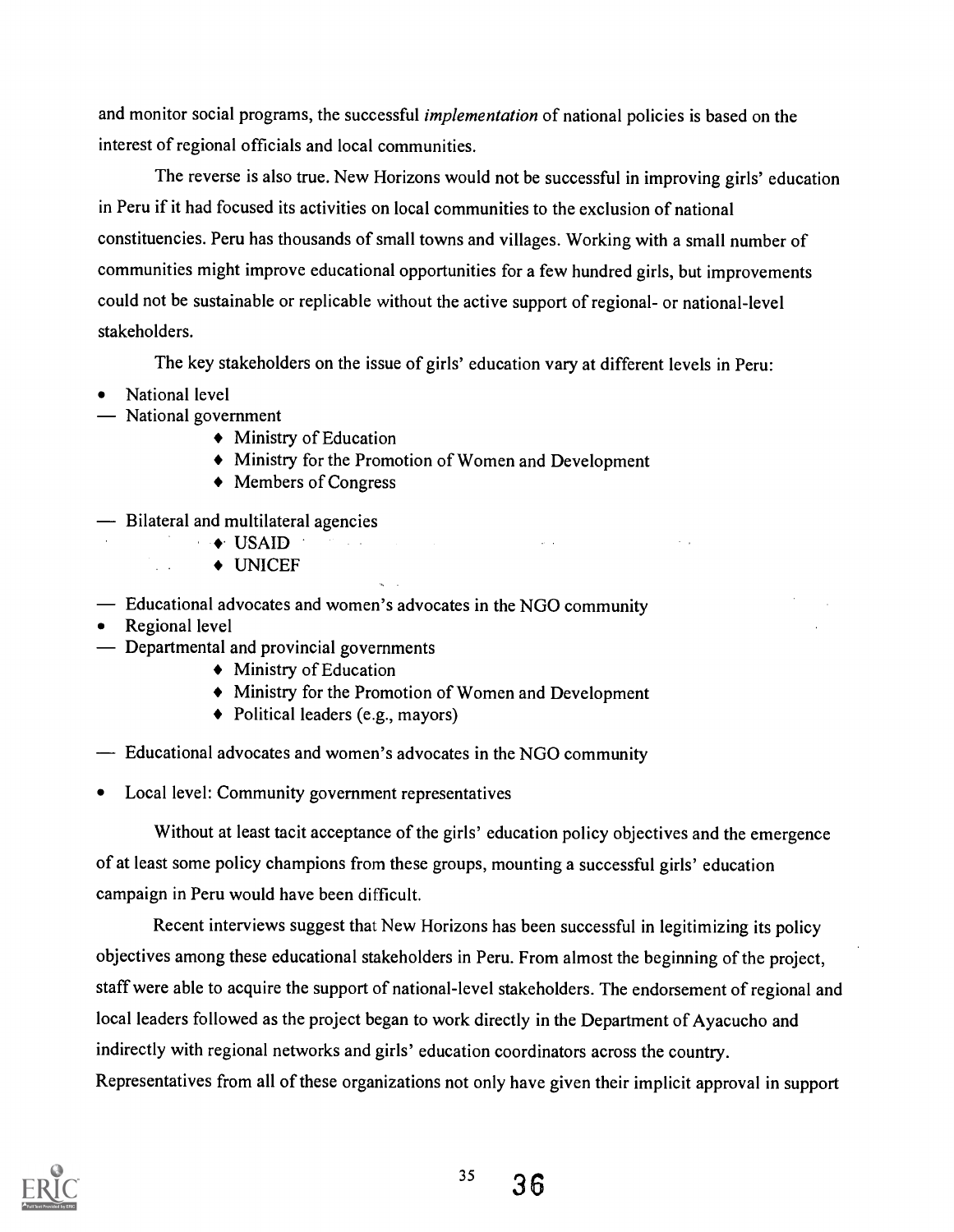of girls' education policies and the New Horizons project, but also have actively participated in other dimensions of the change process.

Girls' education and the New Horizons project have acquired such active support among key educational stakeholders in Peru for a number of reasons. First is the idea of girls' education itself. The topic resonates with people, it is easy to understand, and it is difficult to oppose. The limited criticism about girls' education is that a special focus on girls could be divisive and detract from the importance of boys' education. The project and girls' education networks have learned from this criticism and always talk about girls' education in the context of education for all and never as a replacement for boys' education. They argue that an emphasis on girls' education is consistent with the Education for All agenda. For example, the purpose of Education for All is to target the most vulnerable populations, and girls certainly meet that criterion in many countries, including Peru. In addition, as the New Horizons project has demonstrated, activities that focus on girls' education generally improve education for boys as well.

Second, rural girls' education is a subject that had never been fully explored in the educational or women's movements in Peru. New Horizons, Florecer, and local girls' education networks therefore had no competition in their work. The Ministry for the Promotion of Women and Development, NGOs that study women's issues, and the National Network for the Promotion of Women were pleased to work with a project that had such a direct focus. In addition, the Fourth World Conference on Women in Beijing in 1995 and the USAID conference on girls' education in Washington, D.C., in 1998 focused the attention of public and private sector leaders in Peru on the issue of girls' education and their collaborative work at the USAID conference generated enough momentum to sustain the start-up phase of the national network.

Third is the credibility of CARE, the contractor that supports the New Horizons project in Peru. CARE has been working in Peru for 30 years and has established an excellent reputation for its work in development. The combination of funds from USAID and administrative support from CARE gave the New Horizons project an automatic credibility. In addition to contributing its reputation, CARE was able to facilitate the legitimization of New Horizons and girls' education at their early stages of development with the support of its local offices and staff. Regional project staff in Ayacucho, for example, were immediately able to establish contact with departmental and provincial Ministry of Education staff to collaborate on the situational analysis and strategic education plans. In addition, local CARE staff in the districts of Huanta and Tambo were able to make initial contact with community representatives to establish support for the pilot project in those villages. It was relatively easy to convince a person to take the time to learn more about an issue such



37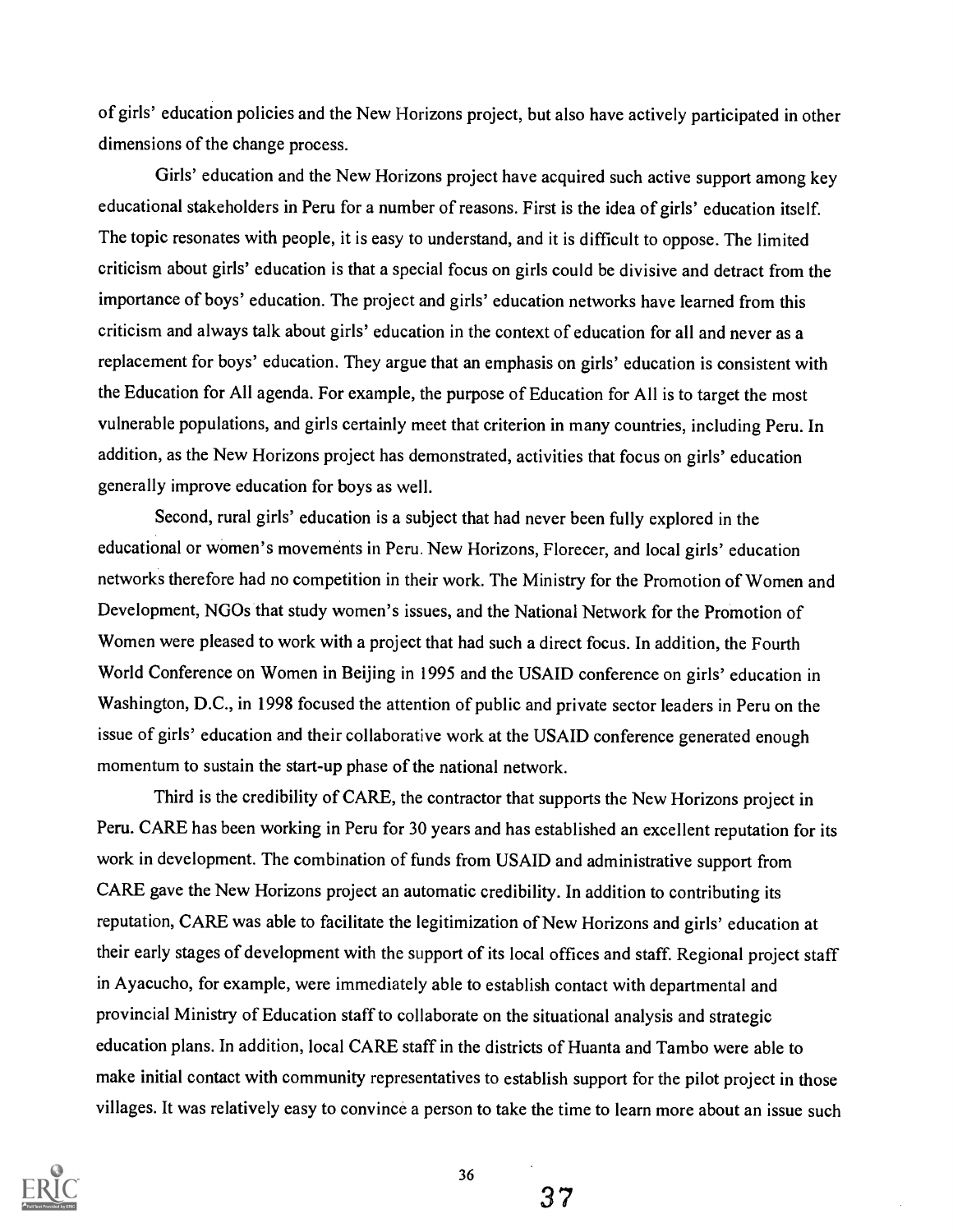as girls' education when the project liaison was someone who was already familiar to the community. Reputation and personal connections are particularly important when trying to legitimize a project at the national, regional, and local levels in a short period of time.

# Building a Lasting Girls' Education Constituency (Task 2)

Legitimization does not occur at a single point in time. It is relatively easy for individuals and organizations to express solidarity for a cause but more difficult for them to become active advocates who are willing to invest personal and organizational resources in support of a project or a policy. New Horizons and the girls' education networks developed a variety of strategies to build active constituencies in favor of girls' education in Peru.

The first step was to create networks and to secure the support of organizations and people involved in those networks. This goal was accomplished through regular, ongoing, monthly meetings in which participants had, and continue to have, an opportunity to interact, share ideas, and assume responsibility for specific actions. The second step was to broaden the constituency base by disseminating publications and organizing national and regional meetings on girls' education. The final step was to extend the message about the importance of girls' education to more general and disparate constituencies through a media campaign and the Ayacucho pilot project.

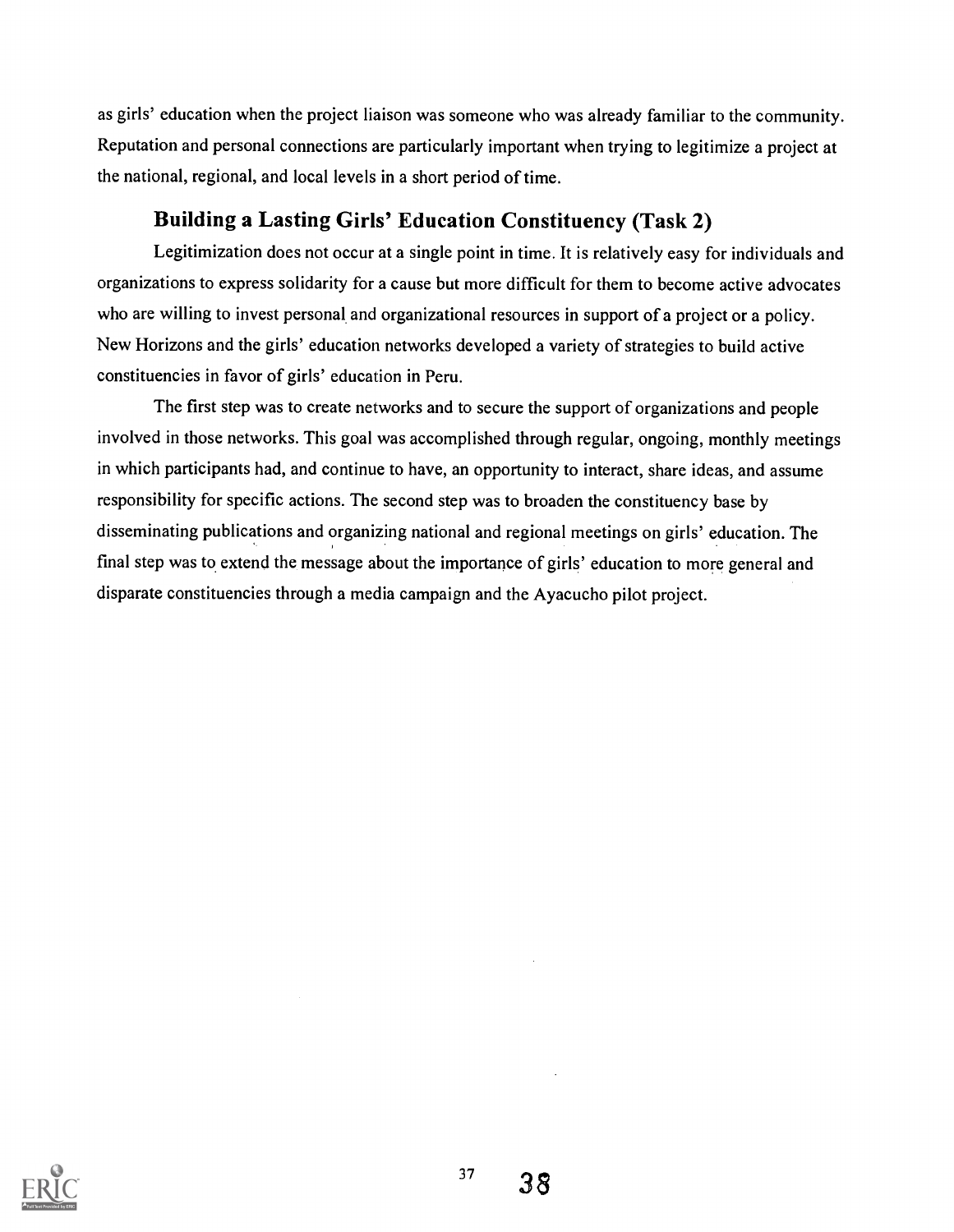#### Girls' Education Networks

The creation of issue-based networks has become an international phenomenon in recent years and is quite popular in Peru. Networks facilitate the flow of information about an issue among stakeholders and create louder voices when advocating on behalf of that issue than individual organizations can—particularly when confronted with repressive governments. They can be a good mechanism for pooling resources and presenting a unified message when soliciting funds from the government or national or international donors. It is difficult, however, to sustain the momentum of network activities over time, and most networks in Peru have short lives. The fact that Florecer and regional girls' education networks have built loyal, active constituencies on behalf of girls' education that plan to continue their collaboration after the end of the New Horizons project is a noteworthy accomplishment.

According to New Horizons staff and network participants, the process of developing consensus agendas through monthly meetings has been an energizing and validating process. It has been an important way for network members to take ownership for moving the agenda of girls' education forward in Peru. The challenge for all the networks has been how to be responsive to different organizational interests and sector-specific approaches to collaboration.

The public sector, for example, is one of the most important partners in national networks, regional networks, and local committees. In many instances, government laws, policies, and practices are the focus of the systemic change process. However, the public sector often speaks with multiple voices. At the national level, for example, a variety of public sector representatives participate in network activities, including representatives from the Ministry of Education, the Ministry for the Promotion of Women and Development, the Ministry of the Presidency, the Ministry of Health, and the Office of the First Lady. The network even includes multiple representatives from the Ministry of Education. Given that each agency and sub-agency office has its own priorities for improving girls' education, acquiring a single government position on the issue can often be a challenge.

Public sector partners can also be slow to react to network recommendations or to support network actions. Even though many of the public sector participants in the national and regional networks are high-ranking officials, they still have limited power to speak on behalf of their agencies. They must often take proposals back to their offices for review, a process that can take time and negotiation with network facilitators.

Network participants also note that two types of public sector representatives participate in network activities: political representatives and technical representatives. Each brings a different set

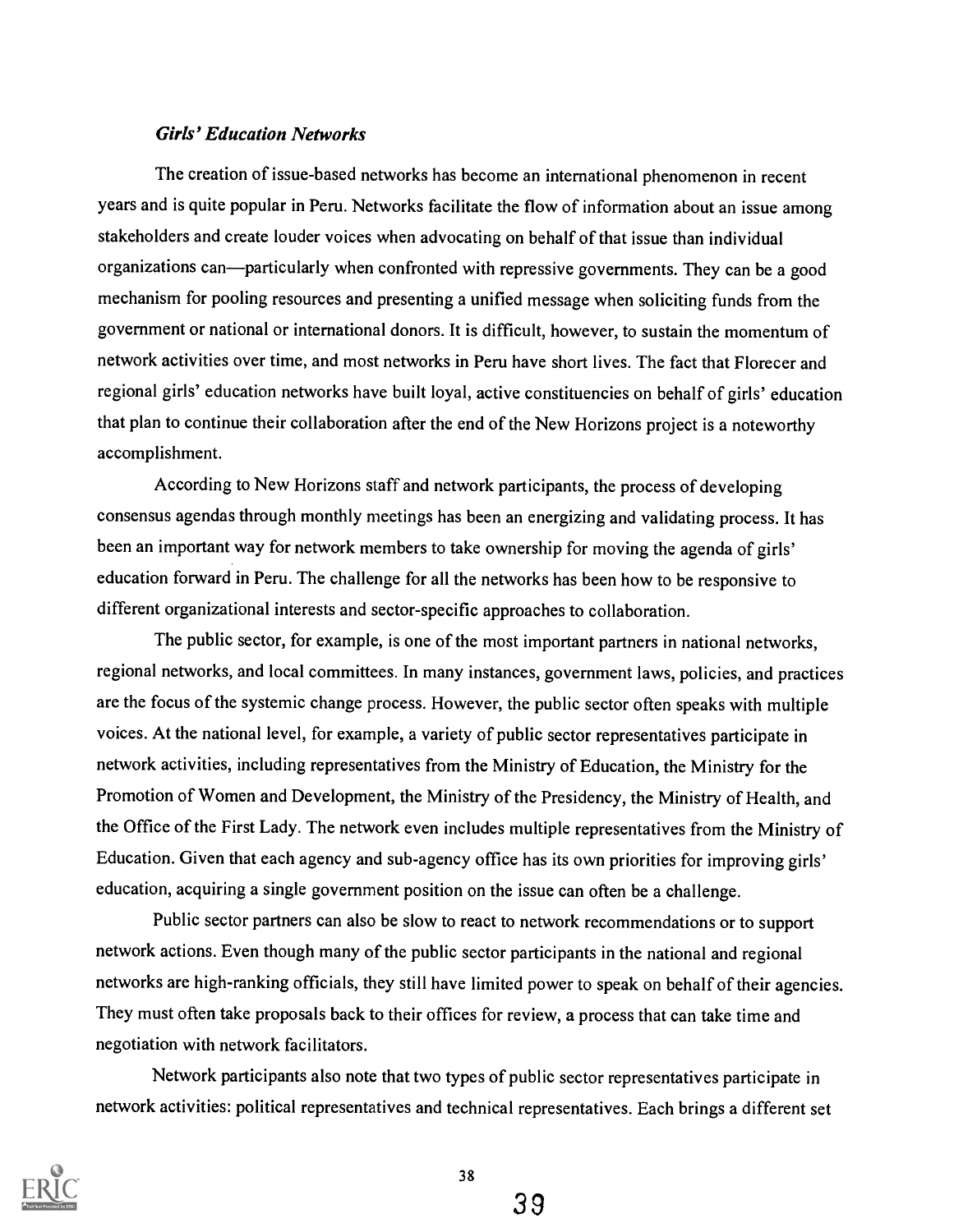of resources. Political representatives, for example, bring the authority of their agencies. These people are often able to speak on behalf of their agencies and provide important political analyses about the feasibility of network recommendations or the best approaches to network actions. However, even political representatives who are highly invested in the subject of girls' education have limited time to spend in monthly meetings and committee work. In contrast, technical representatives often do not bring the political clout of their agencies, but they tend to have more time and expertise to engage in the substance of network activities. The best scenario is for public sector agencies to have both technical and political representatives involved in girls' education networks to complement each other and maximize agency involvement in network activities.

Bilateral and multilateral organizations such as USAID and UNICEF also play an important role in Florecer and the regional girls' education networks in Peru. These organizations provide not only financial resources to support girls' education initiatives but also numerous other resources. Examples include broad perspectives about the role of issues such as girls' education in the context of other development activities in Peru, technical expertise in development issues, access to potential advocates for girls' education who might not otherwise be involved in network activities, and credibility about the importance of girls' education. USAID is the sponsor of the New Horizons project, UNICEF administers most of the activities in the Ayacucho pilot project, and both organizations participate in Florecer's technical steering committee and have been instrumental to the success of network efforts.

NGOs and research organizations constitute the other important constituents in national and regional network activities. Examples at the national level include CARE/Peru, Save the Children/United Kingdom, the National Network for the Promotion of Women, and the Institute for Peruvian Studies. These organizations bring experience, research skills, and substantive expertise to the discussions about girls' education. NGOs and research organizations have been particularly important in the development of network publications and action agendas.

National and regional networks also include representatives from businesses and the media, but, as described previously, it is more difficult to engage these participants in ongoing network meetings. The current plan is to develop more specialized ways for these types of representatives to become involved in network activities. This strategy would shift the focus away from activities for which these participants have little time or substantive contributions and into targeted activities that can make the most of people's expertise and interests. Interested businesses and media participants would still be welcome to continue participating in regular meetings, but they would be able to make the choice.



 $39 \t 40$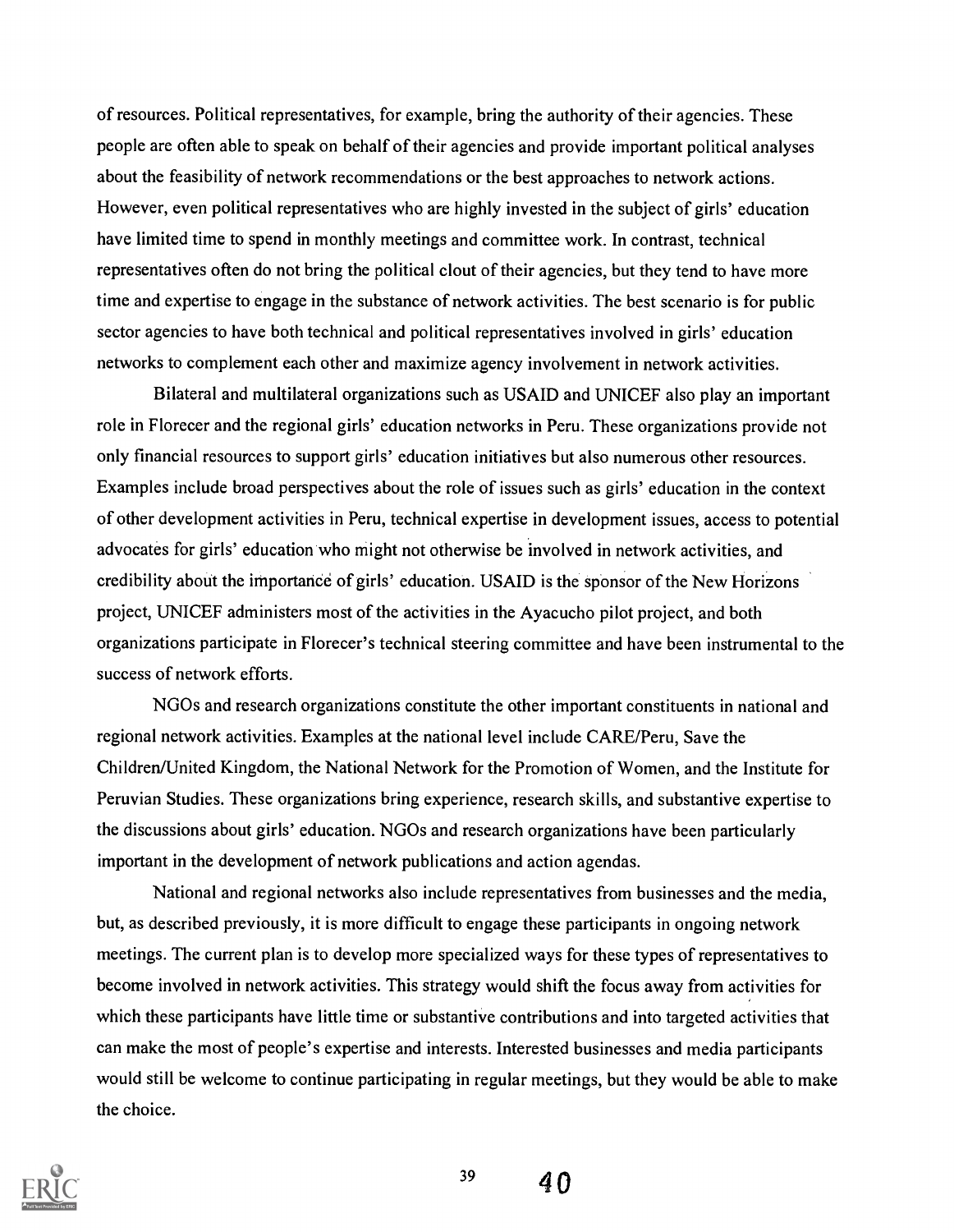One set of stakeholders that has perhaps been underused at the national and regional levels is the religious sector. The Catholic Church in Peru as well as evangelical groups could make numerous contributions to network activities. Religious organizations, for example, have long histories of work in social services. Networks could use this insight in developing their own activities. Networks could also use the vast local infrastructure of religious officials, social workers, and missionaries throughout Peru to disseminate information about the importance of girls' education. Religious leaders could also serve as liaisons for local projects to support girls' education. Work sponsored by or facilitated through religious organizations could add credibility to efforts to convince people to support girls' education. Florecer does have some linkages to the religious community. One of its members is a Catholic priest who is the headmaster at a boy's preparatory school, and it has involved religious advocacy organizations such as Fe y Alegria in national conferences. Given an extensive agenda and limited resources, however, Florecer has not made outreach to the religious community a central priority.

Local girls' education committees are structured somewhat differently than are the national or regional networks. Teachers, school administrators, local government officials, and parents tend to be the primary participants in local activities. These interactions are particularly important because these are the people who can have the greatest impact on improving girls' education.

#### Expanding the Base of Girls' Education Advocates

National networks, regional networks, and local committees have been excellent mechanisms for building core constituencies in support of girls' education in Peru, but they also have limitations. At some point, a large, active network becomes unwieldy and difficult to manage. A network may also lose some of its clout and the interest of educational stakeholders who are in the best positions to effect systemic changes on behalf of girls' education. Time and geographical constraints also make it impractical for all potential advocates to become involved in network activities.

To institutionalize improvements for girls' education, however, networks need to consider other ways to involve broader groups of advocates for girls' education in the change process. Florecer and the regional girls' education networks have achieved this goal by disseminating publications, organizing national and regional conferences, and encouraging personal communications among network participants and project staff.

Florecer and regional networks used publications such as *Open Agenda for the Education of* Rural Girls, I Want to Take the Floor, Contributions of Florecer to the Board of Educational Inquiry, and First Discussion and Exchange of Experiences on Girls' Education in Rural Areas of Ayacucho



 $^{40}$  41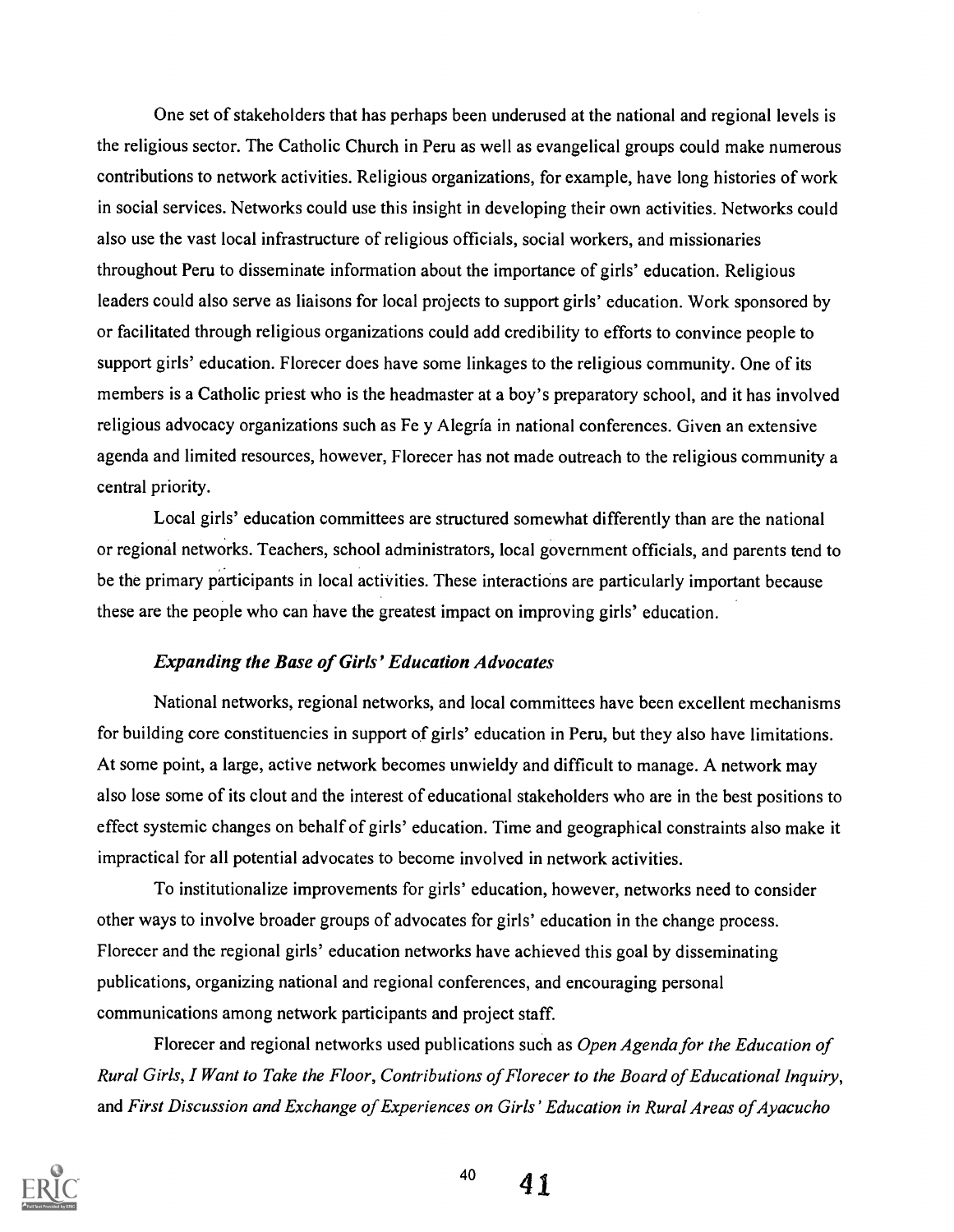as resources to educate people about the problems associated with girls' education in Peru. Reports were disseminated strategically to members of Congress, government officials, and participants at national and regional conferences.

Conferences then became an opportunity to bring together girls' education advocates and potential advocates to reflect on the problems associated with girls' education, develop a large-scale group consensus on recommendations to ameliorate those problems, and assign people responsibilities to act on behalf of girls' education in their own communities. Conferences became an essential tool for expanding ownership for the girls' education agenda and solidifying commitments through action steps. That numerous participants in the First National Conference returned to their departments to start regional girls' education networks indicates that the conference was effective in expanding the girls' education constituency. In addition, the fact that participants in the Second National Conference witnessed their recommendations be incorporated into the draft law for rural girls' education adds credibility to the notion that the national network values the input from its expanded constituencies, that personal involvement in girls' education can make a difference, and that the national movement on behalf of girls' education is action-oriented.

Conferences also became a vehicle to focus media attention on girls' education and to disseminate information about network activities to a wide audience in Peru. The large number of participants and the credentials of leaders who participated in the events raised the general credibility of rural girls' education as a topic that was worthy of national attention. These events brought together important government officials and business leaders as well as teachers, parents, and girls—people who were truly representative of the constituencies that could affect or be affected by policy changes in girls' education. The high quality of the conferences and the continuation of conferences over three years have helped create an identity for Florecer and maintain the momentum of the girls' education movement.

The other strategy that has been employed to expand girls' education constituencies is the tireless outreach of New Horizons staff at the national and regional levels. Interviews indicate that many people have been drawn into the girls' education movement through phone calls, proposals, and meetings with project staff. This is particularly true of business and media partners, who have made financial contributions and committed their time to work on special projects after ongoing conversations. Many community leaders in mountain villages also said that they became convinced about the importance of girls' education after extensive conversations with project staff, many of which continued into the night and weekends.

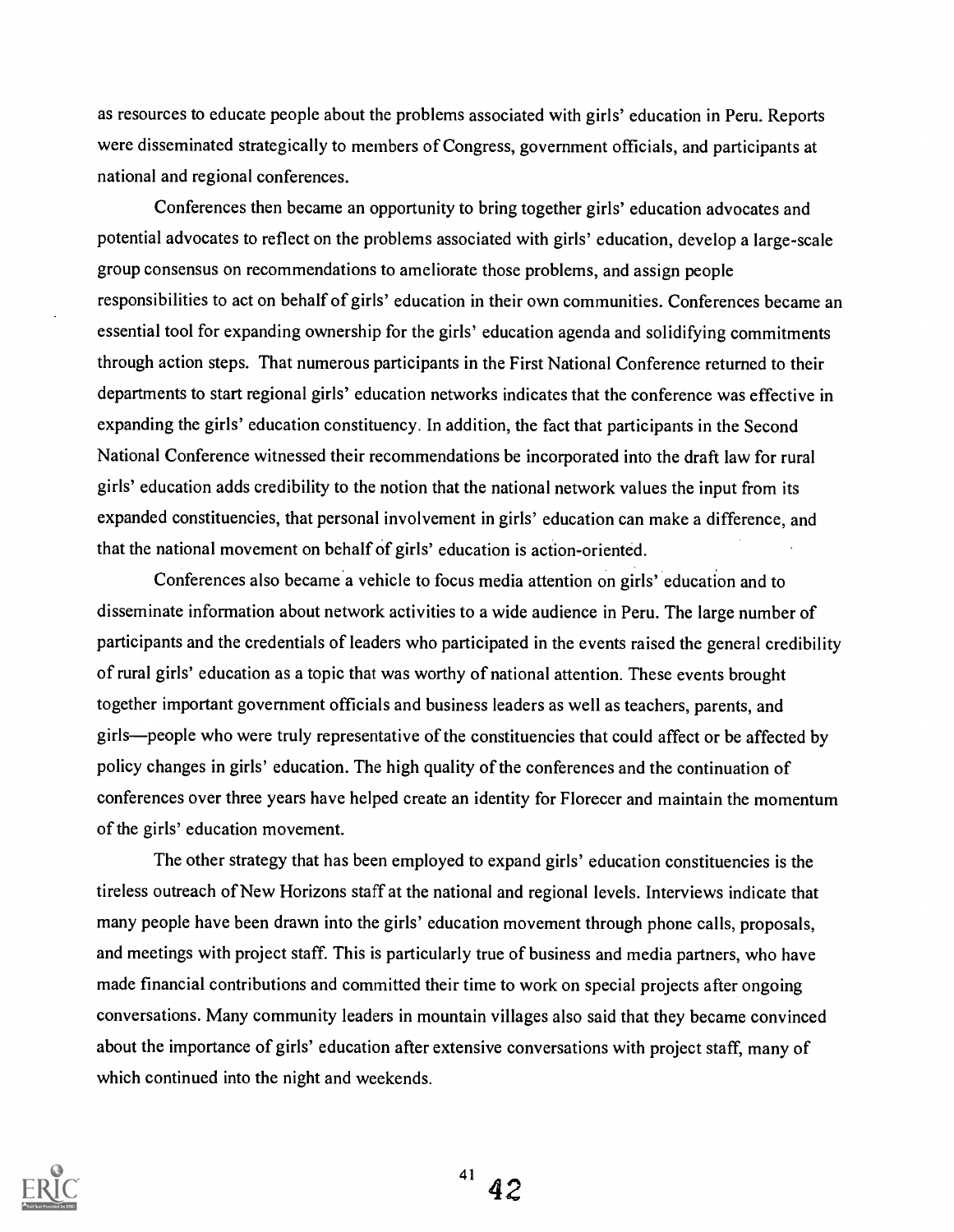### Building General Constituencies in Support of Girls' Education

Ultimately, the success of New Horizons, Florecer, regional networks, and local committees in improving girls' education in Peru depends on the expansion of constituencies even further to include teachers, parents, and the general public. Increasing support for girls' education among the general public, for example, would increase pressure on Ministry officials to implement laws and regulations and monitor improvements in girls' education. Teachers play an important role in supporting increasing equity in the classroom, and parents play an important role in enabling their daughters to attend school and pressuring schools to improve the school environment and teaching practices to be more supportive of girls' education.

Project efforts are now being directed at this level of constituency building. The television and radio advertising campaigns introduced many people in the general population to the problems of girls' education, and the pilot project in Ayacucho communities and local girls' education committees around the country have begun to work with teachers and parents to improve girls' schooling. Local initiatives have been important constituency-building activities for two reasons. First, advocates have actually been getting teachers, families, and community members in a small number of places involved in activities to increase support for girls' schooling. Second, these advocates are developing and testing models that will be useful in the future for expanding constituency-building efforts to other rural communities.

## Realigning and Mobilizing Resources in Favor of Girls' Education (Task 3)

Financial and human resources are the two types of resources that have been mobilized to improve girls' education in Peru. New Horizons, Florecer, and regional networks have been successful in acquiring both kinds of resources in support of the project, at least in the short run. In addition to underlying financial support provided by USAID, project staff have successfully solicited contributions from such private firms as Proctor and Gamble, Credit Bank, BellSouth, Repsol, and Faber Castell to fund national conferences. Juarez and Associates is conducting an analysis to determine the amount of money and in-kind resources that private sector organizations have contributed to girls' education in Peru over the past three and a half years.

It is unclear, however, whether public sector, private sector, or NGO partners will make financial resources available in the long run to sustain the administrative infrastructure of the girls' education movement in Peru. USAID has granted New Horizons a six-month no-cost extension to pursue the draft law on rural girls' education, and the UNICEF Open Doors project—which is also



43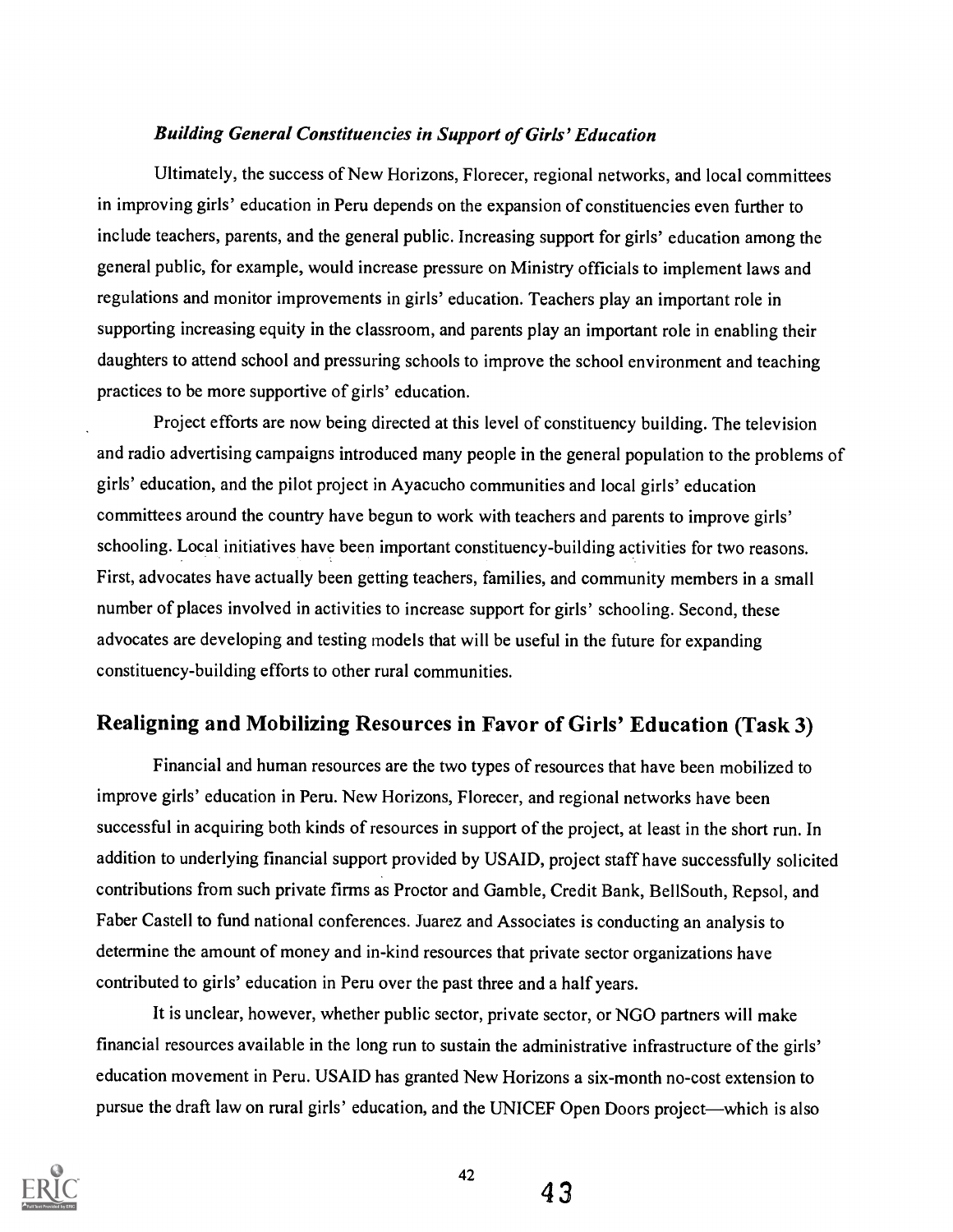sponsored by USAID—is funding the Ayacucho pilot project for the same period of time. No other large-scale financial commitments, though, have been made to girls' education projects. Girls' education advocates hope that the new law on rural girls' education will bring some administrative resources to the girls' education movement through the creation of a National Council of Girls' Education in Rural Areas.

Equally important for the girls' education movement in Peru has been the cultivation of human resources, which have been accumulated through the constituency-building activities that were discussed in regard to Task 2:

- Dissemination of publications
- Sponsorship and administration of ongoing network meetings
- Organization of regional and national conferences
- Development of television and radio publicity campaigns
- Use of personal outreach

By facilitating people's participation in regular network meetings and conferences and engaging people in research and publicity campaigns, the girls' education movement has cultivated a cadre of inspired and informed advocates in Lima and around Peru to work on behalf of girls' education. These activities have enabled constituencies to take ownership of the process of improving girls' education in addition to the concept, thereby accumulating human resource potential that can be mobilized in a specific way on behalf of girls' education—for example, advocacy for Congress to ratify the law for rural girls' education.

It is extremely difficult, however, to measure an increase in people's willingness to work on an issue, either in the short run or the long run. Perhaps the best indicator of human resource accumulation is concrete action, which is the subject of the next section.

# Designing and Modifying Organizational Structures in Favor of Girls' Education (Task 4)

Within the CFAC tasks, one way to determine the success of a policy change effort is to examine the extent to which structures are created or modified as a result of the mobilization of resources. There are two concrete ways to examine changes in organizational design. First, change can be an internal or an external phenomenon: It may include changes in the structures of organizations that have been mobilized to support girls' education as well as the creation of new

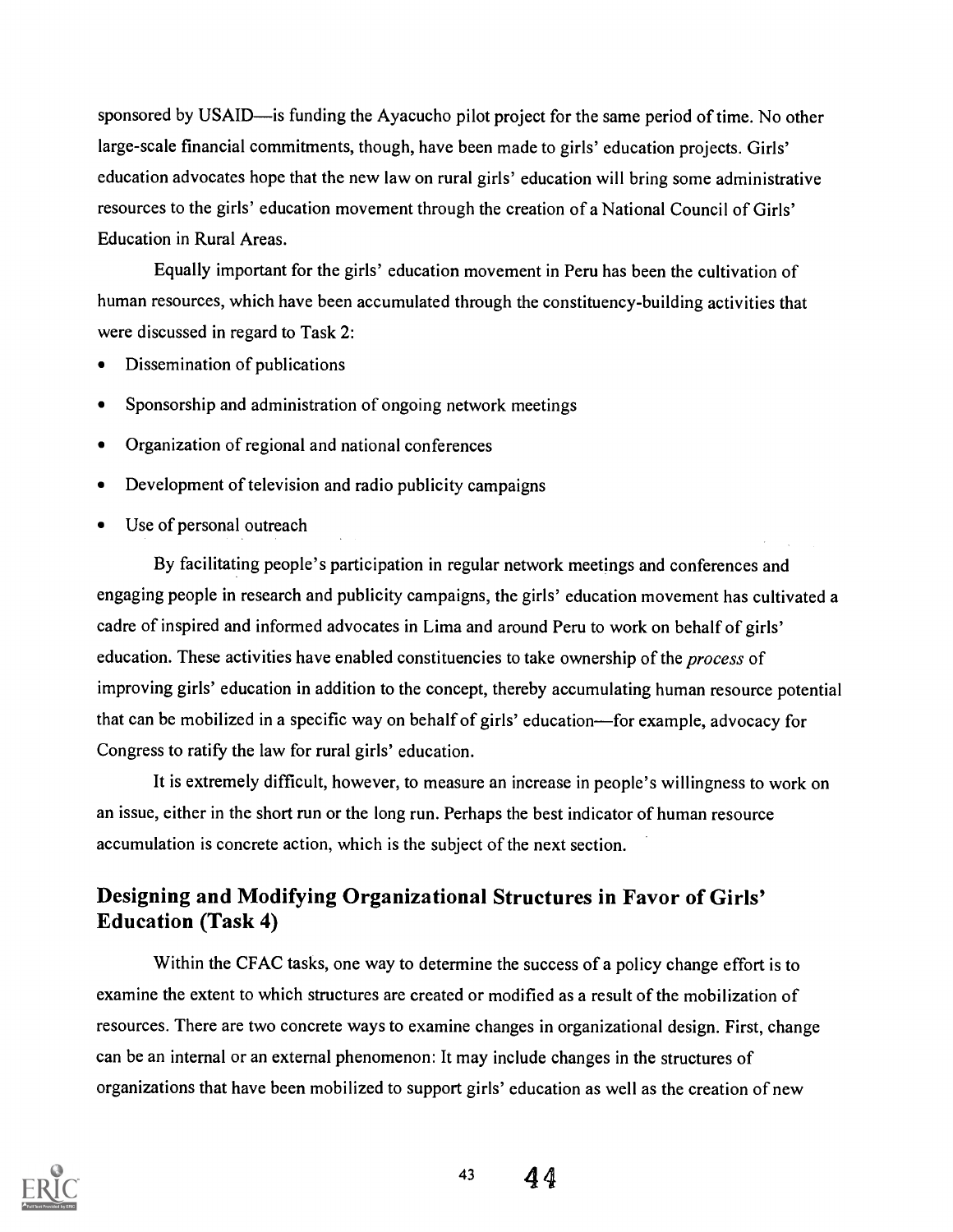structures to support girls' education. Second, change can be at different levels, from changes in individual organizations to changes in homes, classrooms, schools, and communities, to changes in local, regional, and national policy regimes.

It is unclear whether girls' education activities over the past few years in Peru have had a major impact on the structures of participating organizations. Organizations that participate actively in national and regional network activities were previously sympathetic to issues related to basic or girls' education and have not transformed their underlying missions or basic policies as a result of activities related to girls' education.

In contrast, the number of organizations that have been created to support and advocate on behalf of girls' education has substantially increased. One excellent example is Florecer. This national network for girls' education was established as a direct result of the New Horizons project, and the organizations and people that make up this network have taken the leadership role in the national girls' education movement in Peru over the past three and a half years. Now that the decision has been made for the National Network for the Promotion of Women to take administrative responsibility for Florecer over the next year, the immediate future of Florecer is taking shape. It will be important for the National Network for the Promotion of Women to receive substantial support from other partners, however, for the national effort to continue.

Community-wide girls' education committees, local committees, regional networks, and a national network have all been established as a direct or an indirect result of the New Horizons project. Many of these organizations have strong constituent backing and clear action plans that extend well beyond the life of the project. These organizations have then had an effect on changing other organizational structures, namely, public sector practices at the local, provincial, and regional levels. Examples include the following:

- The NGO in San Martin that hosts the department's network that represents municipal governments (and hosts the regional girls' education network) is working with its mayors to make girls' education a priority in their communities throughout the department.
- Ayacucho communities with the girls' education pilot project are working with local Ministry of Education officials to improve the general quality of bilingual and intercultural education in the provinces of Huanta (which contains the district of Huanta) and La Mar (which contains the district of Tambo).
- New Horizons staff and the Ayacucho network have worked with regional Ministry of Education  $\bullet$ officials to develop a five-year strategic plan to improve girls' education in the department.

As a result of recommendations from the Second National Conference and the subsequent work of New Horizons and Florecer, girls' education advocates in Peru also have an opportunity to

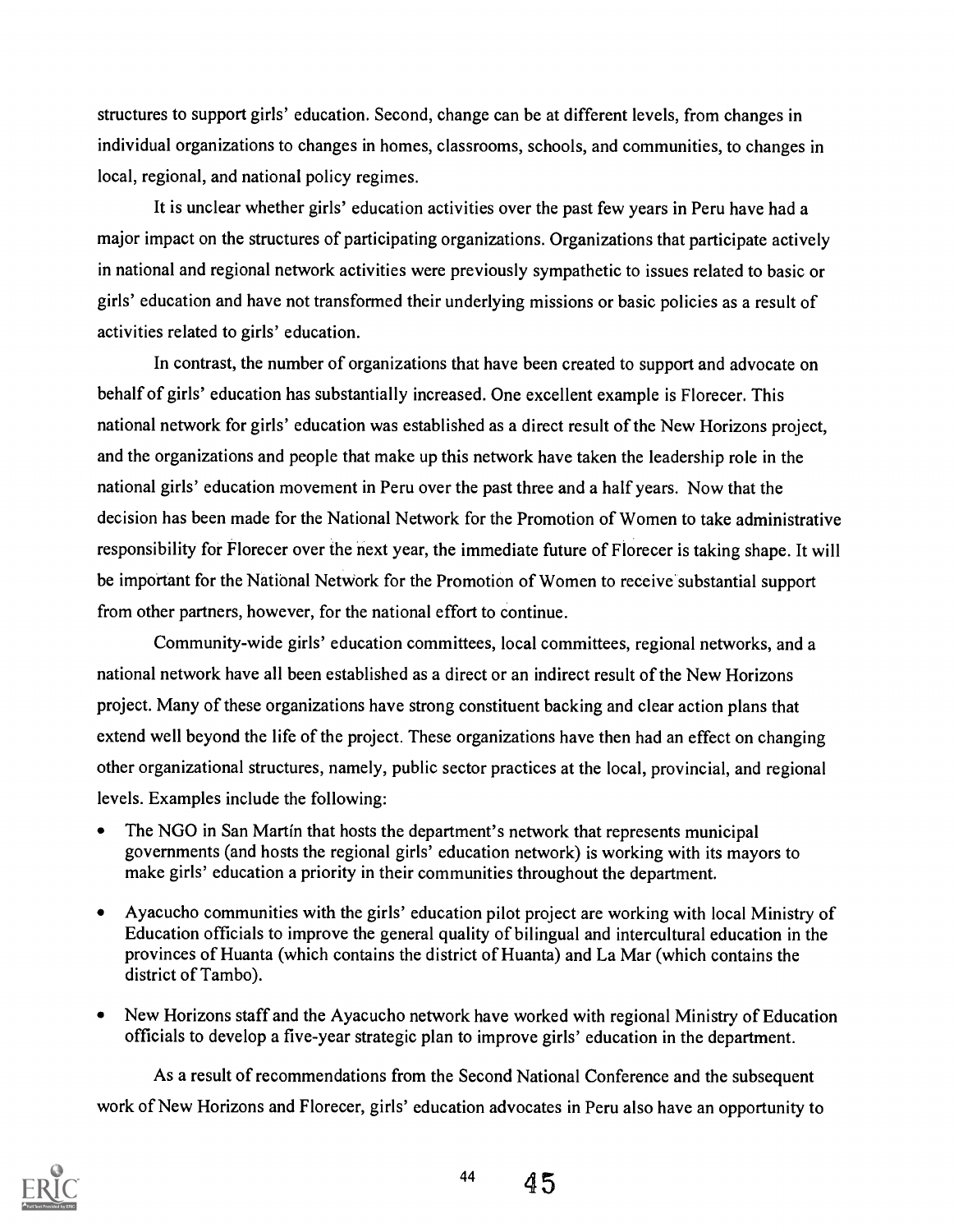effect change in national-level policy structures. Congresswoman Gloria Helfer, the primary sponsor of the new law on rural girls' education, believes that the legislation has a strong chance for enactment in the next six months. Ratification of the law is the first step in national-level educational reform.

Girls' education activities have also changed family, school, and community structures. Anecdotal information from Ayacucho pilot communities, for example, indicates that most parents are now sending all their school-aged children to school. The combination of girls' education committees, enhanced bilingual and intercultural education programs, self-esteem programs, girls' education promoters, adult literacy workshops, and parent schools have made parents more knowledgeable about the value of school and more supportive of their daughters' completing primary education. Professional development activities for teachers in bilingual and intercultural education and self-esteem activities have also made teachers more aware of ways to support girls in their classrooms and have helped change the dynamic of student-teacher interaction. Finally, the creation of girls' education committees and their reports of student and teacher attendance at community meetings have made school attendance an ongoing topic of discussion and a priority in rural pilot areas.

# Mobilizing Action in Favor of Girls' Education (Task 5)

A basic assumption of the Girls and Women's Education Activity is that project offices in each country facilitate change on behalf of girls' education instead of being the direct change agents. Projects are supposed to assist other organizations, produce tools, and mobilize leaders and communities to improve girls' education rather than provide extensive funding or be extensively involved in program implementation. This model clearly places the responsibility on country coordinators and project staff to creatively leverage resources.

The New Horizons project has been quite successful in achieving that goal. It has worked to build active constituencies, assist those constituencies in developing their agendas, and support those constituencies in their realization of short-term and long-term goals. Specifically, New Horizons has facilitated the creation of Florecer and the Ayacucho network and currently provides much of the administrative infrastructure for those networks. Staff have also been responsible for facilitating communication among the national network, regional networks, and girls' education advocates throughout the country. Under the auspices of these groups it has been possible to host conferences; produce reports; develop national, regional, and local action plans; create a television and radio advertising campaign; and draft and advocate for a proposed national law on rural girls' education.



<sup>45</sup> 4.6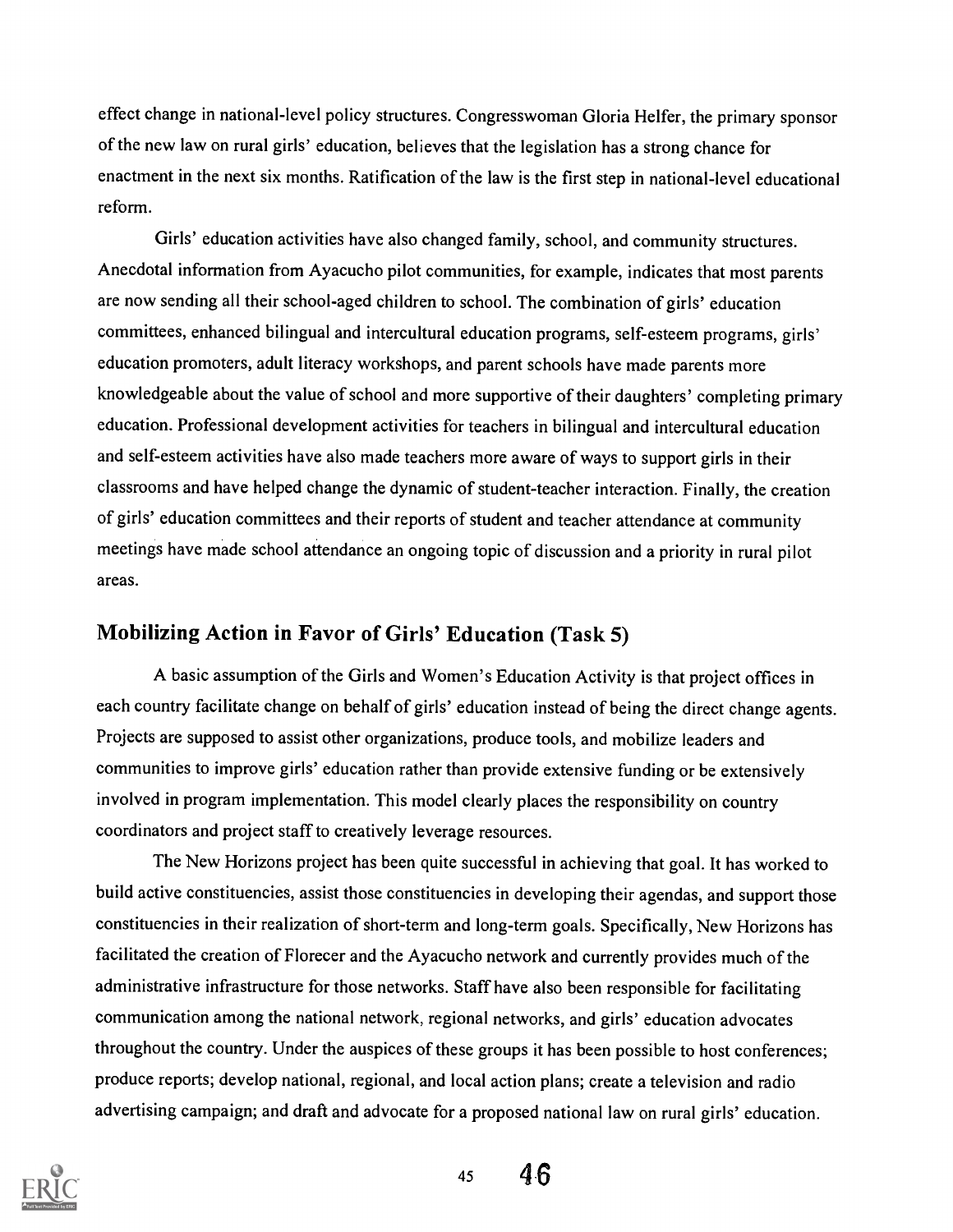In Ayacucho, New Horizons was heavily involved in sponsoring data collection efforts such as the situational analysis, rapid rural appraisal, and baseline study of girls' education, and project staff established contacts with community leaders early in the development of the pilot project. However, most of the actual work in pilot communities is being conducted through UNICEF's Open Doors project. The one pilot project that is formally sponsored by New Horizons, Girls' Education Support Committees, is designed to mobilize community volunteers to monitor school attendance and to work with parents and provincial Ministry of Education officials to ensure that children and teachers are attending school. This project, which completely depends on community mobilization for its success, is one of the main reasons that community leaders say that girls are now staying in school. Preliminary statistics from 1998-2000 do not indicate overall gains in girls' enrollment and completion rates in pilot communities; however, these statistics do not reflect the period in which the bilingual and self-esteem activities were in full operation.

# Monitoring the Progress of Systemic Change (Task 6)

The last dimension of the analytical framework is to document policy changes and their effects on systemic reform. This dimension is important for two reasons. First, effective monitoring systems provide formative information to guide future actions (i.e., mobilize resources and design and modify organizational structures) in support of a policy goal. Second, if an initiative has been successful in achieving its policy objectives, an effective monitoring system provides information to increase legitimacy, build constituencies, and accumulate resources. Effective monitoring provides an important feedback mechanism for all the other dimensions of the change process.

Over the course of the project, New Horizons and its partners invested in a variety of monitoring activities at the national and local levels. In November 2000, for example, New Horizons commissioned Juan Pablo Silva to collect and analyze data related to GEA targets for intermediate results. Silva's report indicates that New Horizons has exceeded most targets to date. At the local level, New Horizons also sponsored the baseline study of girls' education in the Ayacucho pilot communities. This study was used primarily as the basis for developing the pilot project rather than as actual baseline data in a longitudinal study. The one evaluation that was conducted of the Ayacucho pilot project, in December 2000, was also used for formative purposes.

Some data-monitoring opportunities have been lost over the past three and a half years. For example, following up on the baseline study of girls' education in the Ayacucho pilot communities would have supplied information on the impact of pilot activities, particularly the separate benefits of the individual activities: the bilingual and intercultural education activity, the self-esteem activity,



 $46$   $47$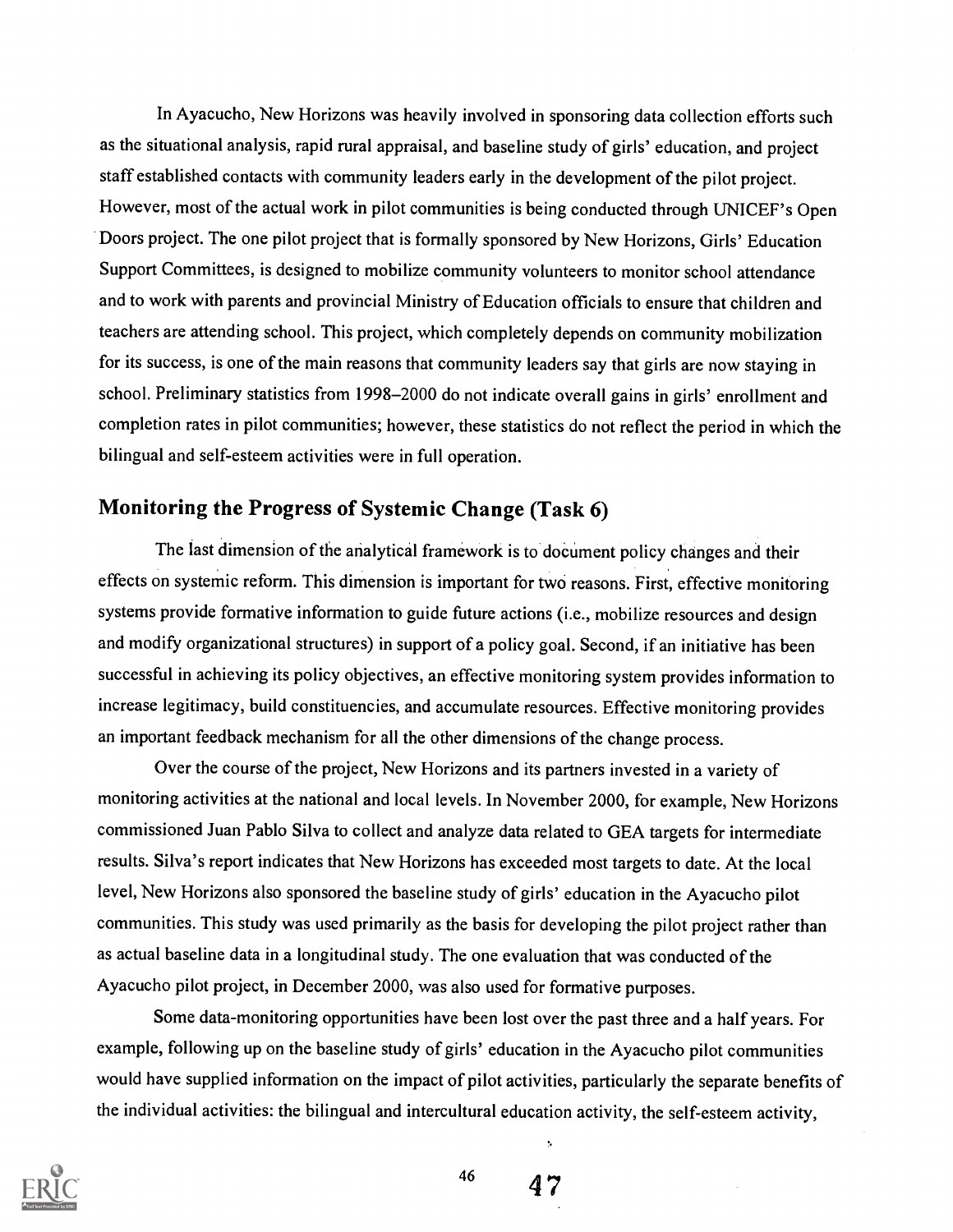girls' education committees, community education promoters, adult literacy, and parent schools. It would have also been informative to conduct an evaluation of the television and radio advertisement campaigns to determine to what extent these efforts improved the public's understanding of the problems associated with girls' education in Peru.

 $\cdot$  9

Of course, decisions about how monitoring and evaluation take place have to be made in the context of overall project efforts. These activities can be quite expensive and time-consuming and are often perceived as lower priorities compared with direct services. To achieve project goals, trade-offs are always necessary when resources are limited. USAID officials who were eager to see the results of the Ayacucho pilot project, for example, understood the difficulty of developing appropriate activities to monitor the treatment of girls in school in such remote villages. In addition, Ana Maria Robles did not think that it was appropriate to evaluate the television and radio campaigns, given the limited expected impact of what she perceived as a small initiative.

Nevertheless, more attention should be given to monitoring future girls' education initiatives in Peru. This is particularly important now that the Peruvian Congress has ratified the draft law on rural girls' education. Congresswoman Helfer and members of Florecer are cautious about the ability of the law to improve rural girls' education in and of itself. They argue that it will be very important for groups such as Florecer to monitor its implementation to ensure that appropriate changes are taking place at the ministerial, department, community, and school levels.

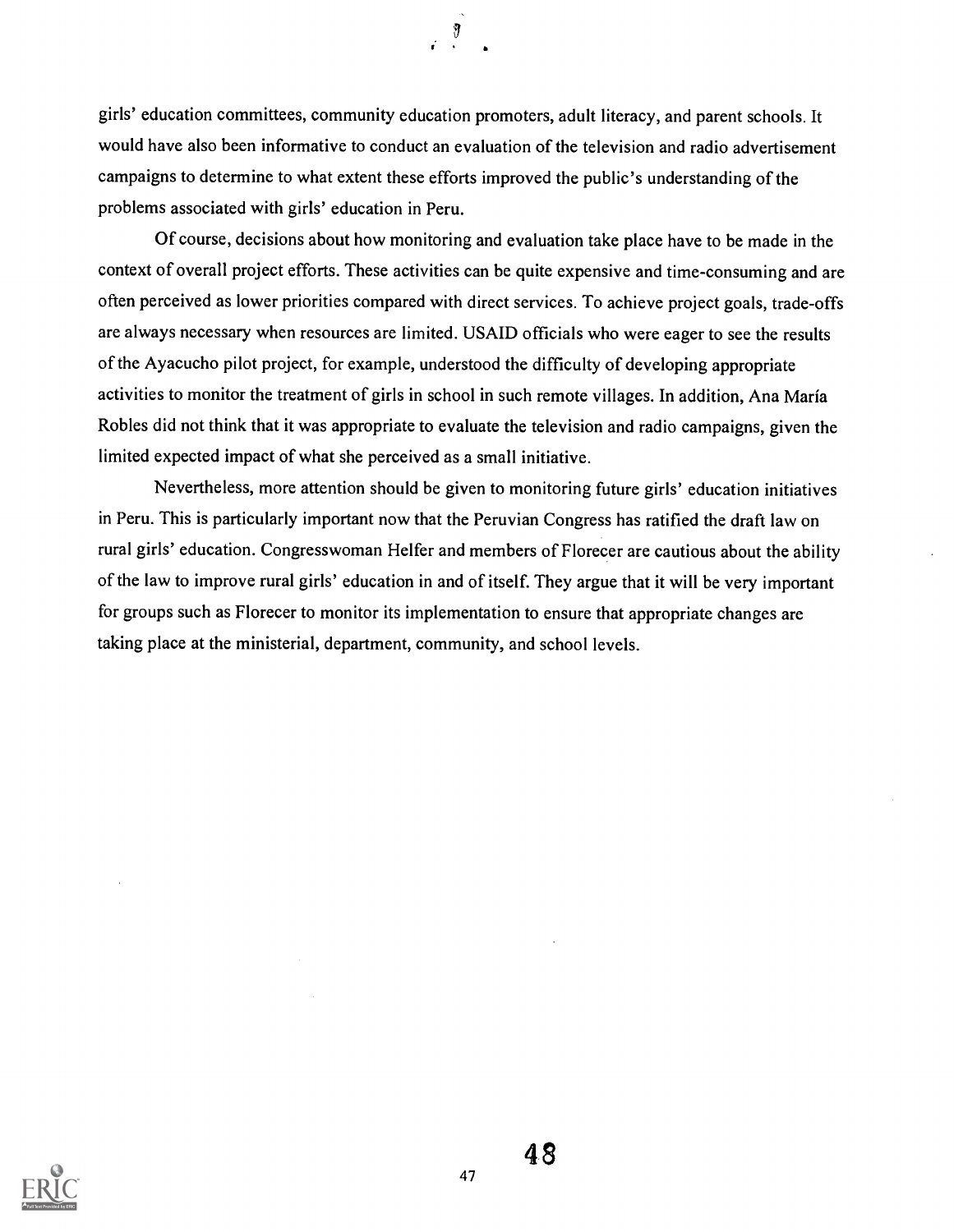U.S. Department of Education Office of Educational Research and Improvement (OERI) National Library of Education (NLE) Educational Resources Information Center (ERIC)

## ERIC REPRODUCTION RELEASE

I. Document Identification:

1. Title: Overview of the Girls' Education Activity

Authors: Lorelei Brush, Cory Heyman, Stephen Provasnik, Marina Fanning, Drew Lent, and Johan De Wilde, in collaboration with Angela Leal, Najat Yamouri Saber, Ana Maria Robles, and Johanna Mendoza

Corporate Source: American Institutes for Research

Publication Date: March 2002

2. Title: Changing Girls' Education in Guatemala

Authors: Stephen Provasnik, Lorelei Brush, Cory Heyman, Marina Fanning, Drew Lent, and Johan De Wilde, in collaboration with Angela Leal, Najat Yamouri Saber, Ana Maria Robles, and Johanna Mendoza

Corporate Source: American Institutes for Research

Publication Date: March 2002

3. Title: Changing Girls' Education in Peru

Authors: Cory Heyman, Lorelei Brush, Stephen Provasnik, Marina Fanning, Drew Lent, and Johan De Wilde, in collaboration with Angela Leal, Najat Yamouri Saher, Ana Maria Robles, and Johanna Mendoza

Corporate Source: American Institutes for Research

Publication Date: March 2002

4. Title: Description and Analysis of the USAID Girls' Education Activity in Guatemala, Morocco, and Peru

Author: Lorelei Brush, Cory Heyman, Stephen Provasnik, Marina Fanning, Drew Lent, and Johan De Wilde, in collaboration with Angela Leal, Najat Yamouri Saber, Ana Maria Robles, and Johanna Mendoza

Corporate Source: American Institutes for Research

Publication Date: March 2002

#### II. Reproduction Release:

In order to disseminate as widely as possible timely and significant materials of interest to the educational community, documents announced in the monthly abstract journal of the ERIC system, Resources in Education (RIE), are usually made available to users in microfiche, reproduced paper copy, and electronic

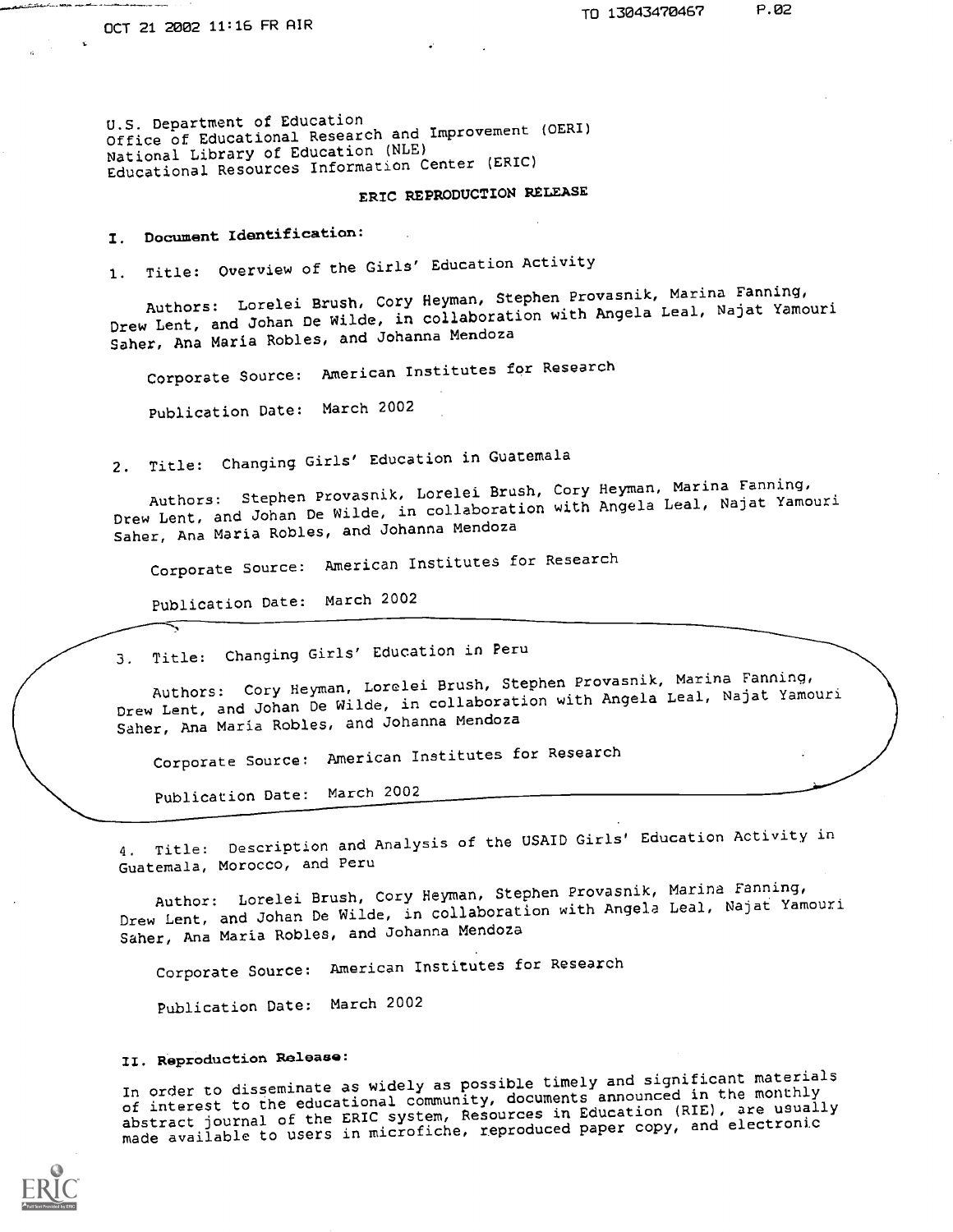لحاد مداريف السن

media, and sold through the ERIC Document Reproduction Service (EDRS). Credit is given to the source of each document, and, if reproduction release is granted, one of the following notices is affixed to the document.

 $-$  . where  $\lambda \in \mathbb{R}$  is a set  $\lambda \in \mathbb{R}$  . In the case of  $\lambda$ 

If permission is granted to reproduce and disseminate the identified document, please check one of the following three options and sign the release form.

-X Level 1 - Permitting reproduction and dissemination in microfiche or other ERIC archival media (e.g. electronic) and paper copy.

Level 2A - Permitting reproduction and dissemination in microfiche and in electronic media for ERIC archival collection subscribers only.

 $\_$  Level 2B - Permitting reproduction and dissemination in microfiche only.

Documents will be processed as indicated provided reproduction quality permits. If permission to reproduce is granted, but no option is marked, documents will be processed at Level I.

Sign Here: "I hereby grant to the Educational Resources Information Center sign hard. I hereby grand to reproduce and disseminate this document as<br>(ERIC) nonexclusive permission from the ERIC microfiche or electronic media by indicated above. Reproduction from the ERIC microfiche or electronic media by persons other than ERIC employees and its system contractors requires persons beneficial first where the copyright holder. Exception is made for non-profit reproduction by libraries and other service agencies to satisfy information needs of educators in response to discrete inquiries."

Signature:  $\beta$ il  $\beta$ ulmer Printed Name

Position: Senior Research Scientist

Organization: American Institutes for Research

Address: 1000 Thomas Jefferson St, NWTelephone No: 202-298-2957 Washington, DC 20007

Date: 10/18/02

III. Document Availability Information (from Non-ERIC Source):

If permission to reproduce is not granted to ERIC, or, if you wish ERIC to cite the availability of the document from another source, please provide the following information regarding the availability of the document. (ERIC will not announce a document unless it is publicly available, and a dependable source can be specified. Contributors should also be aware that ERIC selection criteria are significantly more stringent for documents that cannot be made available through EDRS.)

Publisher/Distributor:

Address:

Price per copy:  $Quantity price:$ 

IV. Referral of ERIC to Copyright/Reproduction Rights Holder: